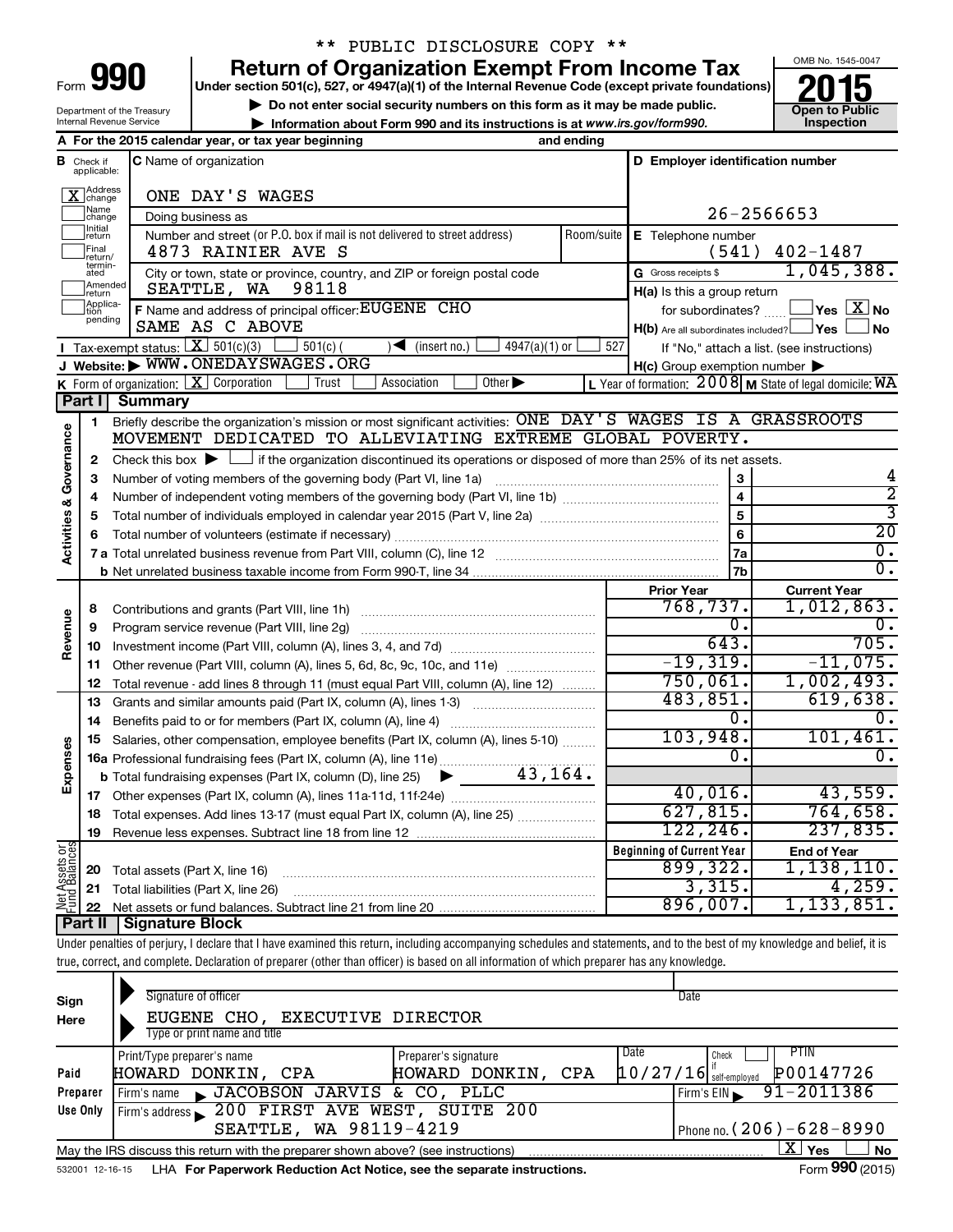|              | ONE DAY'S WAGES<br>Form 990 (2015)                                                                                                                                                                                                                                                                                                | $26 - 2566653$ | Page 2                                                                                      |
|--------------|-----------------------------------------------------------------------------------------------------------------------------------------------------------------------------------------------------------------------------------------------------------------------------------------------------------------------------------|----------------|---------------------------------------------------------------------------------------------|
|              | <b>Part III   Statement of Program Service Accomplishments</b>                                                                                                                                                                                                                                                                    |                |                                                                                             |
|              |                                                                                                                                                                                                                                                                                                                                   |                |                                                                                             |
| 1            | Briefly describe the organization's mission:<br>ONE DAY'S WAGES IS A MOVEMENT OF PEOPLE, STORIES, AND ACTIONS TO<br>ALLEVIATE EXTREME GLOBAL POVERTY. ONE DAY'S WAGES PROMOTES AWARENESS,<br>INVITES GIVING, AND SUPPORTS SUSTAINABLE RELIEF THROUGH PARTNERSHIPS,<br>ESPECIALLY WITH SMALLER ORGANIZATIONS IN DEVELOPING REGIONS |                |                                                                                             |
| $\mathbf{2}$ | Did the organization undertake any significant program services during the year which were not listed on                                                                                                                                                                                                                          |                |                                                                                             |
|              | the prior Form 990 or 990-EZ?<br>If "Yes," describe these new services on Schedule O.                                                                                                                                                                                                                                             |                | $\left\vert \mathsf{Yes}\right\vert \overline{\mathsf{X}}\left\vert \mathsf{No}\right\vert$ |
| 3            | Did the organization cease conducting, or make significant changes in how it conducts, any program services?<br>If "Yes," describe these changes on Schedule O.                                                                                                                                                                   |                | $\Box$ Yes $[\overline{\mathrm{X}}]$ No                                                     |
| 4            | Describe the organization's program service accomplishments for each of its three largest program services, as measured by expenses.<br>Section 501(c)(3) and 501(c)(4) organizations are required to report the amount of grants and allocations to others, the total expenses, and                                              |                |                                                                                             |
| 4a           | revenue, if any, for each program service reported.<br>$619, 638.$ (Revenue \$)<br>$\overline{668,548\cdot}$ including grants of \$<br>(Expenses \$<br>(Code:                                                                                                                                                                     |                |                                                                                             |
|              | ONE DAY'S WAGES ALLOWS DONORS TO CONTRIBUTE THE EQUIVALENT OF AN                                                                                                                                                                                                                                                                  |                |                                                                                             |
|              | INDIVIDUAL'S WAGES FOR ONE DAY.<br>THE ORGANIZATION REVIEWS AND APPROVES                                                                                                                                                                                                                                                          |                |                                                                                             |
|              | EXISTING POVERTY RELIEF ORGANIZATIONS TO RECEIVE FUNDS.<br>18                                                                                                                                                                                                                                                                     |                |                                                                                             |
|              | ORGANIZATIONS RECEIVED GRANTS IN 2015                                                                                                                                                                                                                                                                                             |                |                                                                                             |
|              |                                                                                                                                                                                                                                                                                                                                   |                |                                                                                             |
|              |                                                                                                                                                                                                                                                                                                                                   |                |                                                                                             |
|              |                                                                                                                                                                                                                                                                                                                                   |                |                                                                                             |
|              |                                                                                                                                                                                                                                                                                                                                   |                |                                                                                             |
|              |                                                                                                                                                                                                                                                                                                                                   |                |                                                                                             |
|              |                                                                                                                                                                                                                                                                                                                                   |                |                                                                                             |
| 4b           |                                                                                                                                                                                                                                                                                                                                   |                | $\overline{\phantom{a}}$                                                                    |
|              | entity of the contract of the contract of the contract of the contract of the contract of the contract of the contract of the contract of the contract of the contract of the contract of the contract of the contract of the<br>(Code: ) (Expenses \$                                                                            |                |                                                                                             |
|              |                                                                                                                                                                                                                                                                                                                                   |                |                                                                                             |
|              |                                                                                                                                                                                                                                                                                                                                   |                |                                                                                             |
|              |                                                                                                                                                                                                                                                                                                                                   |                |                                                                                             |
|              |                                                                                                                                                                                                                                                                                                                                   |                |                                                                                             |
|              |                                                                                                                                                                                                                                                                                                                                   |                |                                                                                             |
|              |                                                                                                                                                                                                                                                                                                                                   |                |                                                                                             |
|              |                                                                                                                                                                                                                                                                                                                                   |                |                                                                                             |
|              |                                                                                                                                                                                                                                                                                                                                   |                |                                                                                             |
|              |                                                                                                                                                                                                                                                                                                                                   |                |                                                                                             |
|              |                                                                                                                                                                                                                                                                                                                                   |                |                                                                                             |
| 4c           | (Code:<br>) (Expenses \$<br>) (Revenue \$<br>including grants of \$                                                                                                                                                                                                                                                               |                |                                                                                             |
|              |                                                                                                                                                                                                                                                                                                                                   |                |                                                                                             |
|              |                                                                                                                                                                                                                                                                                                                                   |                |                                                                                             |
|              |                                                                                                                                                                                                                                                                                                                                   |                |                                                                                             |
|              |                                                                                                                                                                                                                                                                                                                                   |                |                                                                                             |
|              |                                                                                                                                                                                                                                                                                                                                   |                |                                                                                             |
|              |                                                                                                                                                                                                                                                                                                                                   |                |                                                                                             |
|              |                                                                                                                                                                                                                                                                                                                                   |                |                                                                                             |
|              |                                                                                                                                                                                                                                                                                                                                   |                |                                                                                             |
|              |                                                                                                                                                                                                                                                                                                                                   |                |                                                                                             |
|              |                                                                                                                                                                                                                                                                                                                                   |                |                                                                                             |
| 4d           | Other program services (Describe in Schedule O.)                                                                                                                                                                                                                                                                                  |                |                                                                                             |
| 4е           | (Expenses \$<br>Revenue \$<br>including grants of \$<br>668,548.<br>Total program service expenses                                                                                                                                                                                                                                |                |                                                                                             |
| 532002       |                                                                                                                                                                                                                                                                                                                                   |                | Form 990 (2015)                                                                             |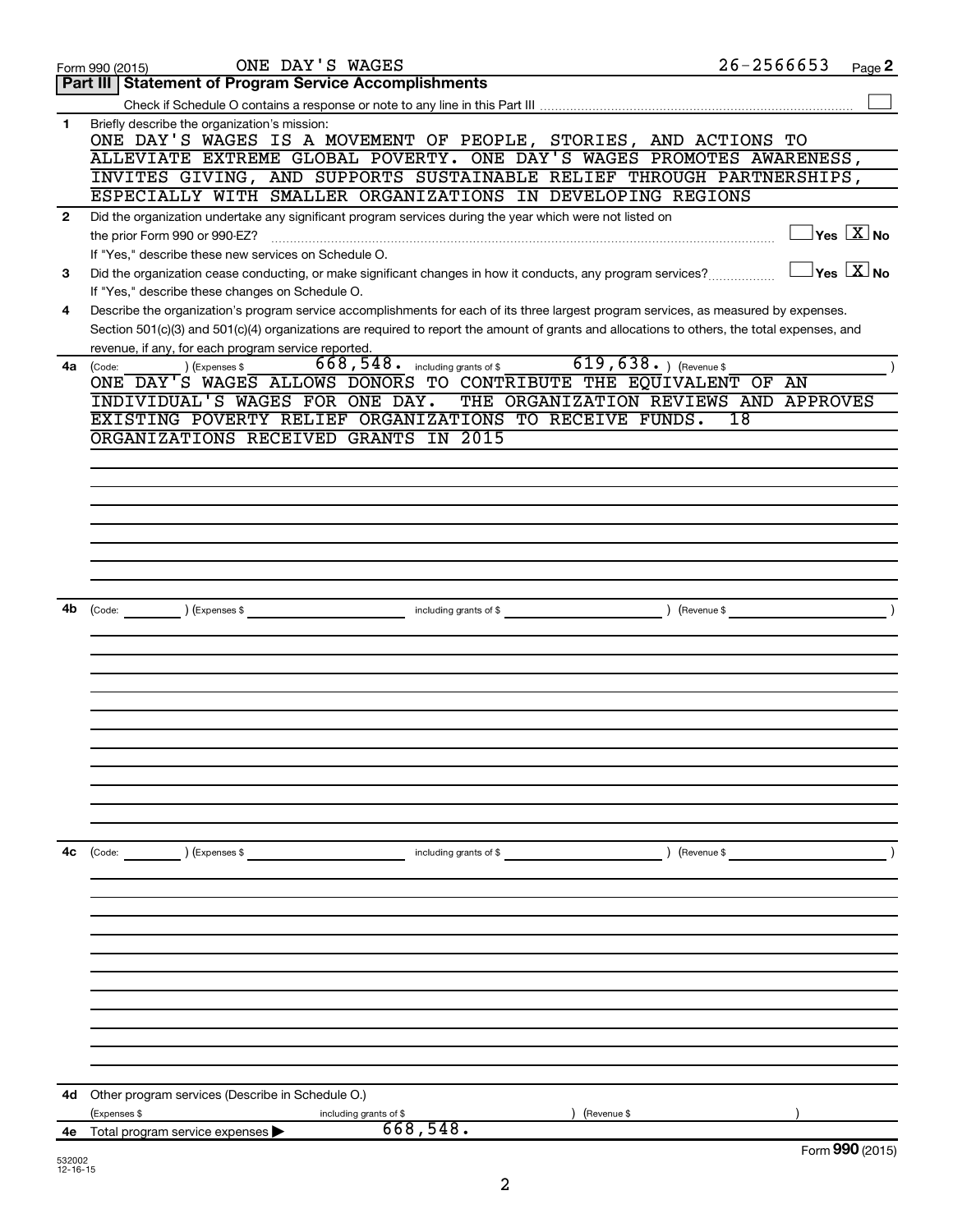| Form 990 (2015) |  |  |
|-----------------|--|--|

ONE DAY'S WAGES 26-2566653

**Part IV Checklist of Required Schedules**

|     |                                                                                                                                                                                         |                 | Yes | No                      |
|-----|-----------------------------------------------------------------------------------------------------------------------------------------------------------------------------------------|-----------------|-----|-------------------------|
| 1.  | Is the organization described in section $501(c)(3)$ or $4947(a)(1)$ (other than a private foundation)?                                                                                 |                 |     |                         |
|     | If "Yes," complete Schedule A                                                                                                                                                           | 1               | x   |                         |
| 2   | Is the organization required to complete Schedule B, Schedule of Contributors? [11] The organization required to complete Schedule B, Schedule of Contributors?                         | $\overline{2}$  | х   |                         |
| 3   | Did the organization engage in direct or indirect political campaign activities on behalf of or in opposition to candidates for<br>public office? If "Yes," complete Schedule C, Part I | з               |     | x.                      |
| 4   | Section 501(c)(3) organizations. Did the organization engage in lobbying activities, or have a section 501(h) election in effect                                                        |                 |     |                         |
|     |                                                                                                                                                                                         | 4               |     | х                       |
| 5   | Is the organization a section 501(c)(4), 501(c)(5), or 501(c)(6) organization that receives membership dues, assessments, or                                                            |                 |     |                         |
|     |                                                                                                                                                                                         | 5               |     | х                       |
| 6   | Did the organization maintain any donor advised funds or any similar funds or accounts for which donors have the right to                                                               |                 |     |                         |
|     | provide advice on the distribution or investment of amounts in such funds or accounts? If "Yes," complete Schedule D, Part I                                                            | 6               |     | x.                      |
| 7   | Did the organization receive or hold a conservation easement, including easements to preserve open space,                                                                               |                 |     |                         |
|     |                                                                                                                                                                                         | $\overline{7}$  |     | x                       |
| 8   | Did the organization maintain collections of works of art, historical treasures, or other similar assets? If "Yes," complete<br>Schedule D, Part III                                    | 8               |     | x.                      |
| 9   | Did the organization report an amount in Part X, line 21, for escrow or custodial account liability, serve as a custodian for                                                           |                 |     |                         |
|     | amounts not listed in Part X; or provide credit counseling, debt management, credit repair, or debt negotiation services?                                                               |                 |     |                         |
|     | If "Yes," complete Schedule D, Part IV                                                                                                                                                  | 9               |     | х                       |
| 10  | Did the organization, directly or through a related organization, hold assets in temporarily restricted endowments, permanent                                                           |                 |     |                         |
|     |                                                                                                                                                                                         | 10              |     | x.                      |
| 11  | If the organization's answer to any of the following questions is "Yes," then complete Schedule D, Parts VI, VII, VIII, IX, or X                                                        |                 |     |                         |
|     | as applicable.                                                                                                                                                                          |                 |     |                         |
|     | a Did the organization report an amount for land, buildings, and equipment in Part X, line 10? If "Yes," complete Schedule D,<br>Part VI                                                | 11a             | х   |                         |
|     | <b>b</b> Did the organization report an amount for investments - other securities in Part X, line 12 that is 5% or more of its total                                                    |                 |     |                         |
|     |                                                                                                                                                                                         | 11b             |     | X.                      |
|     | c Did the organization report an amount for investments - program related in Part X, line 13 that is 5% or more of its total                                                            |                 |     |                         |
|     |                                                                                                                                                                                         | 11c             |     | х                       |
|     | d Did the organization report an amount for other assets in Part X, line 15 that is 5% or more of its total assets reported in                                                          |                 |     |                         |
|     |                                                                                                                                                                                         | 11d             |     | х<br>X                  |
|     |                                                                                                                                                                                         | 11e             |     |                         |
| f   | Did the organization's separate or consolidated financial statements for the tax year include a footnote that addresses                                                                 |                 |     | х                       |
|     | the organization's liability for uncertain tax positions under FIN 48 (ASC 740)? If "Yes," complete Schedule D, Part X                                                                  | 11f             |     |                         |
|     | 12a Did the organization obtain separate, independent audited financial statements for the tax year? If "Yes," complete<br>Schedule D, Parts XI and XII                                 |                 |     | X.                      |
|     | <b>b</b> Was the organization included in consolidated, independent audited financial statements for the tax year?                                                                      | 12a             |     |                         |
|     | If "Yes," and if the organization answered "No" to line 12a, then completing Schedule D, Parts XI and XII is optional www.                                                              | 12 <sub>b</sub> |     | х                       |
| 13  | Is the organization a school described in section $170(b)(1)(A)(ii)?$ If "Yes," complete Schedule E                                                                                     | 13              |     | $\overline{\textbf{x}}$ |
| 14a | Did the organization maintain an office, employees, or agents outside of the United States?                                                                                             | 14a             |     | x                       |
|     | <b>b</b> Did the organization have aggregate revenues or expenses of more than \$10,000 from grantmaking, fundraising, business,                                                        |                 |     |                         |
|     | investment, and program service activities outside the United States, or aggregate foreign investments valued at \$100,000                                                              |                 |     |                         |
|     |                                                                                                                                                                                         | 14b             | x   |                         |
| 15  | Did the organization report on Part IX, column (A), line 3, more than \$5,000 of grants or other assistance to or for any                                                               |                 |     |                         |
|     |                                                                                                                                                                                         | 15              | х   |                         |
| 16  | Did the organization report on Part IX, column (A), line 3, more than \$5,000 of aggregate grants or other assistance to                                                                |                 |     |                         |
|     |                                                                                                                                                                                         | 16              |     | х                       |
| 17  | Did the organization report a total of more than \$15,000 of expenses for professional fundraising services on Part IX,                                                                 |                 |     |                         |
|     |                                                                                                                                                                                         | 17              |     | х                       |
| 18  | Did the organization report more than \$15,000 total of fundraising event gross income and contributions on Part VIII, lines                                                            |                 |     |                         |
|     |                                                                                                                                                                                         | 18              | x   |                         |
| 19  | Did the organization report more than \$15,000 of gross income from gaming activities on Part VIII, line 9a? If "Yes,"                                                                  |                 |     |                         |
|     |                                                                                                                                                                                         | 19              |     | x                       |

Form **990** (2015)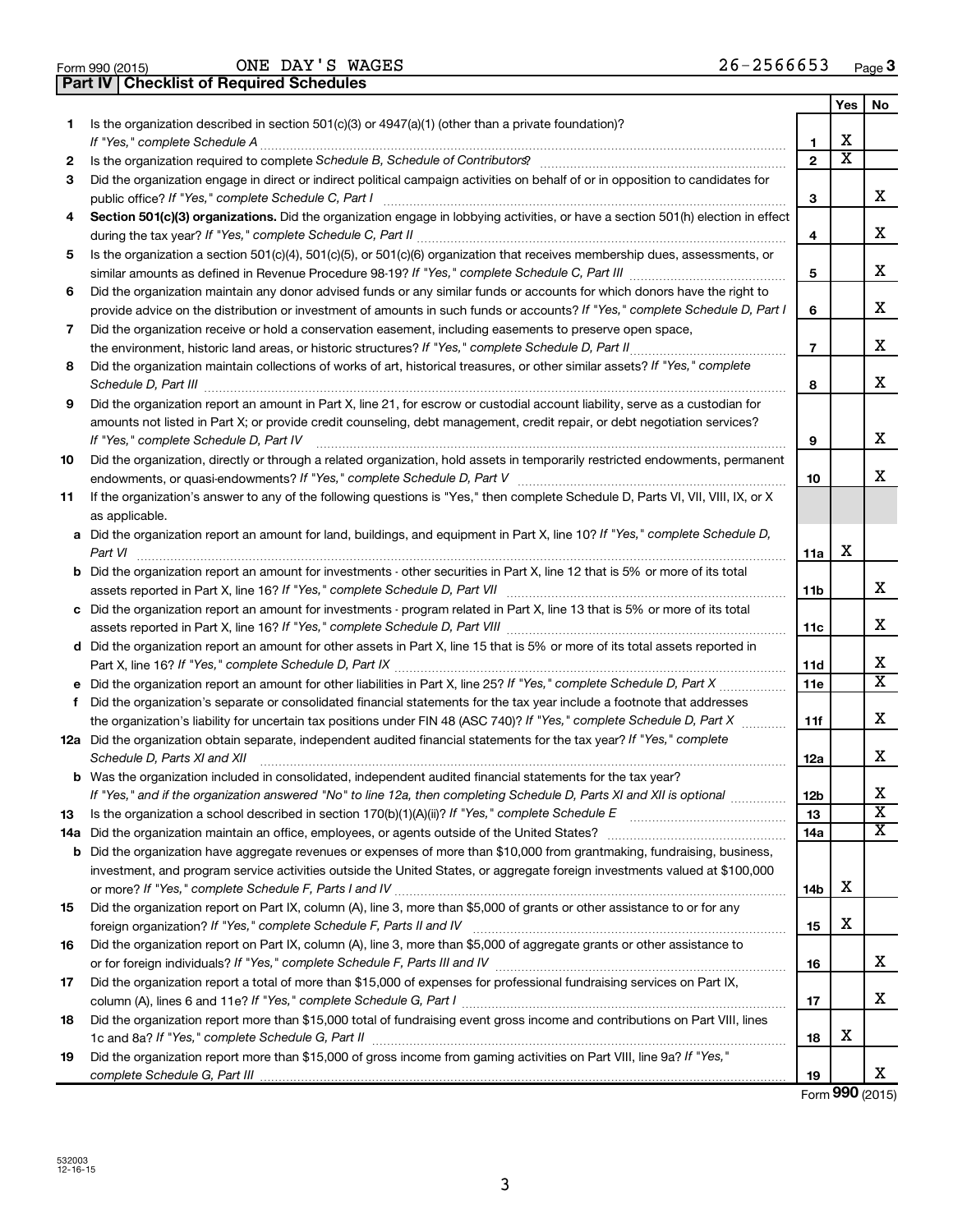|  | Form 990 (2015) |
|--|-----------------|
|  |                 |

**Part IV Checklist of Required Schedules**

ONE DAY'S WAGES 26-2566653

*(continued)*

|    |                                                                                                                                 |                 | Yes                     | No                      |
|----|---------------------------------------------------------------------------------------------------------------------------------|-----------------|-------------------------|-------------------------|
|    | 20a Did the organization operate one or more hospital facilities? If "Yes," complete Schedule H                                 | 20a             |                         | x                       |
|    | <b>b</b> If "Yes" to line 20a, did the organization attach a copy of its audited financial statements to this return?           | 20 <sub>b</sub> |                         |                         |
| 21 | Did the organization report more than \$5,000 of grants or other assistance to any domestic organization or                     |                 |                         |                         |
|    | domestic government on Part IX, column (A), line 1? If "Yes," complete Schedule I, Parts I and II                               | 21              | х                       |                         |
| 22 | Did the organization report more than \$5,000 of grants or other assistance to or for domestic individuals on                   |                 |                         |                         |
|    |                                                                                                                                 | 22              |                         | x                       |
| 23 | Did the organization answer "Yes" to Part VII, Section A, line 3, 4, or 5 about compensation of the organization's current      |                 |                         |                         |
|    | and former officers, directors, trustees, key employees, and highest compensated employees? If "Yes," complete                  |                 |                         |                         |
|    | Schedule J                                                                                                                      | 23              |                         | X                       |
|    | 24a Did the organization have a tax-exempt bond issue with an outstanding principal amount of more than \$100,000 as of the     |                 |                         |                         |
|    | last day of the year, that was issued after December 31, 2002? If "Yes," answer lines 24b through 24d and complete              |                 |                         |                         |
|    | Schedule K. If "No", go to line 25a                                                                                             | 24a             |                         | x                       |
| b  | Did the organization invest any proceeds of tax-exempt bonds beyond a temporary period exception?                               | 24b             |                         |                         |
| с  | Did the organization maintain an escrow account other than a refunding escrow at any time during the year to defease            |                 |                         |                         |
|    |                                                                                                                                 | 24c             |                         |                         |
|    |                                                                                                                                 | 24d             |                         |                         |
|    | 25a Section 501(c)(3), 501(c)(4), and 501(c)(29) organizations. Did the organization engage in an excess benefit                |                 |                         |                         |
|    |                                                                                                                                 | 25a             |                         | х                       |
| b  | Is the organization aware that it engaged in an excess benefit transaction with a disqualified person in a prior year, and      |                 |                         |                         |
|    | that the transaction has not been reported on any of the organization's prior Forms 990 or 990-EZ? If "Yes," complete           |                 |                         |                         |
|    | Schedule L, Part I                                                                                                              | 25b             |                         | х                       |
| 26 | Did the organization report any amount on Part X, line 5, 6, or 22 for receivables from or payables to any current or           |                 |                         |                         |
|    | former officers, directors, trustees, key employees, highest compensated employees, or disqualified persons? If "Yes,"          |                 |                         | x                       |
|    | complete Schedule L, Part II                                                                                                    | 26              |                         |                         |
| 27 | Did the organization provide a grant or other assistance to an officer, director, trustee, key employee, substantial            |                 |                         |                         |
|    | contributor or employee thereof, a grant selection committee member, or to a 35% controlled entity or family member             | 27              |                         | x                       |
|    | Was the organization a party to a business transaction with one of the following parties (see Schedule L, Part IV               |                 |                         |                         |
| 28 | instructions for applicable filing thresholds, conditions, and exceptions):                                                     |                 |                         |                         |
| а  | A current or former officer, director, trustee, or key employee? If "Yes," complete Schedule L, Part IV                         | 28a             |                         | х                       |
| b  | A family member of a current or former officer, director, trustee, or key employee? If "Yes," complete Schedule L, Part IV      | 28 <sub>b</sub> |                         | $\overline{\mathbf{X}}$ |
| с  | An entity of which a current or former officer, director, trustee, or key employee (or a family member thereof) was an officer, |                 |                         |                         |
|    | director, trustee, or direct or indirect owner? If "Yes," complete Schedule L, Part IV                                          | 28c             |                         | х                       |
| 29 |                                                                                                                                 | 29              | $\overline{\textbf{x}}$ |                         |
| 30 | Did the organization receive contributions of art, historical treasures, or other similar assets, or qualified conservation     |                 |                         |                         |
|    |                                                                                                                                 | 30              |                         | X                       |
| 31 | Did the organization liquidate, terminate, or dissolve and cease operations?                                                    |                 |                         |                         |
|    | If "Yes," complete Schedule N, Part I                                                                                           | 31              |                         | х                       |
| 32 | Did the organization sell, exchange, dispose of, or transfer more than 25% of its net assets? If "Yes," complete                |                 |                         |                         |
|    | Schedule N, Part II                                                                                                             | 32              |                         | х                       |
| 33 | Did the organization own 100% of an entity disregarded as separate from the organization under Regulations                      |                 |                         |                         |
|    |                                                                                                                                 | 33              |                         | х                       |
| 34 | Was the organization related to any tax-exempt or taxable entity? If "Yes," complete Schedule R, Part II, III, or IV, and       |                 |                         |                         |
|    | Part V, line 1                                                                                                                  | 34              |                         | х                       |
|    |                                                                                                                                 | 35a             |                         | $\overline{\mathbf{x}}$ |
|    | b If "Yes" to line 35a, did the organization receive any payment from or engage in any transaction with a controlled entity     |                 |                         |                         |
|    |                                                                                                                                 | 35b             |                         |                         |
| 36 | Section 501(c)(3) organizations. Did the organization make any transfers to an exempt non-charitable related organization?      |                 |                         |                         |
|    |                                                                                                                                 | 36              |                         | х                       |
| 37 | Did the organization conduct more than 5% of its activities through an entity that is not a related organization                |                 |                         |                         |
|    |                                                                                                                                 | 37              |                         | х                       |
| 38 | Did the organization complete Schedule O and provide explanations in Schedule O for Part VI, lines 11b and 19?                  |                 |                         |                         |
|    |                                                                                                                                 | 38              | х                       |                         |

Form **990** (2015)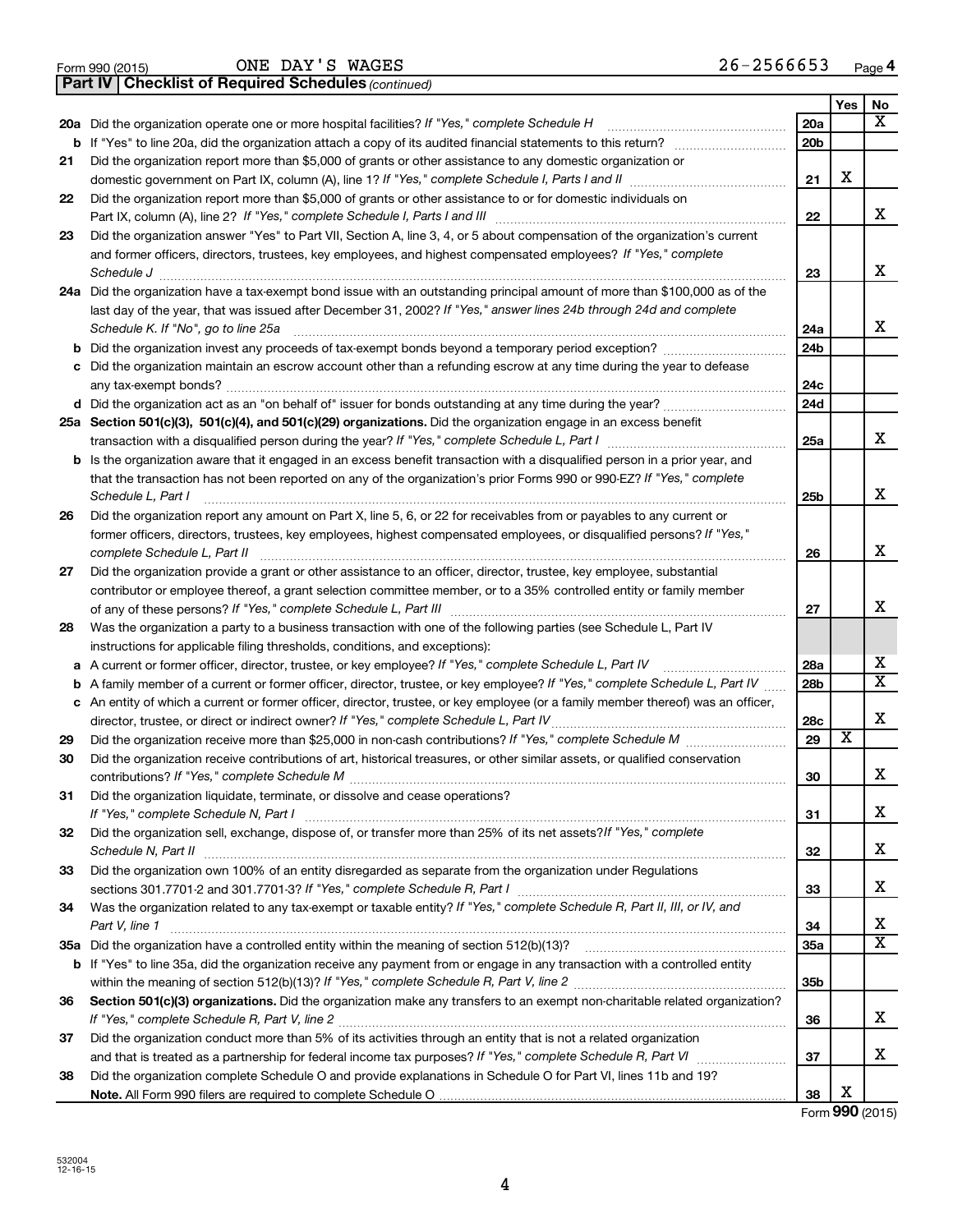|    | ONE DAY'S WAGES<br>Form 990 (2015)                                                                                                                |                 | $26 - 2566653$ |                |                         | Page 5                  |
|----|---------------------------------------------------------------------------------------------------------------------------------------------------|-----------------|----------------|----------------|-------------------------|-------------------------|
|    | <b>Statements Regarding Other IRS Filings and Tax Compliance</b><br><b>Part V</b>                                                                 |                 |                |                |                         |                         |
|    | Check if Schedule O contains a response or note to any line in this Part V                                                                        |                 |                |                |                         |                         |
|    |                                                                                                                                                   |                 |                |                | Yes                     | No                      |
|    |                                                                                                                                                   | 1a              |                |                |                         |                         |
| b  | Enter the number of Forms W-2G included in line 1a. Enter -0- if not applicable <i>manumumumum</i>                                                | 1b              |                |                |                         |                         |
| c  | Did the organization comply with backup withholding rules for reportable payments to vendors and reportable gaming                                |                 |                |                |                         |                         |
|    |                                                                                                                                                   |                 |                | 1c             | х                       |                         |
|    | 2a Enter the number of employees reported on Form W-3, Transmittal of Wage and Tax Statements,                                                    |                 |                |                |                         |                         |
|    | filed for the calendar year ending with or within the year covered by this return                                                                 | 2a              | 3              |                |                         |                         |
|    |                                                                                                                                                   |                 |                | 2 <sub>b</sub> | X                       |                         |
|    |                                                                                                                                                   |                 |                |                |                         |                         |
|    | 3a Did the organization have unrelated business gross income of \$1,000 or more during the year?                                                  |                 |                | За             |                         | x                       |
|    |                                                                                                                                                   |                 |                | 3 <sub>b</sub> |                         |                         |
|    | 4a At any time during the calendar year, did the organization have an interest in, or a signature or other authority over, a                      |                 |                |                |                         |                         |
|    | financial account in a foreign country (such as a bank account, securities account, or other financial account)?                                  |                 |                | 4a             |                         | X                       |
|    | <b>b</b> If "Yes," enter the name of the foreign country: $\blacktriangleright$                                                                   |                 |                |                |                         |                         |
|    | See instructions for filing requirements for FinCEN Form 114, Report of Foreign Bank and Financial Accounts (FBAR).                               |                 |                |                |                         |                         |
|    |                                                                                                                                                   |                 |                | 5a             |                         | х                       |
|    | <b>b</b> Did any taxable party notify the organization that it was or is a party to a prohibited tax shelter transaction?                         |                 |                | 5b             |                         | $\overline{\textbf{x}}$ |
|    |                                                                                                                                                   |                 |                | 5c             |                         |                         |
|    | 6a Does the organization have annual gross receipts that are normally greater than \$100,000, and did the organization solicit                    |                 |                |                |                         |                         |
|    | any contributions that were not tax deductible as charitable contributions?                                                                       |                 |                | 6a             |                         | X                       |
|    | <b>b</b> If "Yes," did the organization include with every solicitation an express statement that such contributions or gifts                     |                 |                |                |                         |                         |
|    | were not tax deductible?                                                                                                                          |                 |                | 6b             |                         |                         |
| 7  | Organizations that may receive deductible contributions under section 170(c).                                                                     |                 |                |                |                         |                         |
|    | a Did the organization receive a payment in excess of \$75 made partly as a contribution and partly for goods and services provided to the payor? |                 |                | 7a             | х                       |                         |
|    |                                                                                                                                                   |                 |                | 7b             | $\overline{\texttt{x}}$ |                         |
|    |                                                                                                                                                   |                 |                |                |                         |                         |
|    | c Did the organization sell, exchange, or otherwise dispose of tangible personal property for which it was required                               |                 |                |                |                         | х                       |
|    | to file Form 8282?                                                                                                                                | 7d              |                | 7c             |                         |                         |
|    | d If "Yes," indicate the number of Forms 8282 filed during the year manufactured intervent in the set of the N                                    |                 |                |                |                         | х                       |
| е  | Did the organization receive any funds, directly or indirectly, to pay premiums on a personal benefit contract?                                   |                 |                | 7e             |                         | $\overline{\text{x}}$   |
| f. | Did the organization, during the year, pay premiums, directly or indirectly, on a personal benefit contract?                                      |                 |                | 7f             |                         |                         |
| g  | If the organization received a contribution of qualified intellectual property, did the organization file Form 8899 as required?                  |                 |                | 7g             |                         |                         |
|    | h If the organization received a contribution of cars, boats, airplanes, or other vehicles, did the organization file a Form 1098-C?              |                 |                | 7h             |                         |                         |
| 8  | Sponsoring organizations maintaining donor advised funds. Did a donor advised fund maintained by the                                              |                 |                |                |                         |                         |
|    | sponsoring organization have excess business holdings at any time during the year?                                                                |                 |                | 8              |                         |                         |
| 9  | Sponsoring organizations maintaining donor advised funds.                                                                                         |                 |                |                |                         |                         |
| а  | Did the sponsoring organization make any taxable distributions under section 4966?                                                                |                 |                | 9а             |                         |                         |
| b  |                                                                                                                                                   |                 |                | 9b             |                         |                         |
| 10 | Section 501(c)(7) organizations. Enter:                                                                                                           |                 |                |                |                         |                         |
| а  |                                                                                                                                                   | 10a             |                |                |                         |                         |
| b  | Gross receipts, included on Form 990, Part VIII, line 12, for public use of club facilities                                                       | 10b             |                |                |                         |                         |
| 11 | Section 501(c)(12) organizations. Enter:                                                                                                          |                 |                |                |                         |                         |
| а  |                                                                                                                                                   | 11a             |                |                |                         |                         |
| b  | Gross income from other sources (Do not net amounts due or paid to other sources against                                                          |                 |                |                |                         |                         |
|    |                                                                                                                                                   | 11b             |                |                |                         |                         |
|    | 12a Section 4947(a)(1) non-exempt charitable trusts. Is the organization filing Form 990 in lieu of Form 1041?                                    |                 |                | 12a            |                         |                         |
| b  | If "Yes," enter the amount of tax-exempt interest received or accrued during the year                                                             | 12b             |                |                |                         |                         |
| 13 | Section 501(c)(29) qualified nonprofit health insurance issuers.                                                                                  |                 |                |                |                         |                         |
|    |                                                                                                                                                   |                 |                | 13a            |                         |                         |
|    | Note. See the instructions for additional information the organization must report on Schedule O.                                                 |                 |                |                |                         |                         |
|    | <b>b</b> Enter the amount of reserves the organization is required to maintain by the states in which the                                         |                 |                |                |                         |                         |
|    |                                                                                                                                                   | 13 <sub>b</sub> |                |                |                         |                         |
|    |                                                                                                                                                   | 13с             |                |                |                         |                         |
|    | <b>14a</b> Did the organization receive any payments for indoor tanning services during the tax year?                                             |                 |                | 14a            |                         | х                       |
|    |                                                                                                                                                   |                 |                | 14b            |                         |                         |

| Form 990 (2015) |  |
|-----------------|--|
|-----------------|--|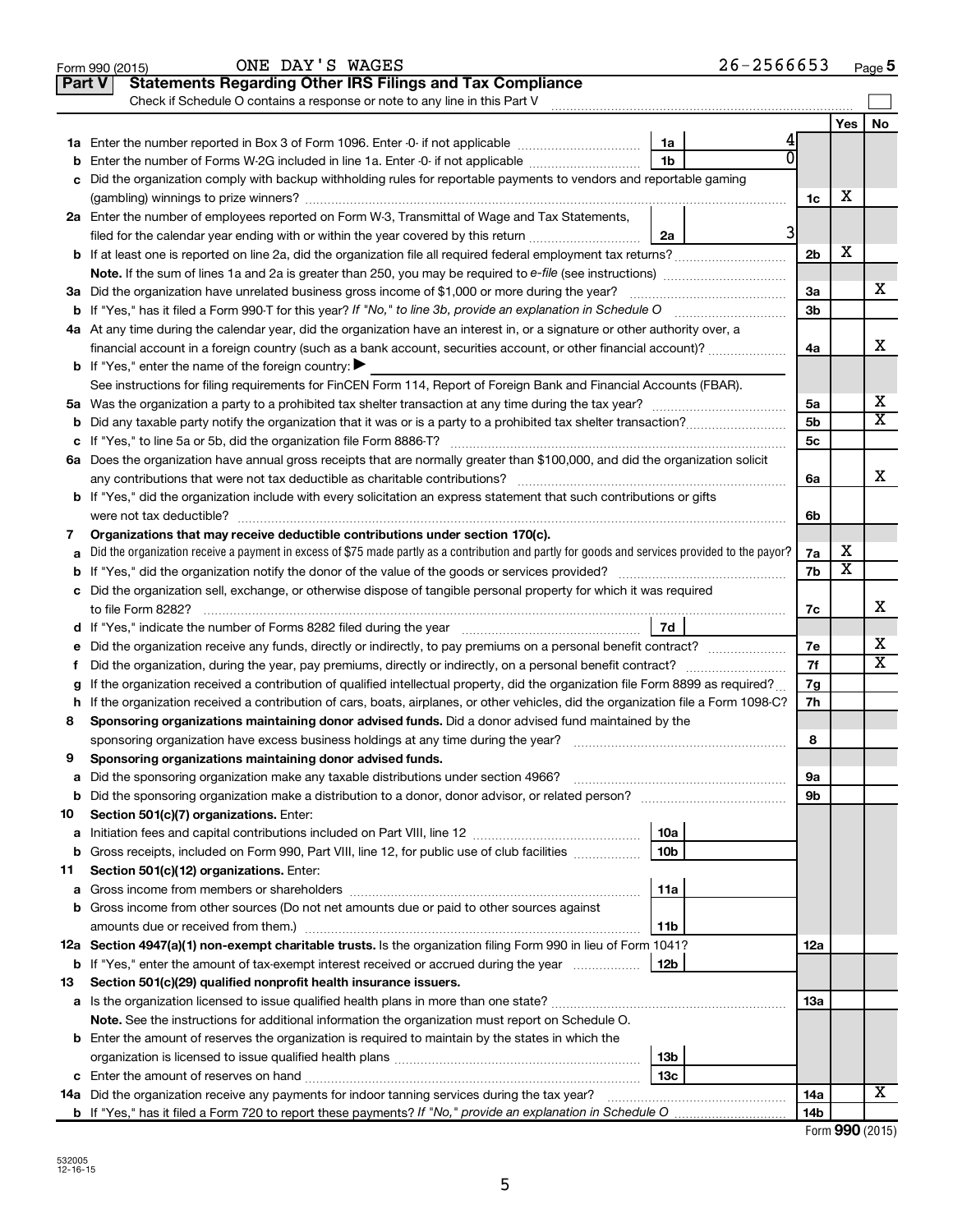|     | Check if Schedule O contains a response or note to any line in this Part VI [11] [12] Check if Schedule O contains a response or note to any line in this Part VI                                                              |                 |                         | $\mathbf{X}$            |
|-----|--------------------------------------------------------------------------------------------------------------------------------------------------------------------------------------------------------------------------------|-----------------|-------------------------|-------------------------|
|     | <b>Section A. Governing Body and Management</b>                                                                                                                                                                                |                 |                         |                         |
|     |                                                                                                                                                                                                                                |                 | Yes                     | No                      |
|     | 1a Enter the number of voting members of the governing body at the end of the tax year<br>1a                                                                                                                                   |                 |                         |                         |
|     | If there are material differences in voting rights among members of the governing body, or if the governing                                                                                                                    |                 |                         |                         |
|     | body delegated broad authority to an executive committee or similar committee, explain in Schedule O.                                                                                                                          |                 |                         |                         |
| b   | Enter the number of voting members included in line 1a, above, who are independent<br>1b                                                                                                                                       |                 |                         |                         |
| 2   | Did any officer, director, trustee, or key employee have a family relationship or a business relationship with any other                                                                                                       |                 |                         |                         |
|     |                                                                                                                                                                                                                                | $\mathbf{2}$    | X                       |                         |
| З   | Did the organization delegate control over management duties customarily performed by or under the direct supervision                                                                                                          |                 |                         |                         |
|     |                                                                                                                                                                                                                                | 3               |                         | х                       |
| 4   | Did the organization make any significant changes to its governing documents since the prior Form 990 was filed?                                                                                                               | $\overline{4}$  |                         | $\overline{\mathbf{x}}$ |
| 5   |                                                                                                                                                                                                                                | 5               |                         | $\overline{\mathbf{X}}$ |
| 6   |                                                                                                                                                                                                                                | 6               |                         | $\overline{\mathbf{X}}$ |
|     | 7a Did the organization have members, stockholders, or other persons who had the power to elect or appoint one or                                                                                                              |                 |                         |                         |
|     |                                                                                                                                                                                                                                | 7a              |                         | х                       |
|     | <b>b</b> Are any governance decisions of the organization reserved to (or subject to approval by) members, stockholders, or                                                                                                    |                 |                         |                         |
|     |                                                                                                                                                                                                                                | 7b              |                         | х                       |
| 8   | Did the organization contemporaneously document the meetings held or written actions undertaken during the year by the following:                                                                                              |                 |                         |                         |
| а   |                                                                                                                                                                                                                                | 8a              | х                       |                         |
|     |                                                                                                                                                                                                                                | 8b              | $\overline{\textbf{x}}$ |                         |
| 9   | Is there any officer, director, trustee, or key employee listed in Part VII, Section A, who cannot be reached at the                                                                                                           |                 |                         |                         |
|     |                                                                                                                                                                                                                                | 9               |                         | х                       |
|     | Section B. Policies (This Section B requests information about policies not required by the Internal Revenue Code.)                                                                                                            |                 |                         |                         |
|     |                                                                                                                                                                                                                                |                 | Yes                     | No                      |
|     |                                                                                                                                                                                                                                | <b>10a</b>      |                         | х                       |
|     | <b>b</b> If "Yes," did the organization have written policies and procedures governing the activities of such chapters, affiliates,                                                                                            |                 |                         |                         |
|     |                                                                                                                                                                                                                                | 10 <sub>b</sub> |                         |                         |
|     | 11a Has the organization provided a complete copy of this Form 990 to all members of its governing body before filing the form?                                                                                                | 11a             | $\overline{\mathbf{X}}$ |                         |
|     | <b>b</b> Describe in Schedule O the process, if any, used by the organization to review this Form 990.                                                                                                                         |                 |                         |                         |
| 12a | Did the organization have a written conflict of interest policy? If "No," go to line 13                                                                                                                                        | 12a             | х                       |                         |
| b   | Were officers, directors, or trustees, and key employees required to disclose annually interests that could give rise to conflicts?                                                                                            | 12 <sub>b</sub> | $\overline{\textbf{x}}$ |                         |
| с   | Did the organization regularly and consistently monitor and enforce compliance with the policy? If "Yes," describe                                                                                                             |                 |                         |                         |
|     | in Schedule O how this was done                                                                                                                                                                                                | 12c             | х                       |                         |
| 13  |                                                                                                                                                                                                                                | 13              |                         | х                       |
| 14  | Did the organization have a written document retention and destruction policy? [11] manufaction manufaction in                                                                                                                 | 14              |                         | $\overline{\mathbf{X}}$ |
| 15  | Did the process for determining compensation of the following persons include a review and approval by independent                                                                                                             |                 |                         |                         |
|     | persons, comparability data, and contemporaneous substantiation of the deliberation and decision?                                                                                                                              |                 |                         |                         |
|     | The organization's CEO, Executive Director, or top management official manufactured content of the organization's CEO, Executive Director, or top management official manufactured content of the organization's CEO, Executiv | 15a             |                         | х                       |
|     |                                                                                                                                                                                                                                | 15b             |                         | $\overline{\mathbf{X}}$ |
|     | If "Yes" to line 15a or 15b, describe the process in Schedule O (see instructions).                                                                                                                                            |                 |                         |                         |
|     | <b>16a</b> Did the organization invest in, contribute assets to, or participate in a joint venture or similar arrangement with a                                                                                               |                 |                         |                         |
|     | taxable entity during the year?                                                                                                                                                                                                | 16a             |                         | х                       |
|     | b If "Yes," did the organization follow a written policy or procedure requiring the organization to evaluate its participation                                                                                                 |                 |                         |                         |
|     | in joint venture arrangements under applicable federal tax law, and take steps to safeguard the organization's                                                                                                                 |                 |                         |                         |
|     | exempt status with respect to such arrangements?                                                                                                                                                                               | 16b             |                         |                         |
|     | <b>Section C. Disclosure</b>                                                                                                                                                                                                   |                 |                         |                         |
| 17  | List the states with which a copy of this Form 990 is required to be filed $\blacktriangleright\texttt{WA}$                                                                                                                    |                 |                         |                         |
| 18  | Section 6104 requires an organization to make its Forms 1023 (or 1024 if applicable), 990, and 990-T (Section 501(c)(3)s only) available                                                                                       |                 |                         |                         |
|     | for public inspection. Indicate how you made these available. Check all that apply.                                                                                                                                            |                 |                         |                         |
|     | $X$ Upon request<br>  X   Own website<br>Another's website<br>Other (explain in Schedule O)                                                                                                                                    |                 |                         |                         |
| 19  | Describe in Schedule O whether (and if so, how) the organization made its governing documents, conflict of interest policy, and financial                                                                                      |                 |                         |                         |
|     | statements available to the public during the tax year.                                                                                                                                                                        |                 |                         |                         |
| 20  | State the name, address, and telephone number of the person who possesses the organization's books and records:                                                                                                                |                 |                         |                         |
|     | ANN TARLETON - 425-205-8505                                                                                                                                                                                                    |                 |                         |                         |
|     | 98816<br>1655 HAWKS MEADOW ROAD, CHELAN, WA                                                                                                                                                                                    |                 |                         |                         |

|--|

Form 990 (2015) Page ONE DAY'S WAGES 26-2566653

*to line 8a, 8b, or 10b below, describe the circumstances, processes, or changes in Schedule O. See instructions.*

| orm 990 (2015) |  |  |
|----------------|--|--|
| $D = 11110$    |  |  |

|  |  | Part VI   Governance, Management, and Disclosure For each "Yes" response to lines 2 through 7b below, and for a "No" response |  |  |
|--|--|-------------------------------------------------------------------------------------------------------------------------------|--|--|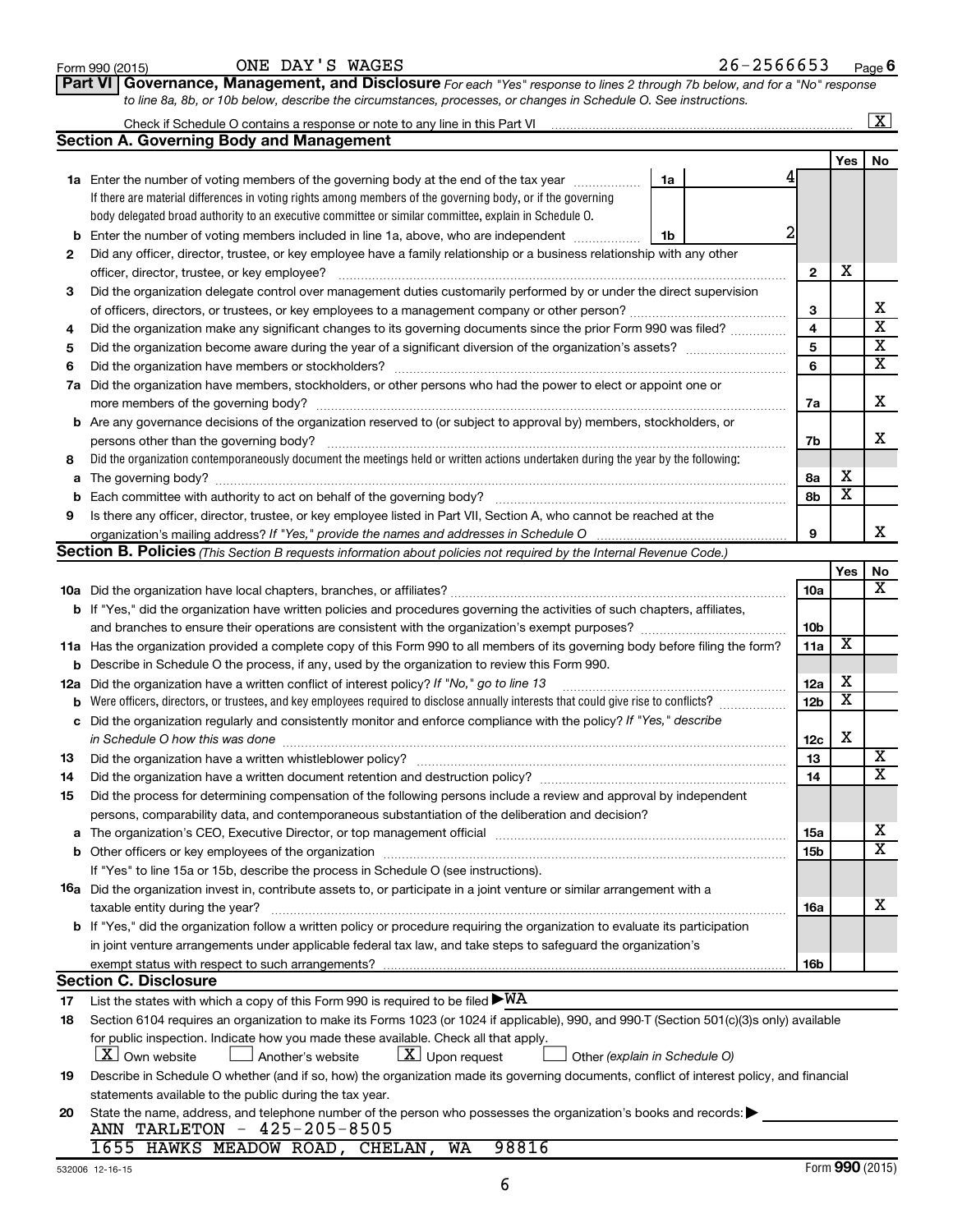$\Box$ 

| Part VII Compensation of Officers, Directors, Trustees, Key Employees, Highest Compensated |
|--------------------------------------------------------------------------------------------|
| <b>Employees, and Independent Contractors</b>                                              |

Check if Schedule O contains a response or note to any line in this Part VII

**Section A. Officers, Directors, Trustees, Key Employees, and Highest Compensated Employees**

**1a**  Complete this table for all persons required to be listed. Report compensation for the calendar year ending with or within the organization's tax year.

**•** List all of the organization's current officers, directors, trustees (whether individuals or organizations), regardless of amount of compensation. Enter -0- in columns  $(D)$ ,  $(E)$ , and  $(F)$  if no compensation was paid.

**•** List all of the organization's **current** key employees, if any. See instructions for definition of "key employee."

**•** List the organization's five current highest compensated employees (other than an officer, director, trustee, or key employee) who received reportable compensation (Box 5 of Form W-2 and/or Box 7 of Form 1099-MISC) of more than \$100,000 from the organization and any related organizations.

**•** List all of the organization's former officers, key employees, and highest compensated employees who received more than \$100,000 of reportable compensation from the organization and any related organizations.

**•** List all of the organization's former directors or trustees that received, in the capacity as a former director or trustee of the organization, more than \$10,000 of reportable compensation from the organization and any related organizations.

List persons in the following order: individual trustees or directors; institutional trustees; officers; key employees; highest compensated employees; and former such persons.

Check this box if neither the organization nor any related organization compensated any current officer, director, or trustee.  $\Box$ 

| (A)                          | (B)                  | (C)                                                              |                                         |             |              |                                 |           | (D)                             | (E)             | (F)                         |  |
|------------------------------|----------------------|------------------------------------------------------------------|-----------------------------------------|-------------|--------------|---------------------------------|-----------|---------------------------------|-----------------|-----------------------------|--|
| Name and Title               | Average              |                                                                  | Position<br>(do not check more than one |             | Reportable   | Reportable                      | Estimated |                                 |                 |                             |  |
|                              | hours per            | box, unless person is both an<br>officer and a director/trustee) |                                         |             |              |                                 |           | compensation                    | compensation    | amount of                   |  |
|                              | week                 |                                                                  |                                         |             |              |                                 |           | from                            | from related    | other                       |  |
|                              | (list any            |                                                                  |                                         |             |              |                                 |           | the                             | organizations   | compensation                |  |
|                              | hours for<br>related |                                                                  |                                         |             |              |                                 |           | organization<br>(W-2/1099-MISC) | (W-2/1099-MISC) | from the                    |  |
|                              | organizations        |                                                                  |                                         |             |              |                                 |           |                                 |                 | organization<br>and related |  |
|                              | below                |                                                                  |                                         |             |              |                                 |           |                                 |                 | organizations               |  |
|                              | line)                | Individual trustee or director                                   | Institutional trustee                   | Officer     | Key employee | Highest compensated<br>employee | Former    |                                 |                 |                             |  |
| (1) EUGENE CHO               | 8.00                 |                                                                  |                                         |             |              |                                 |           |                                 |                 |                             |  |
| PRESIDENT/EXECUTIVE DIRECTOR |                      | $\mathbf X$                                                      |                                         | $\mathbf X$ |              |                                 |           | 9,500.                          | 0.              | $\mathbf 0$ .               |  |
| (2) MICHAEL CHANG            | 2.00                 |                                                                  |                                         |             |              |                                 |           |                                 |                 |                             |  |
| <b>TREASURER</b>             |                      | $\mathbf X$                                                      |                                         | $\mathbf x$ |              |                                 |           | 0.                              | 0.              | $\mathbf 0$ .               |  |
| (3) CINDY BRANDT             | 2.00                 |                                                                  |                                         |             |              |                                 |           |                                 |                 |                             |  |
| <b>SECRETARY</b>             |                      | $\mathbf X$                                                      |                                         | $\mathbf X$ |              |                                 |           | 0.                              | $\mathbf 0$ .   | $\mathbf 0$ .               |  |
| (4) MINHEE CHO               | 2.00                 |                                                                  |                                         |             |              |                                 |           |                                 |                 |                             |  |
| <b>DIRECTOR</b>              |                      | $\mathbf X$                                                      |                                         |             |              |                                 |           | 0.                              | 0.              | $0$ .                       |  |
|                              |                      |                                                                  |                                         |             |              |                                 |           |                                 |                 |                             |  |
|                              |                      |                                                                  |                                         |             |              |                                 |           |                                 |                 |                             |  |
|                              |                      |                                                                  |                                         |             |              |                                 |           |                                 |                 |                             |  |
|                              |                      |                                                                  |                                         |             |              |                                 |           |                                 |                 |                             |  |
|                              |                      |                                                                  |                                         |             |              |                                 |           |                                 |                 |                             |  |
|                              |                      |                                                                  |                                         |             |              |                                 |           |                                 |                 |                             |  |
|                              |                      |                                                                  |                                         |             |              |                                 |           |                                 |                 |                             |  |
|                              |                      |                                                                  |                                         |             |              |                                 |           |                                 |                 |                             |  |
|                              |                      |                                                                  |                                         |             |              |                                 |           |                                 |                 |                             |  |
|                              |                      |                                                                  |                                         |             |              |                                 |           |                                 |                 |                             |  |
|                              |                      |                                                                  |                                         |             |              |                                 |           |                                 |                 |                             |  |
|                              |                      |                                                                  |                                         |             |              |                                 |           |                                 |                 |                             |  |
|                              |                      |                                                                  |                                         |             |              |                                 |           |                                 |                 |                             |  |
|                              |                      |                                                                  |                                         |             |              |                                 |           |                                 |                 |                             |  |
|                              |                      |                                                                  |                                         |             |              |                                 |           |                                 |                 |                             |  |
|                              |                      |                                                                  |                                         |             |              |                                 |           |                                 |                 |                             |  |
|                              |                      |                                                                  |                                         |             |              |                                 |           |                                 |                 |                             |  |
|                              |                      |                                                                  |                                         |             |              |                                 |           |                                 |                 |                             |  |
|                              |                      |                                                                  |                                         |             |              |                                 |           |                                 |                 |                             |  |
|                              |                      |                                                                  |                                         |             |              |                                 |           |                                 |                 |                             |  |
|                              |                      |                                                                  |                                         |             |              |                                 |           |                                 |                 |                             |  |
|                              |                      |                                                                  |                                         |             |              |                                 |           |                                 |                 |                             |  |
|                              |                      |                                                                  |                                         |             |              |                                 |           |                                 |                 |                             |  |
|                              |                      |                                                                  |                                         |             |              |                                 |           |                                 |                 |                             |  |
|                              |                      |                                                                  |                                         |             |              |                                 |           |                                 |                 |                             |  |

Form (2015) **990**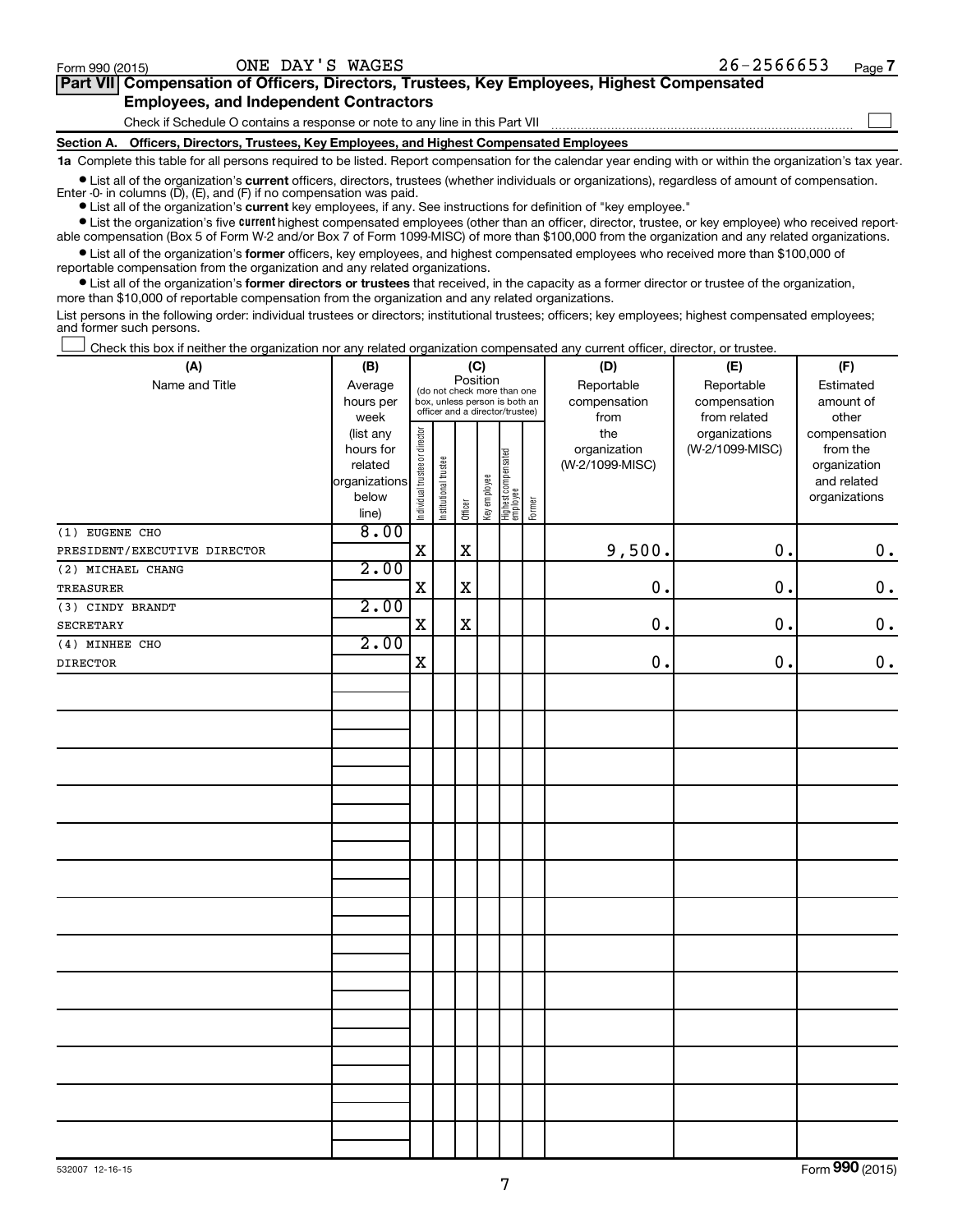|    | ONE DAY'S WAGES<br>Form 990 (2015)                                                                                                                                                                                              |                                                                      |                                |                       |         |                                                                                                                    |                                   |        |                                           | 26-2566653                                        |              |                                                                          | Page 8                               |
|----|---------------------------------------------------------------------------------------------------------------------------------------------------------------------------------------------------------------------------------|----------------------------------------------------------------------|--------------------------------|-----------------------|---------|--------------------------------------------------------------------------------------------------------------------|-----------------------------------|--------|-------------------------------------------|---------------------------------------------------|--------------|--------------------------------------------------------------------------|--------------------------------------|
|    | Part VII Section A. Officers, Directors, Trustees, Key Employees, and Highest Compensated Employees (continued)                                                                                                                 |                                                                      |                                |                       |         |                                                                                                                    |                                   |        |                                           |                                                   |              |                                                                          |                                      |
|    | (A)<br>Name and title                                                                                                                                                                                                           | (B)<br>Average<br>hours per<br>week                                  |                                |                       |         | (C)<br>Position<br>(do not check more than one<br>box, unless person is both an<br>officer and a director/trustee) |                                   |        | (D)<br>Reportable<br>compensation<br>from | (E)<br>Reportable<br>compensation<br>from related |              | (F)<br>Estimated<br>amount of<br>other                                   |                                      |
|    |                                                                                                                                                                                                                                 | (list any<br>hours for<br>related<br>organizations<br>below<br>line) | Individual trustee or director | Institutional trustee | Officer | Key employee                                                                                                       | Highest compensated<br>  employee | Former | the<br>organization<br>(W-2/1099-MISC)    | organizations<br>(W-2/1099-MISC)                  |              | compensation<br>from the<br>organization<br>and related<br>organizations |                                      |
|    |                                                                                                                                                                                                                                 |                                                                      |                                |                       |         |                                                                                                                    |                                   |        |                                           |                                                   |              |                                                                          |                                      |
|    |                                                                                                                                                                                                                                 |                                                                      |                                |                       |         |                                                                                                                    |                                   |        |                                           |                                                   |              |                                                                          |                                      |
|    |                                                                                                                                                                                                                                 |                                                                      |                                |                       |         |                                                                                                                    |                                   |        |                                           |                                                   |              |                                                                          |                                      |
|    |                                                                                                                                                                                                                                 |                                                                      |                                |                       |         |                                                                                                                    |                                   |        |                                           |                                                   |              |                                                                          |                                      |
|    |                                                                                                                                                                                                                                 |                                                                      |                                |                       |         |                                                                                                                    |                                   |        |                                           |                                                   |              |                                                                          |                                      |
|    |                                                                                                                                                                                                                                 |                                                                      |                                |                       |         |                                                                                                                    |                                   |        |                                           |                                                   |              |                                                                          |                                      |
|    |                                                                                                                                                                                                                                 |                                                                      |                                |                       |         |                                                                                                                    |                                   |        |                                           |                                                   |              |                                                                          |                                      |
|    |                                                                                                                                                                                                                                 |                                                                      |                                |                       |         |                                                                                                                    |                                   |        |                                           |                                                   |              |                                                                          |                                      |
|    | 1b Sub-total                                                                                                                                                                                                                    |                                                                      |                                |                       |         |                                                                                                                    |                                   |        | 9,500.                                    | $\overline{\mathbf{0}}$ .                         |              |                                                                          | $\overline{0}$ .                     |
|    |                                                                                                                                                                                                                                 |                                                                      |                                |                       |         |                                                                                                                    |                                   |        | $\overline{0}$ .<br>9,500.                | 0.<br>0.                                          |              |                                                                          | $\overline{0}$ .<br>$\overline{0}$ . |
| 2  | Total number of individuals (including but not limited to those listed above) who received more than \$100,000 of reportable<br>compensation from the organization $\blacktriangleright$                                        |                                                                      |                                |                       |         |                                                                                                                    |                                   |        |                                           |                                                   |              |                                                                          | $\mathbf 0$                          |
| 3  | Did the organization list any former officer, director, or trustee, key employee, or highest compensated employee on                                                                                                            |                                                                      |                                |                       |         |                                                                                                                    |                                   |        |                                           |                                                   |              | Yes                                                                      | No                                   |
|    | line 1a? If "Yes," complete Schedule J for such individual manufacture content to the set of the set of the such that the set of the set of the set of the set of the set of the set of the set of the set of the set of the s  |                                                                      |                                |                       |         |                                                                                                                    |                                   |        |                                           |                                                   | з            |                                                                          | х                                    |
|    | For any individual listed on line 1a, is the sum of reportable compensation and other compensation from the organization<br>and related organizations greater than \$150,000? If "Yes," complete Schedule J for such individual |                                                                      |                                |                       |         |                                                                                                                    |                                   |        |                                           |                                                   | 4            |                                                                          | x                                    |
| 5  | Did any person listed on line 1a receive or accrue compensation from any unrelated organization or individual for services<br><b>Section B. Independent Contractors</b>                                                         |                                                                      |                                |                       |         |                                                                                                                    |                                   |        |                                           |                                                   | 5            |                                                                          | x                                    |
| 1. | Complete this table for your five highest compensated independent contractors that received more than \$100,000 of compensation from                                                                                            |                                                                      |                                |                       |         |                                                                                                                    |                                   |        |                                           |                                                   |              |                                                                          |                                      |
|    | the organization. Report compensation for the calendar year ending with or within the organization's tax year.<br>(A)                                                                                                           |                                                                      |                                |                       |         |                                                                                                                    |                                   |        | (B)                                       |                                                   |              | (C)                                                                      |                                      |
|    | Name and business address                                                                                                                                                                                                       |                                                                      |                                | <b>NONE</b>           |         |                                                                                                                    |                                   |        | Description of services                   |                                                   | Compensation |                                                                          |                                      |
|    |                                                                                                                                                                                                                                 |                                                                      |                                |                       |         |                                                                                                                    |                                   |        |                                           |                                                   |              |                                                                          |                                      |
|    |                                                                                                                                                                                                                                 |                                                                      |                                |                       |         |                                                                                                                    |                                   |        |                                           |                                                   |              |                                                                          |                                      |
|    |                                                                                                                                                                                                                                 |                                                                      |                                |                       |         |                                                                                                                    |                                   |        |                                           |                                                   |              |                                                                          |                                      |
|    |                                                                                                                                                                                                                                 |                                                                      |                                |                       |         |                                                                                                                    |                                   |        |                                           |                                                   |              |                                                                          |                                      |
| 2  | Total number of independent contractors (including but not limited to those listed above) who received more than<br>\$100,000 of compensation from the organization                                                             |                                                                      |                                |                       |         |                                                                                                                    | O                                 |        |                                           |                                                   |              |                                                                          |                                      |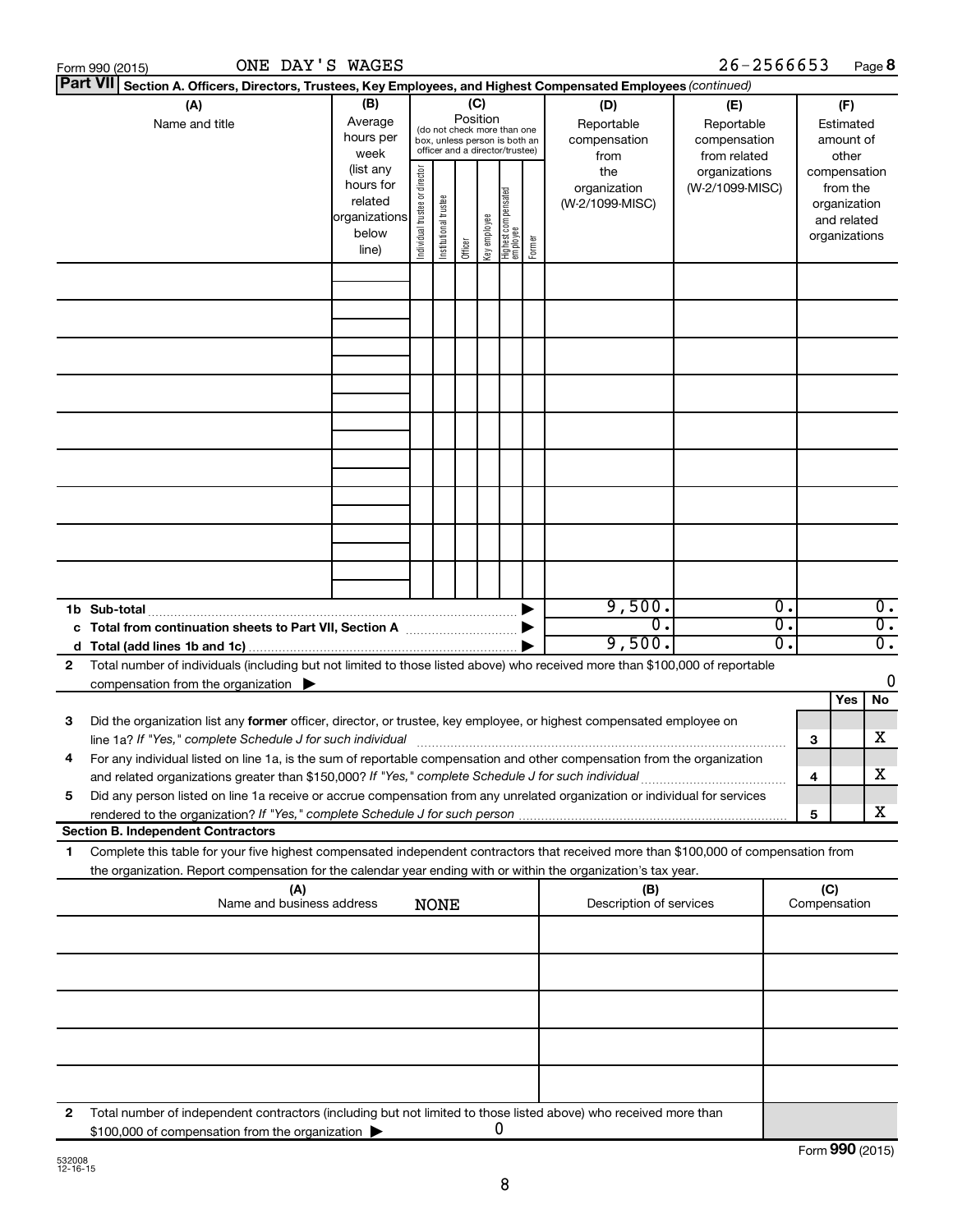| ONE DAY'S WAGES<br>Form 990 (2015)                        |                  |                                                                                                                                                               |                |                      |                      |                                                 | $26 - 2566653$<br>Page 9                |                                                             |  |
|-----------------------------------------------------------|------------------|---------------------------------------------------------------------------------------------------------------------------------------------------------------|----------------|----------------------|----------------------|-------------------------------------------------|-----------------------------------------|-------------------------------------------------------------|--|
|                                                           | <b>Part VIII</b> | <b>Statement of Revenue</b>                                                                                                                                   |                |                      |                      |                                                 |                                         |                                                             |  |
|                                                           |                  |                                                                                                                                                               |                |                      |                      |                                                 |                                         |                                                             |  |
|                                                           |                  |                                                                                                                                                               |                |                      | (A)<br>Total revenue | (B)<br>Related or<br>exempt function<br>revenue | (C)<br>Unrelated<br>business<br>revenue | Revenue excluded<br>from tax under<br>sections<br>512 - 514 |  |
|                                                           |                  | 1 a Federated campaigns                                                                                                                                       | 1a             |                      |                      |                                                 |                                         |                                                             |  |
| Contributions, Gifts, Grants<br>and Other Similar Amounts |                  | <b>b</b> Membership dues                                                                                                                                      | 1b             |                      |                      |                                                 |                                         |                                                             |  |
|                                                           |                  | c Fundraising events                                                                                                                                          | 1 <sub>c</sub> | 103,609.             |                      |                                                 |                                         |                                                             |  |
|                                                           |                  | d Related organizations                                                                                                                                       | 1 <sub>d</sub> |                      |                      |                                                 |                                         |                                                             |  |
|                                                           |                  | e Government grants (contributions)                                                                                                                           | 1e             |                      |                      |                                                 |                                         |                                                             |  |
|                                                           |                  | f All other contributions, gifts, grants, and                                                                                                                 |                |                      |                      |                                                 |                                         |                                                             |  |
|                                                           |                  | similar amounts not included above                                                                                                                            | 1f             | 909,254.<br>26, 324. |                      |                                                 |                                         |                                                             |  |
|                                                           |                  | g Noncash contributions included in lines 1a-1f: \$                                                                                                           |                |                      |                      |                                                 |                                         |                                                             |  |
|                                                           |                  |                                                                                                                                                               |                | <b>Business Code</b> |                      |                                                 |                                         |                                                             |  |
|                                                           | 2a               |                                                                                                                                                               |                |                      |                      |                                                 |                                         |                                                             |  |
|                                                           | b                | the control of the control of the control of the control of the control of                                                                                    |                |                      |                      |                                                 |                                         |                                                             |  |
|                                                           | с                | <u> 1989 - Johann Barbara, martxa alemaniar arg</u>                                                                                                           |                |                      |                      |                                                 |                                         |                                                             |  |
|                                                           | d                | the contract of the contract of the contract of the contract of the contract of<br>the control of the control of the control of the control of the control of |                |                      |                      |                                                 |                                         |                                                             |  |
| Program Service<br>Revenue                                | е                |                                                                                                                                                               |                |                      |                      |                                                 |                                         |                                                             |  |
|                                                           | Ť.               |                                                                                                                                                               |                |                      |                      |                                                 |                                         |                                                             |  |
|                                                           |                  |                                                                                                                                                               |                | ▶                    |                      |                                                 |                                         |                                                             |  |
|                                                           | 3                | Investment income (including dividends, interest, and                                                                                                         |                |                      |                      |                                                 |                                         |                                                             |  |
|                                                           |                  |                                                                                                                                                               |                | ▶                    | 705.                 |                                                 |                                         | 705.                                                        |  |
|                                                           | 4                | Income from investment of tax-exempt bond proceeds                                                                                                            |                | ▶                    |                      |                                                 |                                         |                                                             |  |
|                                                           | 5                |                                                                                                                                                               |                |                      |                      |                                                 |                                         |                                                             |  |
|                                                           |                  |                                                                                                                                                               | (i) Real       | (ii) Personal        |                      |                                                 |                                         |                                                             |  |
|                                                           |                  | 6 a Gross rents                                                                                                                                               |                |                      |                      |                                                 |                                         |                                                             |  |
|                                                           |                  | <b>b</b> Less: rental expenses                                                                                                                                |                |                      |                      |                                                 |                                         |                                                             |  |
|                                                           |                  | c Rental income or (loss)                                                                                                                                     |                |                      |                      |                                                 |                                         |                                                             |  |
|                                                           |                  |                                                                                                                                                               |                |                      |                      |                                                 |                                         |                                                             |  |
|                                                           |                  | 7 a Gross amount from sales of                                                                                                                                | (i) Securities | (ii) Other           |                      |                                                 |                                         |                                                             |  |
|                                                           |                  | assets other than inventory<br><b>b</b> Less: cost or other basis                                                                                             |                |                      |                      |                                                 |                                         |                                                             |  |
|                                                           |                  | and sales expenses                                                                                                                                            |                |                      |                      |                                                 |                                         |                                                             |  |
|                                                           |                  | c Gain or (loss)                                                                                                                                              |                |                      |                      |                                                 |                                         |                                                             |  |
|                                                           |                  |                                                                                                                                                               |                |                      |                      |                                                 |                                         |                                                             |  |
|                                                           |                  | 8 a Gross income from fundraising events (not                                                                                                                 |                |                      |                      |                                                 |                                         |                                                             |  |
| <b>Other Revenue</b>                                      |                  | including \$103,609. of                                                                                                                                       |                |                      |                      |                                                 |                                         |                                                             |  |
|                                                           |                  | contributions reported on line 1c). See                                                                                                                       |                |                      |                      |                                                 |                                         |                                                             |  |
|                                                           |                  |                                                                                                                                                               |                | $a$   31,159.        |                      |                                                 |                                         |                                                             |  |
|                                                           |                  |                                                                                                                                                               | $\mathbf{b}$   | 42,024.              |                      |                                                 |                                         |                                                             |  |
|                                                           |                  | c Net income or (loss) from fundraising events                                                                                                                |                | .                    | $-10,865$ .          |                                                 |                                         | $-10,865.$                                                  |  |
|                                                           |                  | 9 a Gross income from gaming activities. See                                                                                                                  |                |                      |                      |                                                 |                                         |                                                             |  |
|                                                           |                  |                                                                                                                                                               |                |                      |                      |                                                 |                                         |                                                             |  |
|                                                           |                  | c Net income or (loss) from gaming activities                                                                                                                 | b              | ▶                    |                      |                                                 |                                         |                                                             |  |
|                                                           |                  | 10 a Gross sales of inventory, less returns                                                                                                                   |                |                      |                      |                                                 |                                         |                                                             |  |
|                                                           |                  |                                                                                                                                                               |                | 661.                 |                      |                                                 |                                         |                                                             |  |
|                                                           |                  |                                                                                                                                                               | b              | 871.                 |                      |                                                 |                                         |                                                             |  |
|                                                           |                  | c Net income or (loss) from sales of inventory                                                                                                                |                |                      | $-210.$              |                                                 |                                         | $-210.$                                                     |  |
|                                                           |                  | Miscellaneous Revenue                                                                                                                                         |                | <b>Business Code</b> |                      |                                                 |                                         |                                                             |  |
|                                                           | 11a              |                                                                                                                                                               |                |                      |                      |                                                 |                                         |                                                             |  |
|                                                           | b                | the control of the control of the control of the control of the control of                                                                                    |                |                      |                      |                                                 |                                         |                                                             |  |
|                                                           | с                | <u> 1980 - John Harry Harry Harry Harry Harry Harry Harry Harry Harry Harry Harry Harry Harry Harry Harry Harry H</u>                                         |                |                      |                      |                                                 |                                         |                                                             |  |
|                                                           | d                |                                                                                                                                                               |                |                      |                      |                                                 |                                         |                                                             |  |
|                                                           |                  |                                                                                                                                                               |                | ▶                    |                      |                                                 |                                         |                                                             |  |
|                                                           | 12               |                                                                                                                                                               |                |                      | 1,002,493.           | $\overline{0}$ .                                | $\overline{0}$ .                        | $-10,370.$                                                  |  |

Form (2015) **990**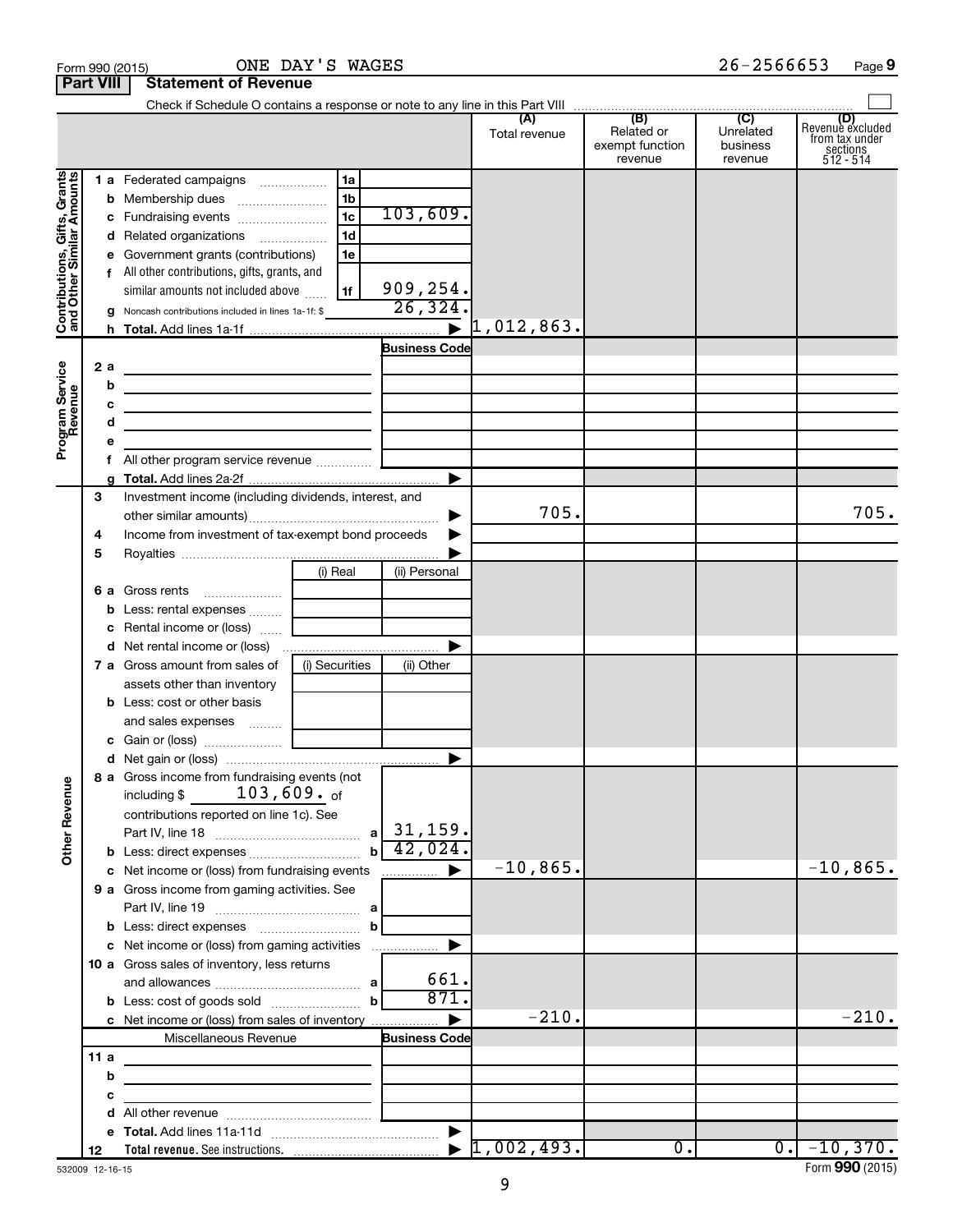ONE DAY'S WAGES

**Part IX | Statement of Functional Expenses** 

|              | Section 501(c)(3) and 501(c)(4) organizations must complete all columns. All other organizations must complete column (A).                                                                                    |                |                             |                                    |                         |
|--------------|---------------------------------------------------------------------------------------------------------------------------------------------------------------------------------------------------------------|----------------|-----------------------------|------------------------------------|-------------------------|
|              | Check if Schedule O contains a response or note to any line in this Part IX                                                                                                                                   | (A)            | (B)                         | (C)                                | (D)                     |
|              | Do not include amounts reported on lines 6b,<br>7b, 8b, 9b, and 10b of Part VIII.                                                                                                                             | Total expenses | Program service<br>expenses | Management and<br>general expenses | Fundraising<br>expenses |
| 1            | Grants and other assistance to domestic organizations                                                                                                                                                         |                |                             |                                    |                         |
|              | and domestic governments. See Part IV, line 21<br>$\sim$                                                                                                                                                      | 594,218.       | 594,218.                    |                                    |                         |
| $\mathbf{2}$ | Grants and other assistance to domestic                                                                                                                                                                       |                |                             |                                    |                         |
|              | individuals. See Part IV, line 22                                                                                                                                                                             |                |                             |                                    |                         |
| 3            | Grants and other assistance to foreign                                                                                                                                                                        |                |                             |                                    |                         |
|              | organizations, foreign governments, and foreign                                                                                                                                                               |                |                             |                                    |                         |
|              | individuals. See Part IV, lines 15 and 16                                                                                                                                                                     | 25,420.        | 25,420.                     |                                    |                         |
| 4            |                                                                                                                                                                                                               |                |                             |                                    |                         |
| 5            | Compensation of current officers, directors,                                                                                                                                                                  |                |                             |                                    |                         |
|              | trustees, and key employees                                                                                                                                                                                   | 9,500.         | 2,375.                      |                                    | 7,125.                  |
| 6            | Compensation not included above, to disqualified                                                                                                                                                              |                |                             |                                    |                         |
|              | persons (as defined under section 4958(f)(1)) and                                                                                                                                                             |                |                             |                                    |                         |
|              | persons described in section 4958(c)(3)(B)<br><b>Concert</b>                                                                                                                                                  | 75,471.        | 30,695.                     | 13,260.                            | 31,516.                 |
| 7            |                                                                                                                                                                                                               |                |                             |                                    |                         |
| 8            | Pension plan accruals and contributions (include                                                                                                                                                              |                |                             |                                    |                         |
|              | section 401(k) and 403(b) employer contributions)                                                                                                                                                             | 8,400.         |                             | 8,400.                             |                         |
| 9            |                                                                                                                                                                                                               | 8,090.         |                             | 8,090.                             |                         |
| 10           |                                                                                                                                                                                                               |                |                             |                                    |                         |
| 11           | Fees for services (non-employees):                                                                                                                                                                            |                |                             |                                    |                         |
| а            |                                                                                                                                                                                                               | 285.           |                             | 285.                               |                         |
| b            |                                                                                                                                                                                                               | 13,615.        |                             | 13,615.                            |                         |
| с            |                                                                                                                                                                                                               |                |                             |                                    |                         |
| d<br>е       | Professional fundraising services. See Part IV, line 17                                                                                                                                                       |                |                             |                                    |                         |
| f            | Investment management fees                                                                                                                                                                                    |                |                             |                                    |                         |
| g            | Other. (If line 11g amount exceeds 10% of line 25,                                                                                                                                                            |                |                             |                                    |                         |
|              | column (A) amount, list line 11g expenses on Sch O.)                                                                                                                                                          |                |                             |                                    |                         |
| 12           |                                                                                                                                                                                                               | 900.           |                             |                                    | 900.                    |
| 13           |                                                                                                                                                                                                               | 5,932.         |                             | 3,761.                             | 2,171.                  |
| 14           |                                                                                                                                                                                                               | 510.           | 127.                        | 127.                               | 256.                    |
| 15           |                                                                                                                                                                                                               |                |                             |                                    |                         |
| 16           |                                                                                                                                                                                                               | 672.           |                             | 672.                               |                         |
| 17           |                                                                                                                                                                                                               | 1,050.         | 840.                        |                                    | 210.                    |
| 18           | Payments of travel or entertainment expenses                                                                                                                                                                  |                |                             |                                    |                         |
|              | for any federal, state, or local public officials                                                                                                                                                             |                |                             |                                    |                         |
| 19           | Conferences, conventions, and meetings                                                                                                                                                                        | 743.           |                             |                                    | 743.                    |
| 20           | Interest                                                                                                                                                                                                      |                |                             |                                    |                         |
| 21           |                                                                                                                                                                                                               |                |                             |                                    |                         |
| 22           | Depreciation, depletion, and amortization                                                                                                                                                                     | 2, 243.        |                             | 2, 243.                            |                         |
| 23           | Insurance                                                                                                                                                                                                     |                |                             |                                    |                         |
| 24           | Other expenses. Itemize expenses not covered<br>above. (List miscellaneous expenses in line 24e. If line<br>24e amount exceeds 10% of line 25, column (A)<br>amount, list line 24e expenses on Schedule O.) [ |                |                             |                                    |                         |
| a            | CREDIT CARD FEES                                                                                                                                                                                              | 14,182.        | 14,182.                     |                                    |                         |
| b            | MEETING EXPENSES                                                                                                                                                                                              | 2,860.         | 540.                        | 2,320.                             |                         |
| с            |                                                                                                                                                                                                               |                |                             |                                    |                         |
| d            |                                                                                                                                                                                                               |                |                             |                                    |                         |
| е            | All other expenses                                                                                                                                                                                            | 567.           | 151.                        | 173.                               | 243.                    |
| 25           | Total functional expenses. Add lines 1 through 24e                                                                                                                                                            | 764,658.       | 668,548.                    | 52,946.                            | 43, 164.                |
| 26           | Joint costs. Complete this line only if the organization                                                                                                                                                      |                |                             |                                    |                         |
|              | reported in column (B) joint costs from a combined                                                                                                                                                            |                |                             |                                    |                         |
|              | educational campaign and fundraising solicitation.                                                                                                                                                            |                |                             |                                    |                         |
|              | Check here $\blacktriangleright$<br>if following SOP 98-2 (ASC 958-720)                                                                                                                                       |                |                             |                                    |                         |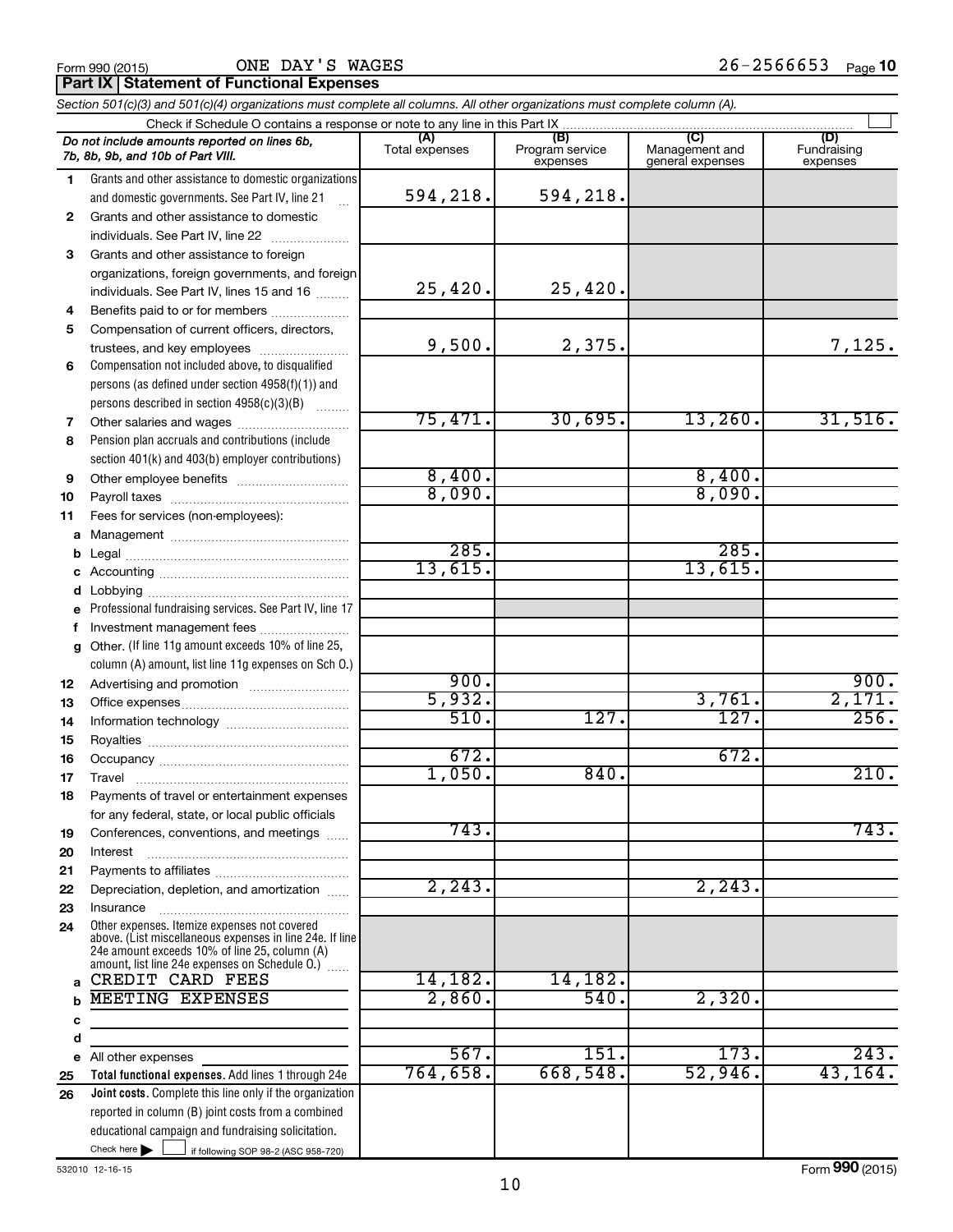|   | ONE DAY'S WAGES<br>Form 990 (2015)                                                                                                               |                          |   | $26 - 2566653$<br>Page 11 |
|---|--------------------------------------------------------------------------------------------------------------------------------------------------|--------------------------|---|---------------------------|
|   | <b>Part X   Balance Sheet</b>                                                                                                                    |                          |   |                           |
|   |                                                                                                                                                  |                          |   |                           |
|   |                                                                                                                                                  | (A)<br>Beginning of year |   | (B)<br>End of year        |
|   | Cash - non-interest-bearing                                                                                                                      | 883,993.                 |   | 441,984.                  |
| 2 |                                                                                                                                                  |                          | 2 | 690, 143.                 |
| з |                                                                                                                                                  | 12, 306.                 | 3 | 2,618.                    |
| 4 |                                                                                                                                                  |                          | 4 |                           |
| 5 | Loans and other receivables from current and former officers, directors,<br>trustees, key employees, and highest compensated employees. Complete |                          |   |                           |
|   | Part II of Schedule L                                                                                                                            |                          | 5 |                           |
| 6 | Loans and other receivables from other disqualified persons (as defined under                                                                    |                          |   |                           |
|   | $\mathcal{A} \cap \mathcal{A} \cap (\mathcal{A} \setminus \mathcal{A})$                                                                          |                          |   |                           |

|                             |          |                                                                                                                                                                                                                                |      |            | (A)<br>Beginning of year |                 | (B)<br>End of year |
|-----------------------------|----------|--------------------------------------------------------------------------------------------------------------------------------------------------------------------------------------------------------------------------------|------|------------|--------------------------|-----------------|--------------------|
|                             | 1        |                                                                                                                                                                                                                                |      |            | 883,993.                 | 1               | 441,984.           |
|                             | 2        |                                                                                                                                                                                                                                |      |            |                          | $\mathbf{2}$    | 690, 143.          |
|                             | з        |                                                                                                                                                                                                                                |      |            | 12,306.                  | 3               | 2,618.             |
|                             | 4        |                                                                                                                                                                                                                                |      |            |                          | 4               |                    |
|                             | 5        | Loans and other receivables from current and former officers, directors,                                                                                                                                                       |      |            |                          |                 |                    |
|                             |          | trustees, key employees, and highest compensated employees. Complete                                                                                                                                                           |      |            |                          |                 |                    |
|                             |          |                                                                                                                                                                                                                                |      |            |                          | 5               |                    |
|                             | 6        | Loans and other receivables from other disqualified persons (as defined under                                                                                                                                                  |      |            |                          |                 |                    |
|                             |          | section 4958(f)(1)), persons described in section 4958(c)(3)(B), and contributing                                                                                                                                              |      |            |                          |                 |                    |
|                             |          | employers and sponsoring organizations of section 501(c)(9) voluntary                                                                                                                                                          |      |            |                          |                 |                    |
|                             |          | employees' beneficiary organizations (see instr). Complete Part II of Sch L                                                                                                                                                    |      | 6          |                          |                 |                    |
| Assets                      | 7        |                                                                                                                                                                                                                                |      |            |                          | 7               |                    |
|                             | 8        |                                                                                                                                                                                                                                |      |            | 2,555.                   | 8               | 3,365.             |
|                             | 9        | Prepaid expenses and deferred charges [11] matter continuum matter and referred charges [11] matter continuum matter continuum matter and continuum matter continuum matter continuum matter continuum matter continuum matter |      |            |                          | 9               |                    |
|                             |          | <b>10a</b> Land, buildings, and equipment: cost or other                                                                                                                                                                       |      |            |                          |                 |                    |
|                             |          | basis. Complete Part VI of Schedule D  10a                                                                                                                                                                                     |      | 7,731.     |                          |                 |                    |
|                             |          |                                                                                                                                                                                                                                |      | 7,731.     | 0.                       | 10 <sub>c</sub> | 0.                 |
|                             | 11       |                                                                                                                                                                                                                                |      |            |                          | 11              |                    |
|                             | 12       |                                                                                                                                                                                                                                |      |            | 12                       |                 |                    |
|                             | 13       |                                                                                                                                                                                                                                |      |            |                          | 13              |                    |
|                             | 14       |                                                                                                                                                                                                                                |      |            | 14                       |                 |                    |
|                             | 15       |                                                                                                                                                                                                                                | 468. | 15         | 0.                       |                 |                    |
|                             | 16       |                                                                                                                                                                                                                                |      |            | 899, 322.                | 16              | 1,138,110.         |
|                             | 17       |                                                                                                                                                                                                                                |      |            | 1,341.                   | 17              | 4,259.             |
|                             | 18       |                                                                                                                                                                                                                                |      |            | 18                       |                 |                    |
|                             | 19       |                                                                                                                                                                                                                                |      |            |                          | 19              |                    |
|                             | 20       |                                                                                                                                                                                                                                |      |            |                          | 20              |                    |
|                             | 21       | Escrow or custodial account liability. Complete Part IV of Schedule D                                                                                                                                                          |      |            |                          | 21              |                    |
|                             |          |                                                                                                                                                                                                                                |      |            |                          |                 |                    |
| Liabilities                 | 22       | Loans and other payables to current and former officers, directors, trustees,                                                                                                                                                  |      |            |                          |                 |                    |
|                             |          | key employees, highest compensated employees, and disqualified persons.                                                                                                                                                        |      |            |                          |                 |                    |
|                             |          |                                                                                                                                                                                                                                |      |            |                          | 22              |                    |
|                             | 23       | Secured mortgages and notes payable to unrelated third parties <i>manumum</i>                                                                                                                                                  |      |            |                          | 23              |                    |
|                             | 24<br>25 |                                                                                                                                                                                                                                |      |            |                          | 24              |                    |
|                             |          | Other liabilities (including federal income tax, payables to related third                                                                                                                                                     |      |            |                          |                 |                    |
|                             |          | parties, and other liabilities not included on lines 17-24). Complete Part X of<br>Schedule D                                                                                                                                  |      |            | 1,974.                   | 25              | 0.                 |
|                             | 26       | Total liabilities. Add lines 17 through 25                                                                                                                                                                                     |      |            | 3,315.                   | 26              | 4,259.             |
|                             |          | Organizations that follow SFAS 117 (ASC 958), check here $\blacktriangleright \lfloor X \rfloor$ and                                                                                                                           |      | . <u>.</u> |                          |                 |                    |
|                             |          | complete lines 27 through 29, and lines 33 and 34.                                                                                                                                                                             |      |            |                          |                 |                    |
|                             | 27       |                                                                                                                                                                                                                                |      |            | 896,007.                 | 27              | 1,133,851.         |
|                             |          |                                                                                                                                                                                                                                |      |            |                          | 28              |                    |
|                             | 28       |                                                                                                                                                                                                                                |      |            |                          |                 |                    |
| Net Assets or Fund Balances | 29       | Permanently restricted net assets<br>Organizations that do not follow SFAS 117 (ASC 958), check here ▶                                                                                                                         |      |            |                          | 29              |                    |
|                             |          | and complete lines 30 through 34.                                                                                                                                                                                              |      |            |                          |                 |                    |
|                             |          |                                                                                                                                                                                                                                |      |            |                          | 30              |                    |
|                             | 30       | Paid-in or capital surplus, or land, building, or equipment fund <i>www.www.www.</i>                                                                                                                                           |      |            |                          | 31              |                    |
|                             | 31<br>32 |                                                                                                                                                                                                                                |      |            |                          | 32              |                    |
|                             | 33       | Retained earnings, endowment, accumulated income, or other funds                                                                                                                                                               |      |            | 896,007.                 | 33              | 1, 133, 851.       |
|                             | 34       |                                                                                                                                                                                                                                |      |            | 899,322.                 | 34              | 1,138,110.         |
|                             |          |                                                                                                                                                                                                                                |      |            |                          |                 |                    |

Form (2015) **990**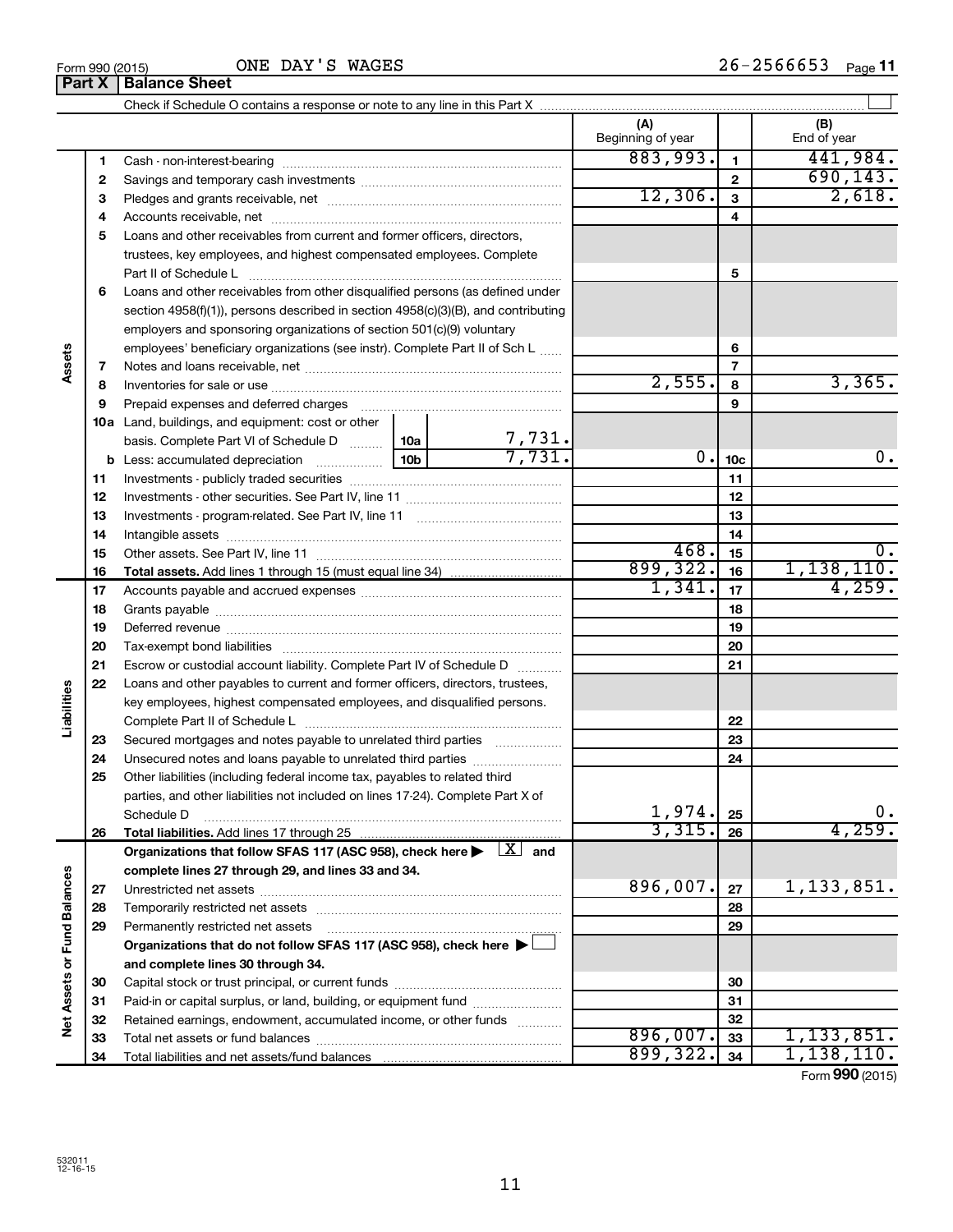|    | ONE DAY'S WAGES<br>Form 990 (2015)                                                                                                                                                                                                                                                                                                                                                                                                                                      |                         | 26-2566653 | Page 12          |
|----|-------------------------------------------------------------------------------------------------------------------------------------------------------------------------------------------------------------------------------------------------------------------------------------------------------------------------------------------------------------------------------------------------------------------------------------------------------------------------|-------------------------|------------|------------------|
|    | Part XI<br><b>Reconciliation of Net Assets</b>                                                                                                                                                                                                                                                                                                                                                                                                                          |                         |            |                  |
|    | Check if Schedule O contains a response or note to any line in this Part XI                                                                                                                                                                                                                                                                                                                                                                                             |                         |            |                  |
|    |                                                                                                                                                                                                                                                                                                                                                                                                                                                                         |                         |            |                  |
| 1  |                                                                                                                                                                                                                                                                                                                                                                                                                                                                         | $\mathbf{1}$            |            | 1,002,493.       |
| 2  |                                                                                                                                                                                                                                                                                                                                                                                                                                                                         | $\overline{2}$          |            | 764,658.         |
| 3  | Revenue less expenses. Subtract line 2 from line 1                                                                                                                                                                                                                                                                                                                                                                                                                      | 3                       |            | 237,835.         |
| 4  |                                                                                                                                                                                                                                                                                                                                                                                                                                                                         | $\overline{\mathbf{4}}$ |            | 896,007.         |
| 5  | Net unrealized gains (losses) on investments [11] matter than the control of the state of the state of the state of the state of the state of the state of the state of the state of the state of the state of the state of th                                                                                                                                                                                                                                          | 5                       |            |                  |
| 6  | Donated services and use of facilities                                                                                                                                                                                                                                                                                                                                                                                                                                  | 6                       |            |                  |
| 7  | Investment expenses                                                                                                                                                                                                                                                                                                                                                                                                                                                     | $\overline{7}$          |            |                  |
| 8  | Prior period adjustments<br>$\begin{minipage}{0.5\textwidth} \begin{tabular}{ l l l } \hline \multicolumn{1}{ l l l } \hline \multicolumn{1}{ l l } \multicolumn{1}{ l } \multicolumn{1}{ l } \multicolumn{1}{ l } \multicolumn{1}{ l } \multicolumn{1}{ l } \multicolumn{1}{ l } \multicolumn{1}{ l } \multicolumn{1}{ l } \multicolumn{1}{ l } \multicolumn{1}{ l } \multicolumn{1}{ l } \multicolumn{1}{ l } \multicolumn{1}{ l } \multicolumn{1}{ l } \multicolumn$ | 8                       |            | 9.               |
| 9  |                                                                                                                                                                                                                                                                                                                                                                                                                                                                         | $\mathbf{Q}$            |            | $\overline{0}$ . |
| 10 | Net assets or fund balances at end of year. Combine lines 3 through 9 (must equal Part X, line 33,                                                                                                                                                                                                                                                                                                                                                                      |                         |            |                  |
|    | column (B))                                                                                                                                                                                                                                                                                                                                                                                                                                                             | 10                      |            | 1, 133, 851.     |
|    | Part XII Financial Statements and Reporting                                                                                                                                                                                                                                                                                                                                                                                                                             |                         |            |                  |
|    |                                                                                                                                                                                                                                                                                                                                                                                                                                                                         |                         |            |                  |
|    |                                                                                                                                                                                                                                                                                                                                                                                                                                                                         |                         |            | <b>No</b><br>Yes |
| 1  | $\lfloor \mathbf{X} \rfloor$ Accrual<br>Accounting method used to prepare the Form 990: $\Box$ Cash<br>Other                                                                                                                                                                                                                                                                                                                                                            |                         |            |                  |
|    | If the organization changed its method of accounting from a prior year or checked "Other," explain in Schedule O.                                                                                                                                                                                                                                                                                                                                                       |                         |            |                  |
|    |                                                                                                                                                                                                                                                                                                                                                                                                                                                                         |                         | 2a         | x                |
|    | If "Yes," check a box below to indicate whether the financial statements for the year were compiled or reviewed on a                                                                                                                                                                                                                                                                                                                                                    |                         |            |                  |
|    | separate basis, consolidated basis, or both:                                                                                                                                                                                                                                                                                                                                                                                                                            |                         |            |                  |
|    | Both consolidated and separate basis<br>Separate basis<br>Consolidated basis                                                                                                                                                                                                                                                                                                                                                                                            |                         |            |                  |
|    |                                                                                                                                                                                                                                                                                                                                                                                                                                                                         |                         | 2b         | х                |
|    | If "Yes," check a box below to indicate whether the financial statements for the year were audited on a separate basis,                                                                                                                                                                                                                                                                                                                                                 |                         |            |                  |
|    | consolidated basis, or both:                                                                                                                                                                                                                                                                                                                                                                                                                                            |                         |            |                  |
|    | Separate basis<br>Consolidated basis<br>Both consolidated and separate basis                                                                                                                                                                                                                                                                                                                                                                                            |                         |            |                  |
|    | c If "Yes" to line 2a or 2b, does the organization have a committee that assumes responsibility for oversight of the audit,                                                                                                                                                                                                                                                                                                                                             |                         |            |                  |
|    |                                                                                                                                                                                                                                                                                                                                                                                                                                                                         |                         | 2c         |                  |
|    | If the organization changed either its oversight process or selection process during the tax year, explain in Schedule O.                                                                                                                                                                                                                                                                                                                                               |                         |            |                  |
|    | 3a As a result of a federal award, was the organization required to undergo an audit or audits as set forth in the Single Audit                                                                                                                                                                                                                                                                                                                                         |                         |            |                  |
|    | Act and OMB Circular A-133?                                                                                                                                                                                                                                                                                                                                                                                                                                             |                         | За         | x                |
|    | b If "Yes," did the organization undergo the required audit or audits? If the organization did not undergo the required audit                                                                                                                                                                                                                                                                                                                                           |                         |            |                  |
|    | or audits, explain why in Schedule O and describe any steps taken to undergo such audits material content conte                                                                                                                                                                                                                                                                                                                                                         |                         | Зb         | $\sim$           |

Form (2015) **990**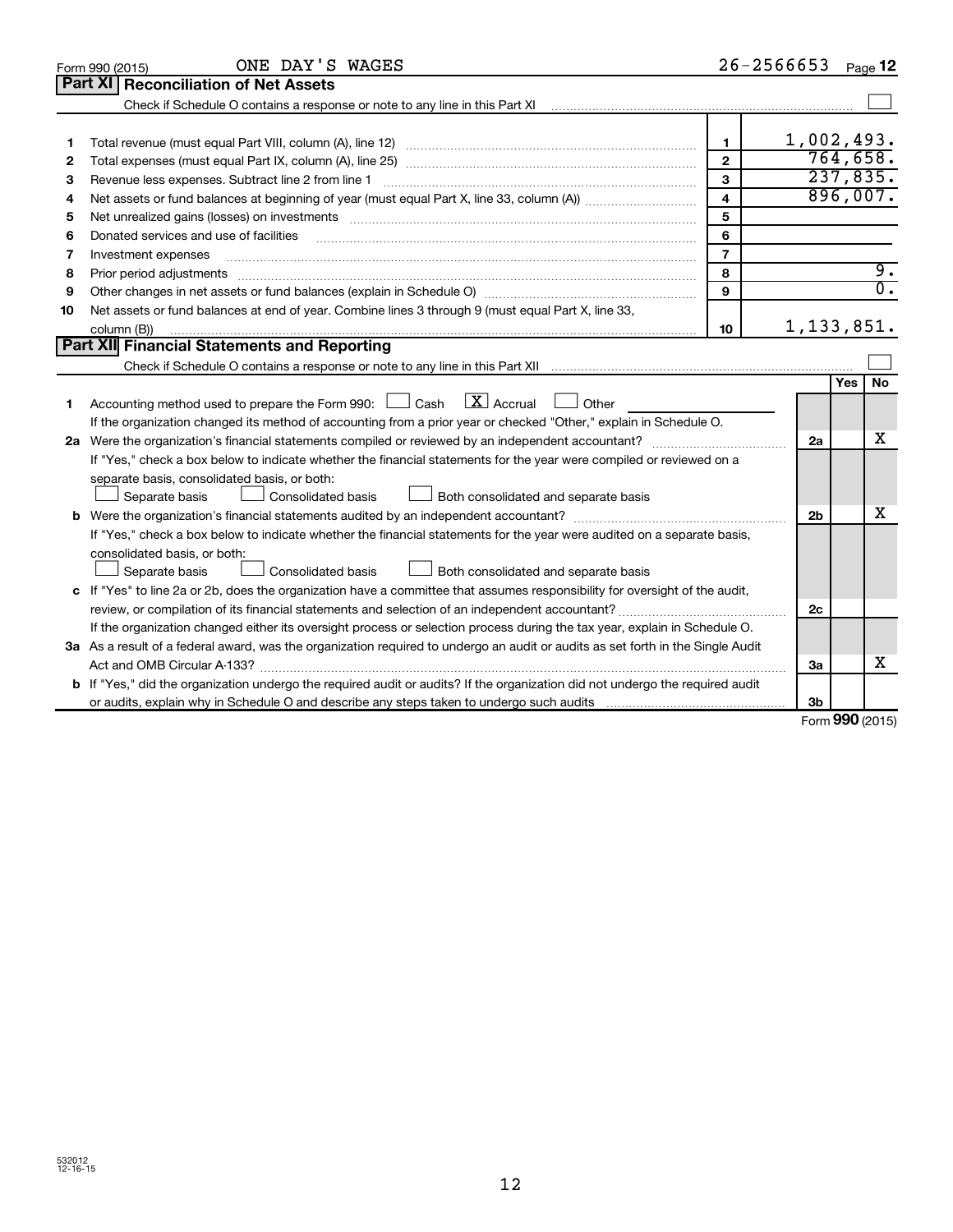Department of the Treasury

| (Form 990 or 990-EZ) |  |  |  |  |
|----------------------|--|--|--|--|
|----------------------|--|--|--|--|

# Form 990 or 990-EZ) **Public Charity Status and Public Support**<br>
Complete if the organization is a section 501(c)(3) organization or a section<br> **2015**

**4947(a)(1) nonexempt charitable trust.**  $\blacktriangleright$  At

|  |  |  | ttach to Form 990 or Form 990-EZ. |  |  |
|--|--|--|-----------------------------------|--|--|
|  |  |  |                                   |  |  |
|  |  |  |                                   |  |  |

| U                                   |
|-------------------------------------|
| <b>Open to Public</b><br>Inspection |
| er identification numbo             |

OMB No. 1545-0047

|               |            | Internal Revenue Service |                                             |                                                                        | Information about Schedule A (Form 990 or 990-EZ) and its instructions is at WWW.irs.gov/form990.                                                                                                                        |                     |                          |                        | Inspection                            |
|---------------|------------|--------------------------|---------------------------------------------|------------------------------------------------------------------------|--------------------------------------------------------------------------------------------------------------------------------------------------------------------------------------------------------------------------|---------------------|--------------------------|------------------------|---------------------------------------|
|               |            | Name of the organization |                                             |                                                                        |                                                                                                                                                                                                                          |                     |                          |                        | <b>Employer identification number</b> |
|               |            |                          |                                             | ONE DAY'S WAGES                                                        |                                                                                                                                                                                                                          |                     |                          |                        | 26-2566653                            |
| <b>Part I</b> |            |                          |                                             |                                                                        | Reason for Public Charity Status (All organizations must complete this part.) See instructions.                                                                                                                          |                     |                          |                        |                                       |
|               |            |                          |                                             |                                                                        | The organization is not a private foundation because it is: (For lines 1 through 11, check only one box.)                                                                                                                |                     |                          |                        |                                       |
| 1.            |            |                          |                                             |                                                                        | A church, convention of churches, or association of churches described in <b>section 170(b)(1)(A)(i).</b>                                                                                                                |                     |                          |                        |                                       |
| 2             |            |                          |                                             |                                                                        | A school described in section 170(b)(1)(A)(ii). (Attach Schedule E (Form 990 or 990-EZ).)                                                                                                                                |                     |                          |                        |                                       |
| з             |            |                          |                                             |                                                                        | A hospital or a cooperative hospital service organization described in section 170(b)(1)(A)(iii).                                                                                                                        |                     |                          |                        |                                       |
| 4             |            |                          |                                             |                                                                        | A medical research organization operated in conjunction with a hospital described in section 170(b)(1)(A)(iii). Enter the hospital's name,                                                                               |                     |                          |                        |                                       |
|               |            | city, and state:         |                                             |                                                                        |                                                                                                                                                                                                                          |                     |                          |                        |                                       |
| 5             |            |                          |                                             |                                                                        | An organization operated for the benefit of a college or university owned or operated by a governmental unit described in                                                                                                |                     |                          |                        |                                       |
|               |            |                          |                                             | section 170(b)(1)(A)(iv). (Complete Part II.)                          |                                                                                                                                                                                                                          |                     |                          |                        |                                       |
| 6             |            |                          |                                             |                                                                        | A federal, state, or local government or governmental unit described in section 170(b)(1)(A)(v).                                                                                                                         |                     |                          |                        |                                       |
| 7             | <u>x  </u> |                          |                                             |                                                                        | An organization that normally receives a substantial part of its support from a governmental unit or from the general public described in                                                                                |                     |                          |                        |                                       |
|               |            |                          |                                             | section 170(b)(1)(A)(vi). (Complete Part II.)                          |                                                                                                                                                                                                                          |                     |                          |                        |                                       |
| 8             |            |                          |                                             |                                                                        | A community trust described in section 170(b)(1)(A)(vi). (Complete Part II.)                                                                                                                                             |                     |                          |                        |                                       |
| 9             |            |                          |                                             |                                                                        | An organization that normally receives: (1) more than 33 1/3% of its support from contributions, membership fees, and gross receipts from                                                                                |                     |                          |                        |                                       |
|               |            |                          |                                             |                                                                        | activities related to its exempt functions - subject to certain exceptions, and (2) no more than 33 1/3% of its support from gross investment                                                                            |                     |                          |                        |                                       |
|               |            |                          |                                             |                                                                        | income and unrelated business taxable income (less section 511 tax) from businesses acquired by the organization after June 30, 1975.                                                                                    |                     |                          |                        |                                       |
|               |            |                          |                                             | See section 509(a)(2). (Complete Part III.)                            |                                                                                                                                                                                                                          |                     |                          |                        |                                       |
| 10            |            |                          |                                             |                                                                        | An organization organized and operated exclusively to test for public safety. See section 509(a)(4).                                                                                                                     |                     |                          |                        |                                       |
| 11            |            |                          |                                             |                                                                        | An organization organized and operated exclusively for the benefit of, to perform the functions of, or to carry out the purposes of one or                                                                               |                     |                          |                        |                                       |
|               |            |                          |                                             |                                                                        | more publicly supported organizations described in section 509(a)(1) or section 509(a)(2). See section 509(a)(3). Check the box in                                                                                       |                     |                          |                        |                                       |
|               |            |                          |                                             |                                                                        | lines 11a through 11d that describes the type of supporting organization and complete lines 11e, 11f, and 11g.                                                                                                           |                     |                          |                        |                                       |
| а             |            |                          |                                             |                                                                        | Type I. A supporting organization operated, supervised, or controlled by its supported organization(s), typically by giving                                                                                              |                     |                          |                        |                                       |
|               |            |                          |                                             |                                                                        | the supported organization(s) the power to regularly appoint or elect a majority of the directors or trustees of the supporting                                                                                          |                     |                          |                        |                                       |
|               |            |                          |                                             | organization. You must complete Part IV, Sections A and B.             |                                                                                                                                                                                                                          |                     |                          |                        |                                       |
| b             |            |                          |                                             |                                                                        | Type II. A supporting organization supervised or controlled in connection with its supported organization(s), by having                                                                                                  |                     |                          |                        |                                       |
|               |            |                          |                                             |                                                                        | control or management of the supporting organization vested in the same persons that control or manage the supported                                                                                                     |                     |                          |                        |                                       |
|               |            |                          |                                             | organization(s). You must complete Part IV, Sections A and C.          |                                                                                                                                                                                                                          |                     |                          |                        |                                       |
| c             |            |                          |                                             |                                                                        | Type III functionally integrated. A supporting organization operated in connection with, and functionally integrated with,                                                                                               |                     |                          |                        |                                       |
|               |            |                          |                                             |                                                                        | its supported organization(s) (see instructions). You must complete Part IV, Sections A, D, and E.                                                                                                                       |                     |                          |                        |                                       |
| d             |            |                          |                                             |                                                                        | Type III non-functionally integrated. A supporting organization operated in connection with its supported organization(s)                                                                                                |                     |                          |                        |                                       |
|               |            |                          |                                             |                                                                        | that is not functionally integrated. The organization generally must satisfy a distribution requirement and an attentiveness<br>requirement (see instructions). You must complete Part IV, Sections A and D, and Part V. |                     |                          |                        |                                       |
| e             |            |                          |                                             |                                                                        | Check this box if the organization received a written determination from the IRS that it is a Type I, Type II, Type III                                                                                                  |                     |                          |                        |                                       |
|               |            |                          |                                             |                                                                        | functionally integrated, or Type III non-functionally integrated supporting organization.                                                                                                                                |                     |                          |                        |                                       |
| f.            |            |                          | Enter the number of supported organizations |                                                                        |                                                                                                                                                                                                                          |                     |                          |                        |                                       |
|               |            |                          |                                             | Provide the following information about the supported organization(s). |                                                                                                                                                                                                                          |                     |                          |                        |                                       |
|               |            | (i) Name of supported    |                                             | (ii) EIN                                                               | (iii) Type of organization                                                                                                                                                                                               |                     | (iv) is the organization | (v) Amount of monetary | (vi) Amount of                        |
|               |            | organization             |                                             |                                                                        | (described on lines 1-9                                                                                                                                                                                                  | governing document? | listed in your           | support (see           | other support (see                    |
|               |            |                          |                                             |                                                                        | above (see instructions))                                                                                                                                                                                                | Yes                 | No                       | instructions)          | instructions)                         |
|               |            |                          |                                             |                                                                        |                                                                                                                                                                                                                          |                     |                          |                        |                                       |
|               |            |                          |                                             |                                                                        |                                                                                                                                                                                                                          |                     |                          |                        |                                       |
|               |            |                          |                                             |                                                                        |                                                                                                                                                                                                                          |                     |                          |                        |                                       |
|               |            |                          |                                             |                                                                        |                                                                                                                                                                                                                          |                     |                          |                        |                                       |
|               |            |                          |                                             |                                                                        |                                                                                                                                                                                                                          |                     |                          |                        |                                       |

**Total**

 $\exists$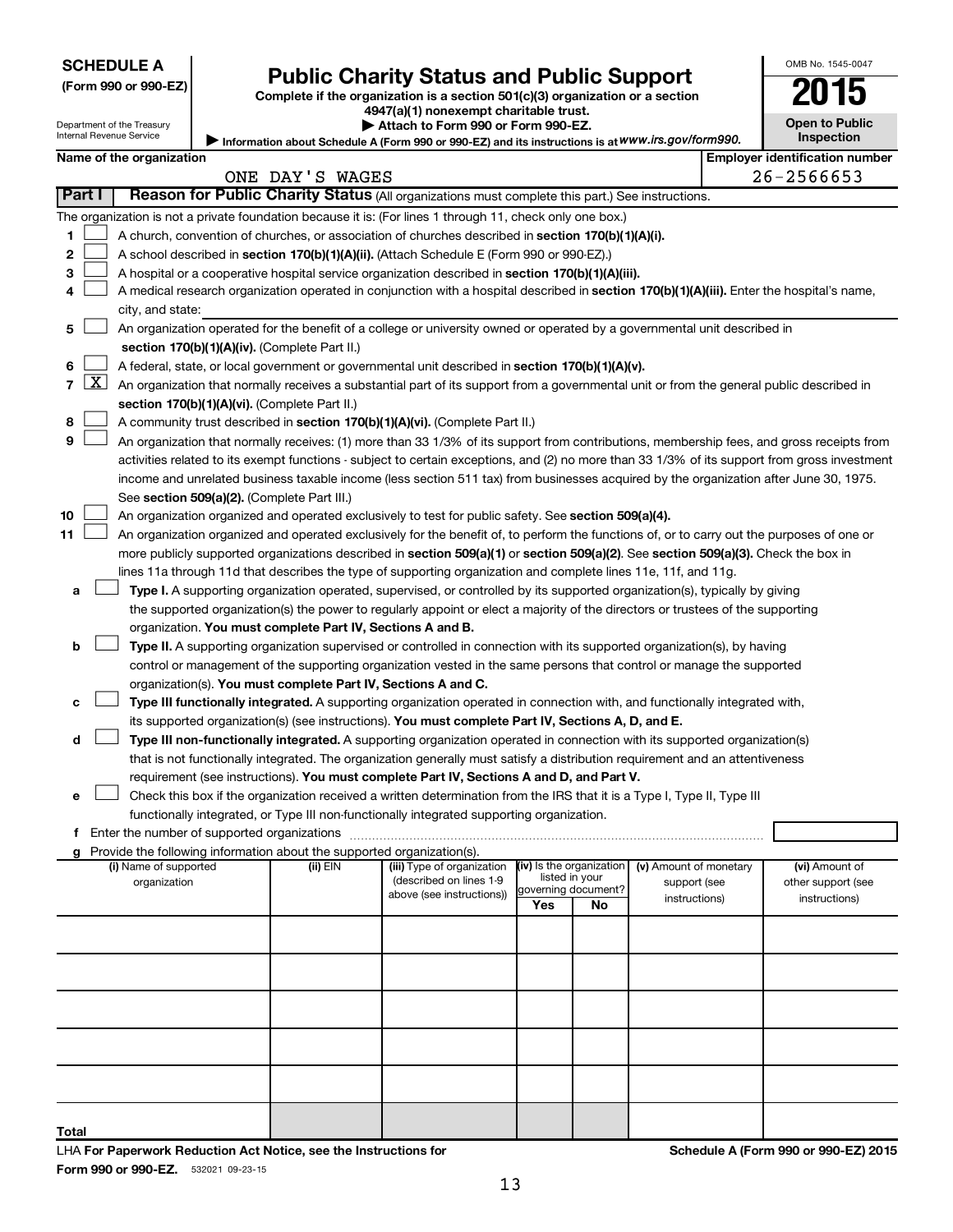### Schedule A (Form 990 or 990-EZ) 2015  $\overline{ONE}$   $\overline{DAY'S}$   $\overline{WAGES}$   $\overline{S}$   $\overline{S}$   $\overline{S}$   $\overline{S}$   $\overline{S}$   $\overline{S}$   $\overline{S}$   $\overline{S}$   $\overline{S}$   $\overline{S}$   $\overline{S}$   $\overline{S}$   $\overline{S}$   $\overline{S}$   $\overline{S}$   $\overline{S}$   $\overline{S}$

26-2566653 Page 2

**Part II Support Schedule for Organizations Described in Sections 170(b)(1)(A)(iv) and 170(b)(1)(A)(vi)**

(Complete only if you checked the box on line 5, 7, or 8 of Part I or if the organization failed to qualify under Part III. If the organization fails to qualify under the tests listed below, please complete Part III.)

|    | <b>Section A. Public Support</b>                                                                                                           |                                    |                      |                        |                         |                      |                                          |
|----|--------------------------------------------------------------------------------------------------------------------------------------------|------------------------------------|----------------------|------------------------|-------------------------|----------------------|------------------------------------------|
|    | Calendar year (or fiscal year beginning in)                                                                                                | (a) 2011                           | (b) 2012             | $(c)$ 2013             | $(d)$ 2014              | (e) 2015             | (f) Total                                |
|    | 1 Gifts, grants, contributions, and                                                                                                        |                                    |                      |                        |                         |                      |                                          |
|    | membership fees received. (Do not                                                                                                          |                                    |                      |                        |                         |                      |                                          |
|    | include any "unusual grants.")                                                                                                             | 530, 552.                          | 517,540.             | 606,011.               | 768,737.                | 1012863.             | 3435703.                                 |
|    | 2 Tax revenues levied for the organ-                                                                                                       |                                    |                      |                        |                         |                      |                                          |
|    | ization's benefit and either paid to                                                                                                       |                                    |                      |                        |                         |                      |                                          |
|    | or expended on its behalf                                                                                                                  |                                    |                      |                        |                         |                      |                                          |
|    | 3 The value of services or facilities                                                                                                      |                                    |                      |                        |                         |                      |                                          |
|    | furnished by a governmental unit to                                                                                                        |                                    |                      |                        |                         |                      |                                          |
|    | the organization without charge                                                                                                            |                                    |                      |                        |                         |                      |                                          |
|    | 4 Total. Add lines 1 through 3                                                                                                             | 530, 552.                          | 517,540.             | 606,011.               | 768, 737.               | 1012863.             | 3435703.                                 |
| 5. | The portion of total contributions                                                                                                         |                                    |                      |                        |                         |                      |                                          |
|    | by each person (other than a                                                                                                               |                                    |                      |                        |                         |                      |                                          |
|    | governmental unit or publicly                                                                                                              |                                    |                      |                        |                         |                      |                                          |
|    | supported organization) included                                                                                                           |                                    |                      |                        |                         |                      |                                          |
|    | on line 1 that exceeds 2% of the                                                                                                           |                                    |                      |                        |                         |                      |                                          |
|    | amount shown on line 11,                                                                                                                   |                                    |                      |                        |                         |                      |                                          |
|    | column (f)                                                                                                                                 |                                    |                      |                        |                         |                      | 171,339.                                 |
|    |                                                                                                                                            |                                    |                      |                        |                         |                      | 3264364.                                 |
|    | 6 Public support. Subtract line 5 from line 4.<br><b>Section B. Total Support</b>                                                          |                                    |                      |                        |                         |                      |                                          |
|    |                                                                                                                                            |                                    |                      |                        |                         |                      |                                          |
|    | Calendar year (or fiscal year beginning in)                                                                                                | (a) 2011<br>$\overline{530,552}$ . | (b) 2012<br>517,540. | $(c)$ 2013<br>606,011. | $(d)$ 2014<br>768, 737. | (e) 2015<br>1012863. | (f) Total<br>3435703.                    |
|    | <b>7</b> Amounts from line 4                                                                                                               |                                    |                      |                        |                         |                      |                                          |
| 8  | Gross income from interest,                                                                                                                |                                    |                      |                        |                         |                      |                                          |
|    | dividends, payments received on                                                                                                            |                                    |                      |                        |                         |                      |                                          |
|    | securities loans, rents, royalties                                                                                                         |                                    |                      |                        |                         |                      |                                          |
|    | and income from similar sources                                                                                                            | 1,139.                             | 233.                 | 652.                   | 643.                    | 705.                 | 3,372.                                   |
|    | 9 Net income from unrelated business                                                                                                       |                                    |                      |                        |                         |                      |                                          |
|    | activities, whether or not the                                                                                                             |                                    |                      |                        |                         |                      |                                          |
|    | business is regularly carried on                                                                                                           |                                    |                      |                        |                         |                      |                                          |
|    | 10 Other income. Do not include gain                                                                                                       |                                    |                      |                        |                         |                      |                                          |
|    | or loss from the sale of capital                                                                                                           |                                    |                      |                        |                         |                      |                                          |
|    | assets (Explain in Part VI.)                                                                                                               |                                    |                      |                        |                         |                      |                                          |
|    | 11 Total support. Add lines 7 through 10                                                                                                   |                                    |                      |                        |                         |                      | 3439075.                                 |
|    | <b>12</b> Gross receipts from related activities, etc. (see instructions)                                                                  |                                    |                      |                        |                         | 12                   | 179, 373.                                |
|    | 13 First five years. If the Form 990 is for the organization's first, second, third, fourth, or fifth tax year as a section 501(c)(3)      |                                    |                      |                        |                         |                      |                                          |
|    | organization, check this box and stop here                                                                                                 |                                    |                      |                        |                         |                      |                                          |
|    | Section C. Computation of Public Support Percentage                                                                                        |                                    |                      |                        |                         |                      |                                          |
|    |                                                                                                                                            |                                    |                      |                        |                         | 14                   | 94.92<br>%                               |
|    |                                                                                                                                            |                                    |                      |                        |                         | 15                   | 93.00<br>$\%$                            |
|    | 16a 33 1/3% support test - 2015. If the organization did not check the box on line 13, and line 14 is 33 1/3% or more, check this box and  |                                    |                      |                        |                         |                      |                                          |
|    |                                                                                                                                            |                                    |                      |                        |                         |                      | $\blacktriangleright$ $\boxed{\text{X}}$ |
|    | b 33 1/3% support test - 2014. If the organization did not check a box on line 13 or 16a, and line 15 is 33 1/3% or more, check this box   |                                    |                      |                        |                         |                      |                                          |
|    |                                                                                                                                            |                                    |                      |                        |                         |                      |                                          |
|    | 17a 10% -facts-and-circumstances test - 2015. If the organization did not check a box on line 13, 16a, or 16b, and line 14 is 10% or more, |                                    |                      |                        |                         |                      |                                          |
|    | and if the organization meets the "facts-and-circumstances" test, check this box and stop here. Explain in Part VI how the organization    |                                    |                      |                        |                         |                      |                                          |
|    | meets the "facts-and-circumstances" test. The organization qualifies as a publicly supported organization <i>manumumumum</i>               |                                    |                      |                        |                         |                      |                                          |
|    | b 10% -facts-and-circumstances test - 2014. If the organization did not check a box on line 13, 16a, 16b, or 17a, and line 15 is 10% or    |                                    |                      |                        |                         |                      |                                          |
|    |                                                                                                                                            |                                    |                      |                        |                         |                      |                                          |
|    | more, and if the organization meets the "facts-and-circumstances" test, check this box and stop here. Explain in Part VI how the           |                                    |                      |                        |                         |                      |                                          |
|    | organization meets the "facts-and-circumstances" test. The organization qualifies as a publicly supported organization                     |                                    |                      |                        |                         |                      |                                          |
|    | 18 Private foundation. If the organization did not check a box on line 13, 16a, 16b, 17a, or 17b, check this box and see instructions      |                                    |                      |                        |                         |                      |                                          |

**Schedule A (Form 990 or 990-EZ) 2015**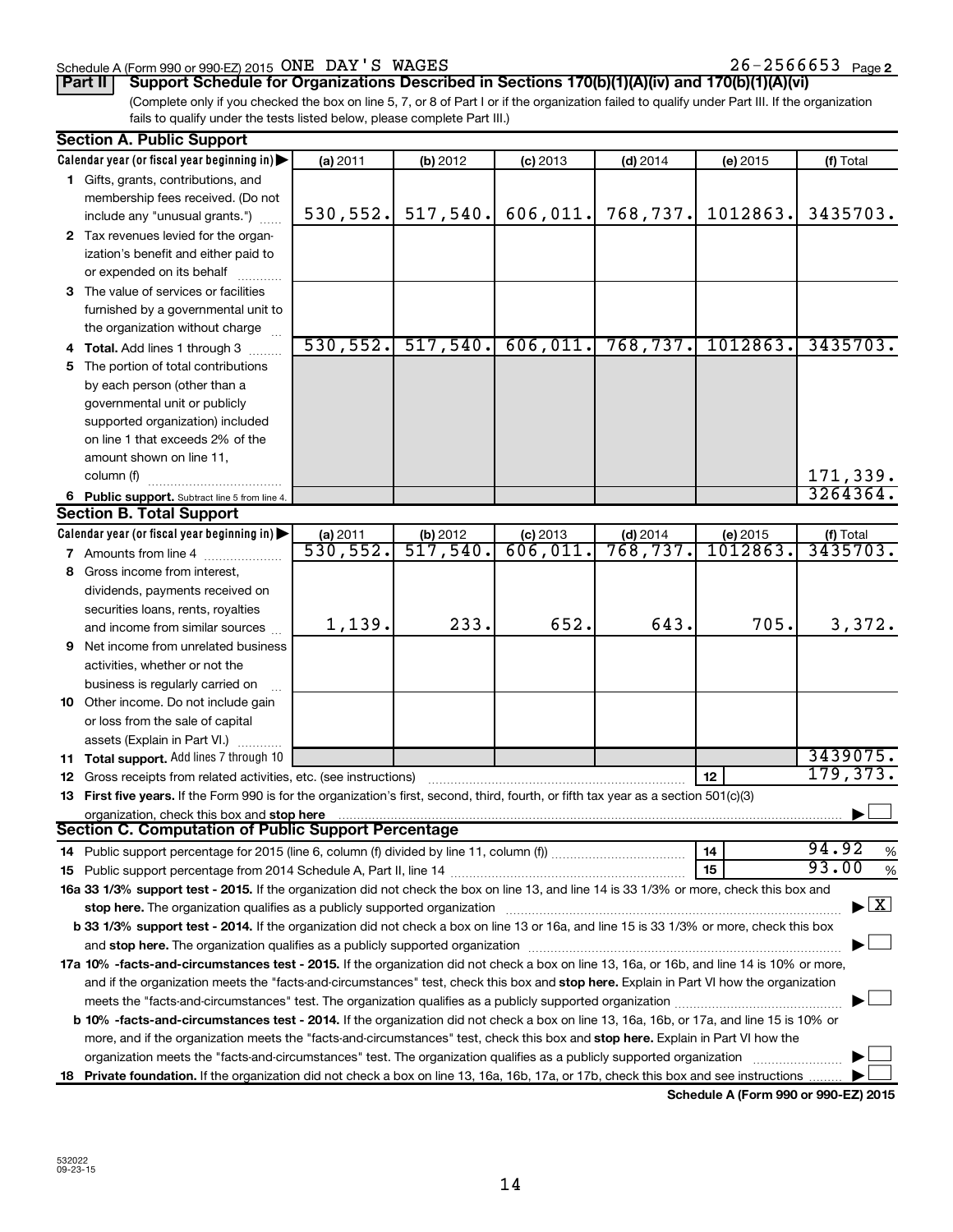**Page 3** 

(Complete only if you checked the box on line 9 of Part I or if the organization failed to qualify under Part II. If the organization fails to qualify under the tests listed below, please complete Part II.)

| <b>Section A. Public Support</b>                                                                                                                                                                                               |          |          |            |            |          |                                      |
|--------------------------------------------------------------------------------------------------------------------------------------------------------------------------------------------------------------------------------|----------|----------|------------|------------|----------|--------------------------------------|
| Calendar year (or fiscal year beginning in)                                                                                                                                                                                    | (a) 2011 | (b) 2012 | $(c)$ 2013 | $(d)$ 2014 | (e) 2015 | (f) Total                            |
| 1 Gifts, grants, contributions, and                                                                                                                                                                                            |          |          |            |            |          |                                      |
| membership fees received. (Do not                                                                                                                                                                                              |          |          |            |            |          |                                      |
| include any "unusual grants.")                                                                                                                                                                                                 |          |          |            |            |          |                                      |
| 2 Gross receipts from admissions,<br>merchandise sold or services per-<br>formed, or facilities furnished in<br>any activity that is related to the<br>organization's tax-exempt purpose                                       |          |          |            |            |          |                                      |
| 3 Gross receipts from activities that                                                                                                                                                                                          |          |          |            |            |          |                                      |
| are not an unrelated trade or bus-<br>iness under section 513                                                                                                                                                                  |          |          |            |            |          |                                      |
| 4 Tax revenues levied for the organ-                                                                                                                                                                                           |          |          |            |            |          |                                      |
| ization's benefit and either paid to<br>or expended on its behalf                                                                                                                                                              |          |          |            |            |          |                                      |
| 5 The value of services or facilities                                                                                                                                                                                          |          |          |            |            |          |                                      |
| furnished by a governmental unit to<br>the organization without charge                                                                                                                                                         |          |          |            |            |          |                                      |
| <b>6 Total.</b> Add lines 1 through 5                                                                                                                                                                                          |          |          |            |            |          |                                      |
| 7a Amounts included on lines 1, 2, and                                                                                                                                                                                         |          |          |            |            |          |                                      |
| 3 received from disqualified persons                                                                                                                                                                                           |          |          |            |            |          |                                      |
| <b>b</b> Amounts included on lines 2 and 3 received<br>from other than disqualified persons that<br>exceed the greater of \$5,000 or 1% of the<br>amount on line 13 for the year                                               |          |          |            |            |          |                                      |
| c Add lines 7a and 7b                                                                                                                                                                                                          |          |          |            |            |          |                                      |
| 8 Public support. (Subtract line 7c from line 6.)                                                                                                                                                                              |          |          |            |            |          |                                      |
| <b>Section B. Total Support</b>                                                                                                                                                                                                |          |          |            |            |          |                                      |
| Calendar year (or fiscal year beginning in)                                                                                                                                                                                    | (a) 2011 | (b) 2012 | $(c)$ 2013 | $(d)$ 2014 | (e) 2015 | (f) Total                            |
| <b>9</b> Amounts from line 6                                                                                                                                                                                                   |          |          |            |            |          |                                      |
| <b>10a</b> Gross income from interest,<br>dividends, payments received on<br>securities loans, rents, royalties<br>and income from similar sources                                                                             |          |          |            |            |          |                                      |
| <b>b</b> Unrelated business taxable income                                                                                                                                                                                     |          |          |            |            |          |                                      |
| (less section 511 taxes) from businesses<br>acquired after June 30, 1975<br>$\mathcal{L}$ . The contract of $\mathcal{L}$                                                                                                      |          |          |            |            |          |                                      |
| c Add lines 10a and 10b                                                                                                                                                                                                        |          |          |            |            |          |                                      |
| <b>11</b> Net income from unrelated business<br>activities not included in line 10b.<br>whether or not the business is<br>regularly carried on                                                                                 |          |          |            |            |          |                                      |
| 12 Other income. Do not include gain<br>or loss from the sale of capital<br>assets (Explain in Part VI.)                                                                                                                       |          |          |            |            |          |                                      |
| <b>13</b> Total support. (Add lines 9, 10c, 11, and 12.)                                                                                                                                                                       |          |          |            |            |          |                                      |
| 14 First five years. If the Form 990 is for the organization's first, second, third, fourth, or fifth tax year as a section 501(c)(3) organization,                                                                            |          |          |            |            |          |                                      |
| check this box and stop here Mathematical Communication and stop here Mathematical Communication and stop here Mathematical Communication and Stop here Mathematical Communication and Stop here Mathematical Communication an |          |          |            |            |          |                                      |
| <b>Section C. Computation of Public Support Percentage</b>                                                                                                                                                                     |          |          |            |            |          |                                      |
|                                                                                                                                                                                                                                |          |          |            |            | 15       | %                                    |
| 16 Public support percentage from 2014 Schedule A, Part III, line 15                                                                                                                                                           |          |          |            |            | 16       | %                                    |
| Section D. Computation of Investment Income Percentage                                                                                                                                                                         |          |          |            |            |          |                                      |
|                                                                                                                                                                                                                                |          |          |            |            | 17       | %                                    |
| 18 Investment income percentage from 2014 Schedule A, Part III, line 17                                                                                                                                                        |          |          |            |            | 18       | %                                    |
| 19a 33 1/3% support tests - 2015. If the organization did not check the box on line 14, and line 15 is more than 33 1/3%, and line 17 is not                                                                                   |          |          |            |            |          |                                      |
| more than 33 1/3%, check this box and stop here. The organization qualifies as a publicly supported organization                                                                                                               |          |          |            |            |          |                                      |
| <b>b 33 1/3% support tests - 2014.</b> If the organization did not check a box on line 14 or line 19a, and line 16 is more than 33 1/3%, and                                                                                   |          |          |            |            |          |                                      |
| line 18 is not more than 33 1/3%, check this box and stop here. The organization qualifies as a publicly supported organization                                                                                                |          |          |            |            |          |                                      |
|                                                                                                                                                                                                                                |          |          |            |            |          |                                      |
| 532023 09-23-15                                                                                                                                                                                                                |          |          |            |            |          | Schedule A (Form 990 or 990-EZ) 2015 |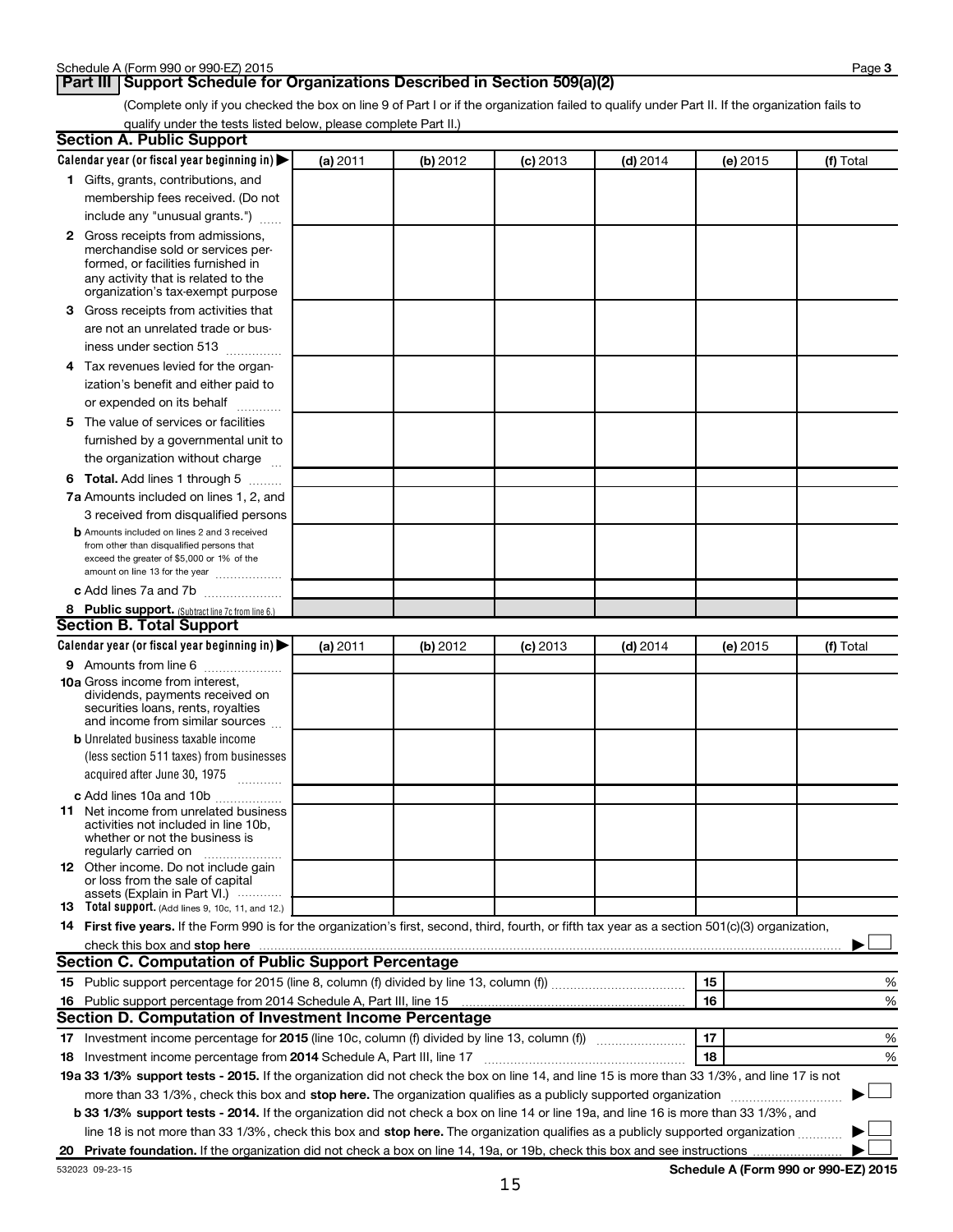**Yes No**

### **Part IV Supporting Organizations**

(Complete only if you checked a box in line 11 on Part I. If you checked 11a of Part I, complete Sections A and B. If you checked 11b of Part I, complete Sections A and C. If you checked 11c of Part I, complete Sections A, D, and E. If you checked 11d of Part I, complete Sections A and D, and complete Part V.)

### **Section A. All Supporting Organizations**

- **1** Are all of the organization's supported organizations listed by name in the organization's governing documents? If "No" describe in Part VI how the supported organizations are designated. If designated by *class or purpose, describe the designation. If historic and continuing relationship, explain.*
- **2** Did the organization have any supported organization that does not have an IRS determination of status under section 509(a)(1) or (2)? If "Yes," explain in Part VI how the organization determined that the supported *organization was described in section 509(a)(1) or (2).*
- **3a** Did the organization have a supported organization described in section 501(c)(4), (5), or (6)? If "Yes," answer *(b) and (c) below.*
- **b** Did the organization confirm that each supported organization qualified under section 501(c)(4), (5), or (6) and satisfied the public support tests under section 509(a)(2)? If "Yes," describe in Part VI when and how the *organization made the determination.*
- **c** Did the organization ensure that all support to such organizations was used exclusively for section 170(c)(2)(B) purposes? If "Yes," explain in Part VI what controls the organization put in place to ensure such use.
- **4 a** *If* Was any supported organization not organized in the United States ("foreign supported organization")? *"Yes," and if you checked 11a or 11b in Part I, answer (b) and (c) below.*
- **b** Did the organization have ultimate control and discretion in deciding whether to make grants to the foreign supported organization? If "Yes," describe in Part VI how the organization had such control and discretion *despite being controlled or supervised by or in connection with its supported organizations.*
- **c** Did the organization support any foreign supported organization that does not have an IRS determination under sections 501(c)(3) and 509(a)(1) or (2)? If "Yes," explain in Part VI what controls the organization used *to ensure that all support to the foreign supported organization was used exclusively for section 170(c)(2)(B) purposes.*
- **5a** Did the organization add, substitute, or remove any supported organizations during the tax year? If "Yes," answer (b) and (c) below (if applicable). Also, provide detail in Part VI, including (i) the names and EIN *numbers of the supported organizations added, substituted, or removed; (ii) the reasons for each such action; (iii) the authority under the organization's organizing document authorizing such action; and (iv) how the action was accomplished (such as by amendment to the organizing document).*
- **b** Type I or Type II only. Was any added or substituted supported organization part of a class already designated in the organization's organizing document?
- **c Substitutions only.**  Was the substitution the result of an event beyond the organization's control?
- **6** Did the organization provide support (whether in the form of grants or the provision of services or facilities) to support or benefit one or more of the filing organization's supported organizations? If "Yes," provide detail in anyone other than (i) its supported organizations, (ii) individuals that are part of the charitable class benefited by one or more of its supported organizations, or (iii) other supporting organizations that also *Part VI.*
- **7** Did the organization provide a grant, loan, compensation, or other similar payment to a substantial contributor regard to a substantial contributor? If "Yes," complete Part I of Schedule L (Form 990 or 990-EZ). (defined in section 4958(c)(3)(C)), a family member of a substantial contributor, or a 35% controlled entity with
- **8** Did the organization make a loan to a disqualified person (as defined in section 4958) not described in line 7? *If "Yes," complete Part I of Schedule L (Form 990 or 990-EZ).*
- **9 a** Was the organization controlled directly or indirectly at any time during the tax year by one or more in section 509(a)(1) or (2))? If "Yes," provide detail in Part VI. disqualified persons as defined in section 4946 (other than foundation managers and organizations described
- **b** Did one or more disqualified persons (as defined in line 9a) hold a controlling interest in any entity in which the supporting organization had an interest? If "Yes," provide detail in Part VI.
- **c** Did a disqualified person (as defined in line 9a) have an ownership interest in, or derive any personal benefit from, assets in which the supporting organization also had an interest? If "Yes," provide detail in Part VI.
- **10 a** Was the organization subject to the excess business holdings rules of section 4943 because of section supporting organizations)? If "Yes," answer 10b below. 4943(f) (regarding certain Type II supporting organizations, and all Type III non-functionally integrated
- **b** Did the organization have any excess business holdings in the tax year? (Use Schedule C, Form 4720, to *determine whether the organization had excess business holdings.)*

**1 2 3a 3b 3c 4a 4b 4c 5a 5b 5c 6 7 8 9a 9b 9c 10a**

**10b**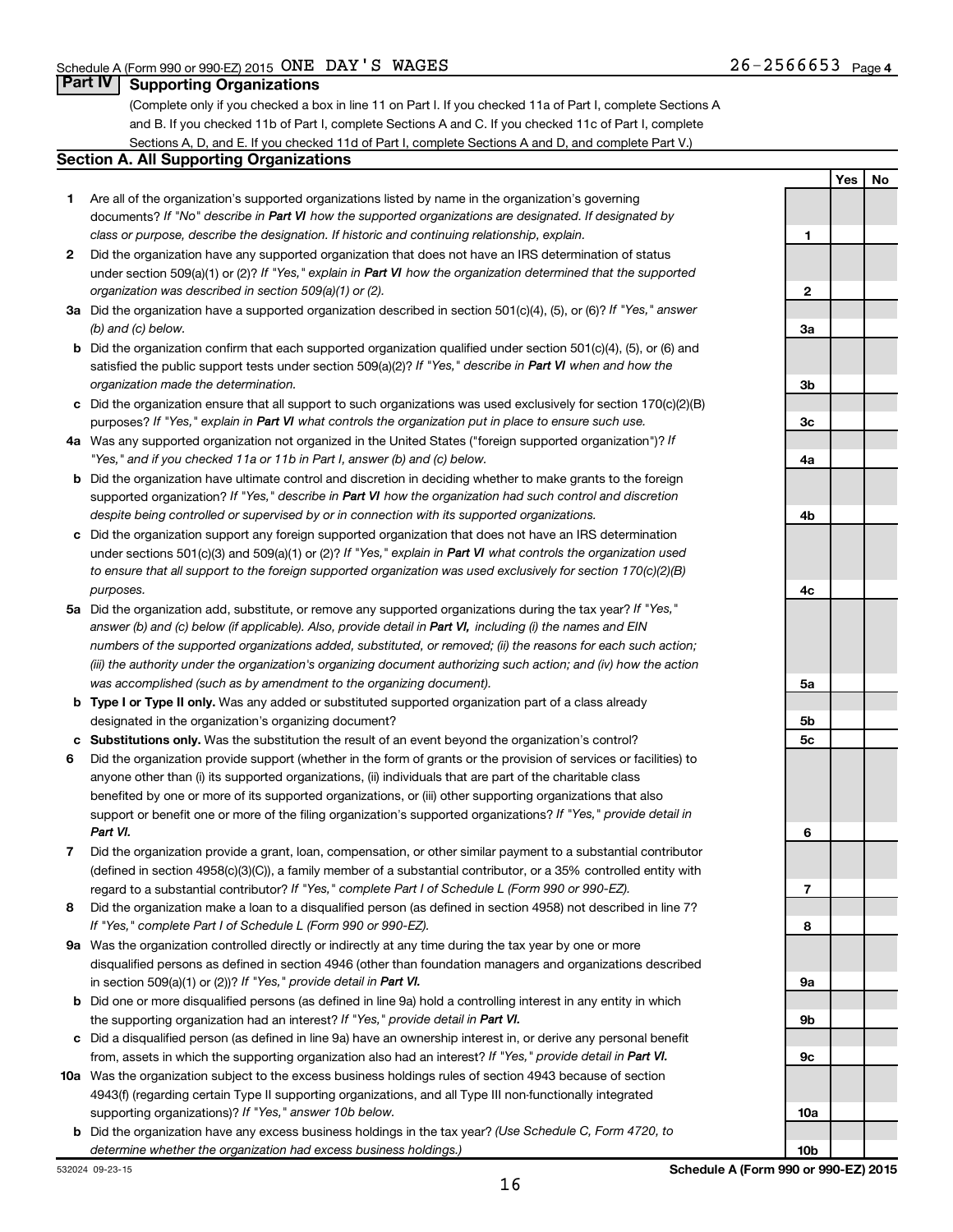|    |                                                                                                                                 |                | Yes | No |
|----|---------------------------------------------------------------------------------------------------------------------------------|----------------|-----|----|
| 11 | Has the organization accepted a gift or contribution from any of the following persons?                                         |                |     |    |
|    | a A person who directly or indirectly controls, either alone or together with persons described in (b) and (c)                  |                |     |    |
|    | below, the governing body of a supported organization?                                                                          | 11a            |     |    |
|    | <b>b</b> A family member of a person described in (a) above?                                                                    | 11b            |     |    |
|    | c A 35% controlled entity of a person described in (a) or (b) above? If "Yes" to a, b, or c, provide detail in Part VI.         | 11c            |     |    |
|    | <b>Section B. Type I Supporting Organizations</b>                                                                               |                |     |    |
|    |                                                                                                                                 |                | Yes | No |
| 1  | Did the directors, trustees, or membership of one or more supported organizations have the power to                             |                |     |    |
|    | regularly appoint or elect at least a majority of the organization's directors or trustees at all times during the              |                |     |    |
|    | tax year? If "No," describe in Part VI how the supported organization(s) effectively operated, supervised, or                   |                |     |    |
|    | controlled the organization's activities. If the organization had more than one supported organization,                         |                |     |    |
|    | describe how the powers to appoint and/or remove directors or trustees were allocated among the supported                       |                |     |    |
|    | organizations and what conditions or restrictions, if any, applied to such powers during the tax year.                          | 1              |     |    |
| 2  | Did the organization operate for the benefit of any supported organization other than the supported                             |                |     |    |
|    | organization(s) that operated, supervised, or controlled the supporting organization? If "Yes," explain in                      |                |     |    |
|    | Part VI how providing such benefit carried out the purposes of the supported organization(s) that operated,                     |                |     |    |
|    | supervised, or controlled the supporting organization.                                                                          | 2              |     |    |
|    | <b>Section C. Type II Supporting Organizations</b>                                                                              |                |     |    |
|    |                                                                                                                                 |                | Yes | No |
| 1  | Were a majority of the organization's directors or trustees during the tax year also a majority of the directors                |                |     |    |
|    | or trustees of each of the organization's supported organization(s)? If "No," describe in Part VI how control                   |                |     |    |
|    | or management of the supporting organization was vested in the same persons that controlled or managed                          |                |     |    |
|    | the supported organization(s).                                                                                                  | 1              |     |    |
|    | <b>Section D. All Type III Supporting Organizations</b>                                                                         |                |     |    |
|    |                                                                                                                                 |                | Yes | No |
| 1  | Did the organization provide to each of its supported organizations, by the last day of the fifth month of the                  |                |     |    |
|    | organization's tax year, (i) a written notice describing the type and amount of support provided during the prior tax           |                |     |    |
|    | year, (ii) a copy of the Form 990 that was most recently filed as of the date of notification, and (iii) copies of the          |                |     |    |
|    | organization's governing documents in effect on the date of notification, to the extent not previously provided?                | 1              |     |    |
| 2  | Were any of the organization's officers, directors, or trustees either (i) appointed or elected by the supported                |                |     |    |
|    | organization(s) or (ii) serving on the governing body of a supported organization? If "No," explain in Part VI how              |                |     |    |
|    | the organization maintained a close and continuous working relationship with the supported organization(s).                     | 2              |     |    |
| 3  | By reason of the relationship described in (2), did the organization's supported organizations have a                           |                |     |    |
|    | significant voice in the organization's investment policies and in directing the use of the organization's                      |                |     |    |
|    | income or assets at all times during the tax year? If "Yes," describe in Part VI the role the organization's                    |                |     |    |
|    | supported organizations played in this regard.                                                                                  | З              |     |    |
|    | Section E. Type III Functionally-Integrated Supporting Organizations                                                            |                |     |    |
| 1  | Check the box next to the method that the organization used to satisfy the Integral Part Test during the yealsee instructions): |                |     |    |
| а  | The organization satisfied the Activities Test. Complete line 2 below.                                                          |                |     |    |
| b  | The organization is the parent of each of its supported organizations. Complete line 3 below.                                   |                |     |    |
| c  | The organization supported a governmental entity. Describe in Part VI how you supported a government entity (see instructions). |                |     |    |
| 2  | Activities Test. Answer (a) and (b) below.                                                                                      |                | Yes | No |
| а  | Did substantially all of the organization's activities during the tax year directly further the exempt purposes of              |                |     |    |
|    | the supported organization(s) to which the organization was responsive? If "Yes," then in Part VI identify                      |                |     |    |
|    | those supported organizations and explain how these activities directly furthered their exempt purposes,                        |                |     |    |
|    | how the organization was responsive to those supported organizations, and how the organization determined                       |                |     |    |
|    | that these activities constituted substantially all of its activities.                                                          | 2a             |     |    |
| b  | Did the activities described in (a) constitute activities that, but for the organization's involvement, one or more             |                |     |    |
|    | of the organization's supported organization(s) would have been engaged in? If "Yes," explain in Part VI the                    |                |     |    |
|    | reasons for the organization's position that its supported organization(s) would have engaged in these                          |                |     |    |
|    | activities but for the organization's involvement.                                                                              | 2b             |     |    |
| 3  | Parent of Supported Organizations. Answer (a) and (b) below.                                                                    |                |     |    |
| а  | Did the organization have the power to regularly appoint or elect a majority of the officers, directors, or                     |                |     |    |
|    | trustees of each of the supported organizations? Provide details in Part VI.                                                    | За             |     |    |
| b  | Did the organization exercise a substantial degree of direction over the policies, programs, and activities of each             |                |     |    |
|    | of its supported organizations? If "Yes," describe in Part VI the role played by the organization in this regard.               | 3 <sub>b</sub> |     |    |
|    |                                                                                                                                 |                |     |    |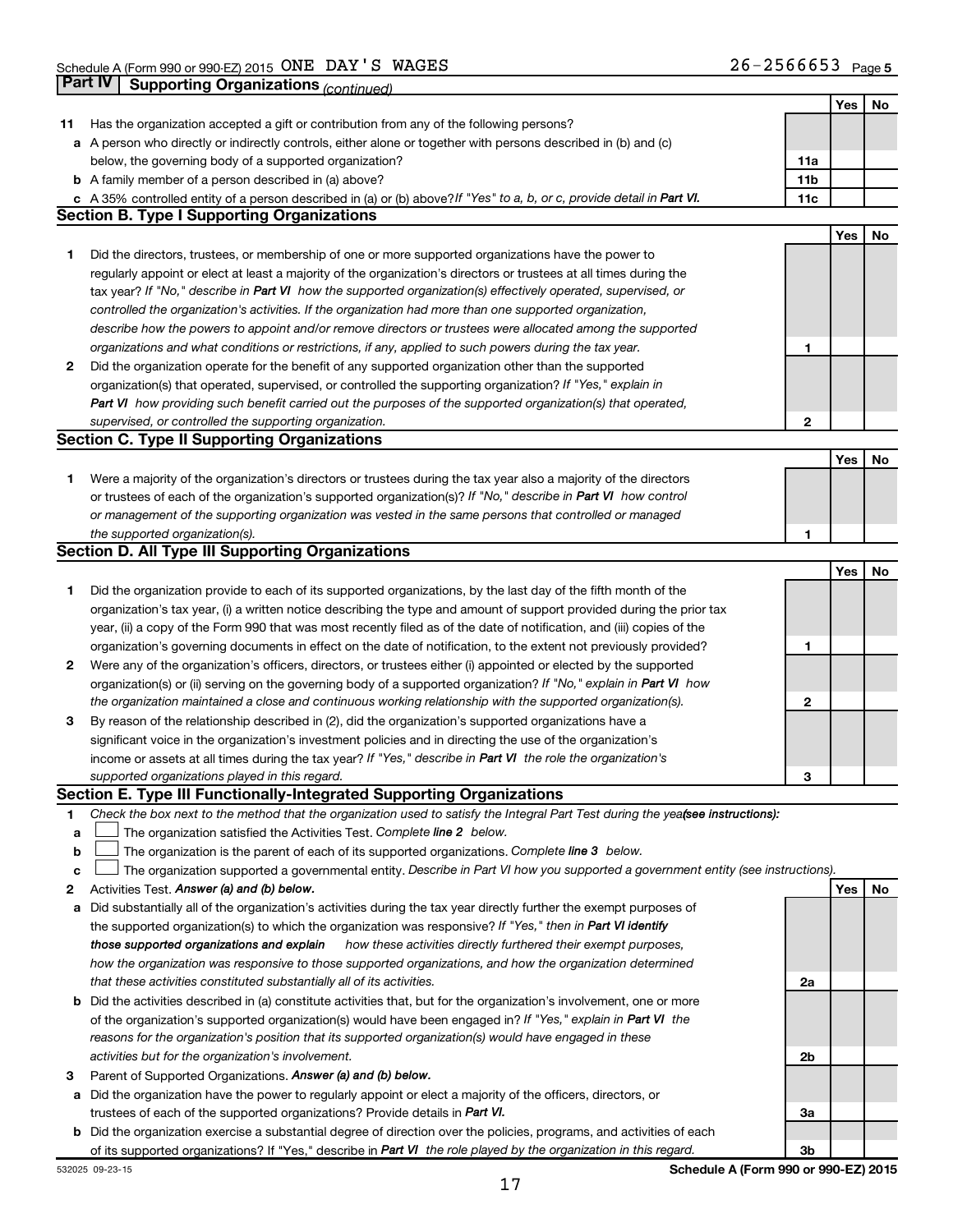### Schedule A (Form 990 or 990-EZ) 2015  $\overline{ONE}$   $\overline{DAY'S}$   $\overline{WAGES}$   $\overline{S}$   $\overline{S}$   $\overline{S}$   $\overline{S}$   $\overline{S}$   $\overline{S}$   $\overline{S}$   $\overline{S}$   $\overline{S}$   $\overline{S}$   $\overline{S}$   $\overline{S}$   $\overline{S}$   $\overline{S}$   $\overline{S}$   $\overline{S}$   $\overline{S}$

1  $\Box$  Check here if the organization satisfied the Integral Part Test as a qualifying trust on Nov. 20, 1970. See instructions. All other Type III non-functionally integrated supporting organizations must complete Sections A through E. **Part V Type III Non-Functionally Integrated 509(a)(3) Supporting Organizations**   $\Box$ 

|              | Section A - Adjusted Net Income                                              | (A) Prior Year | (B) Current Year<br>(optional) |                                |
|--------------|------------------------------------------------------------------------------|----------------|--------------------------------|--------------------------------|
| 1            | Net short-term capital gain                                                  | 1              |                                |                                |
| 2            | Recoveries of prior-year distributions                                       | $\mathbf{2}$   |                                |                                |
| 3            | Other gross income (see instructions)                                        | 3              |                                |                                |
| 4            | Add lines 1 through 3                                                        | 4              |                                |                                |
| 5            | Depreciation and depletion                                                   | 5              |                                |                                |
| 6            | Portion of operating expenses paid or incurred for production or             |                |                                |                                |
|              | collection of gross income or for management, conservation, or               |                |                                |                                |
|              | maintenance of property held for production of income (see instructions)     | 6              |                                |                                |
| 7            | Other expenses (see instructions)                                            | $\overline{7}$ |                                |                                |
| 8            | Adjusted Net Income (subtract lines 5, 6 and 7 from line 4)                  | 8              |                                |                                |
|              | <b>Section B - Minimum Asset Amount</b>                                      |                | (A) Prior Year                 | (B) Current Year<br>(optional) |
| 1            | Aggregate fair market value of all non-exempt-use assets (see                |                |                                |                                |
|              | instructions for short tax year or assets held for part of year):            |                |                                |                                |
|              | a Average monthly value of securities                                        | 1a             |                                |                                |
|              | <b>b</b> Average monthly cash balances                                       | 1 <sub>b</sub> |                                |                                |
|              | c Fair market value of other non-exempt-use assets                           | 1c             |                                |                                |
|              | <b>d</b> Total (add lines 1a, 1b, and 1c)                                    | 1d             |                                |                                |
|              | e Discount claimed for blockage or other                                     |                |                                |                                |
|              | factors (explain in detail in Part VI):                                      |                |                                |                                |
| 2            | Acquisition indebtedness applicable to non-exempt-use assets                 | $\mathbf{2}$   |                                |                                |
| З            | Subtract line 2 from line 1d                                                 | 3              |                                |                                |
| 4            | Cash deemed held for exempt use. Enter 1-1/2% of line 3 (for greater amount, |                |                                |                                |
|              | see instructions).                                                           | 4              |                                |                                |
| 5            | Net value of non-exempt-use assets (subtract line 4 from line 3)             | 5              |                                |                                |
| 6            | Multiply line 5 by .035                                                      | 6              |                                |                                |
| 7            | Recoveries of prior-year distributions                                       | $\overline{7}$ |                                |                                |
| 8            | Minimum Asset Amount (add line 7 to line 6)                                  | 8              |                                |                                |
|              | <b>Section C - Distributable Amount</b>                                      |                |                                | <b>Current Year</b>            |
| 1            | Adjusted net income for prior year (from Section A, line 8, Column A)        | 1              |                                |                                |
| $\mathbf{2}$ | Enter 85% of line 1                                                          | $\mathbf{2}$   |                                |                                |
| З            | Minimum asset amount for prior year (from Section B, line 8, Column A)       | 3              |                                |                                |
| 4            | Enter greater of line 2 or line 3                                            | 4              |                                |                                |
| 5            | Income tax imposed in prior year                                             | 5              |                                |                                |
| 6            | Distributable Amount. Subtract line 5 from line 4, unless subject to         |                |                                |                                |
|              | emergency temporary reduction (see instructions)                             | 6              |                                |                                |
|              |                                                                              |                |                                |                                |

**7** Check here if the current year is the organization's first as a non-functionally-integrated Type III supporting organization (see † instructions).

**Schedule A (Form 990 or 990-EZ) 2015**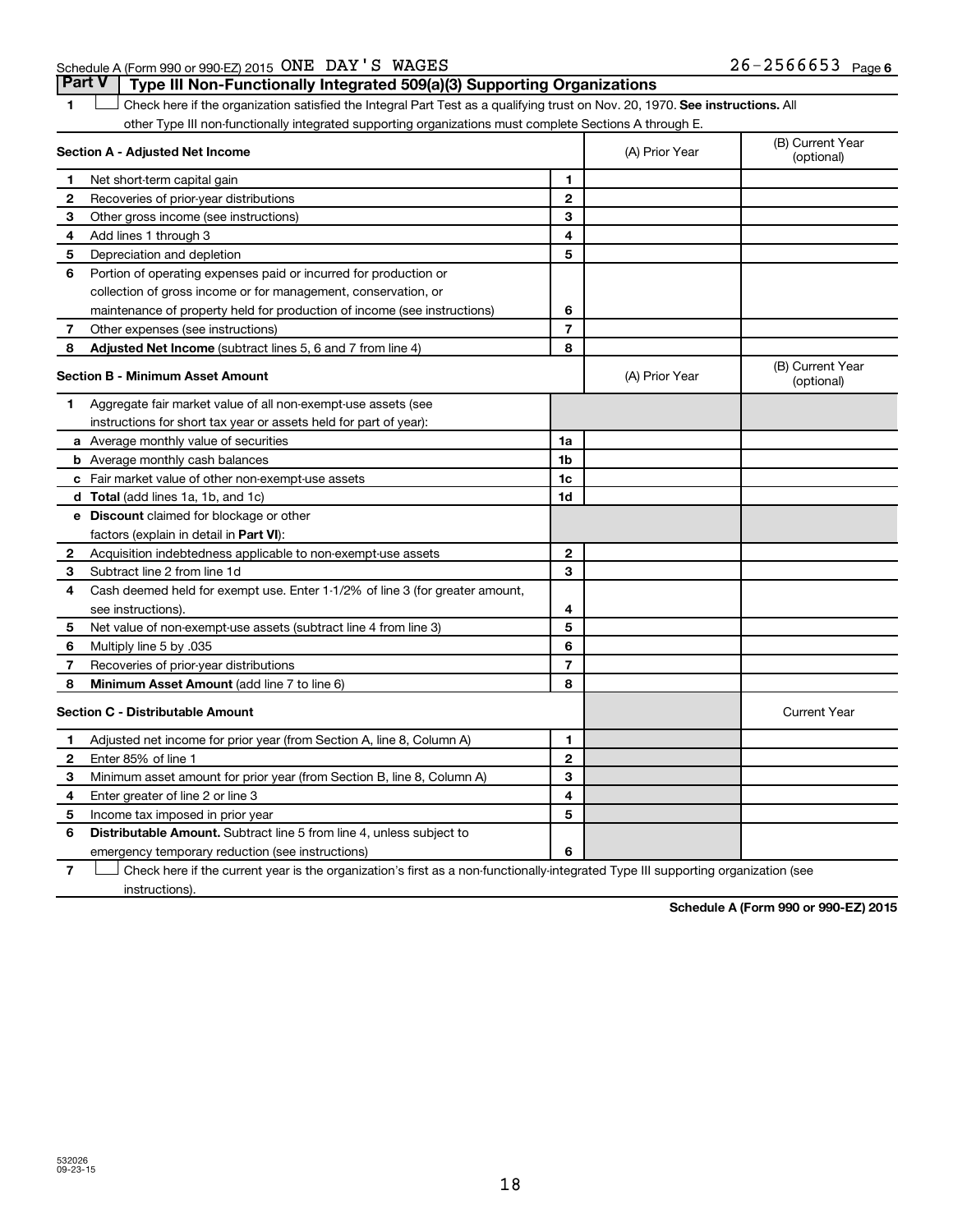| ∣ Part V∣    | Type III Non-Functionally Integrated 509(a)(3) Supporting Organizations (continued)        |                             |                                       |                                         |  |  |  |  |
|--------------|--------------------------------------------------------------------------------------------|-----------------------------|---------------------------------------|-----------------------------------------|--|--|--|--|
|              | Section D - Distributions                                                                  |                             |                                       | <b>Current Year</b>                     |  |  |  |  |
| 1            | Amounts paid to supported organizations to accomplish exempt purposes                      |                             |                                       |                                         |  |  |  |  |
| $\mathbf{2}$ | Amounts paid to perform activity that directly furthers exempt purposes of supported       |                             |                                       |                                         |  |  |  |  |
|              | organizations, in excess of income from activity                                           |                             |                                       |                                         |  |  |  |  |
| 3            | Administrative expenses paid to accomplish exempt purposes of supported organizations      |                             |                                       |                                         |  |  |  |  |
| 4            | Amounts paid to acquire exempt-use assets                                                  |                             |                                       |                                         |  |  |  |  |
| 5            | Qualified set-aside amounts (prior IRS approval required)                                  |                             |                                       |                                         |  |  |  |  |
| 6            | Other distributions (describe in <b>Part VI</b> ). See instructions.                       |                             |                                       |                                         |  |  |  |  |
| 7            | <b>Total annual distributions.</b> Add lines 1 through 6.                                  |                             |                                       |                                         |  |  |  |  |
| 8            | Distributions to attentive supported organizations to which the organization is responsive |                             |                                       |                                         |  |  |  |  |
|              | (provide details in Part VI). See instructions.                                            |                             |                                       |                                         |  |  |  |  |
| 9            | Distributable amount for 2015 from Section C, line 6                                       |                             |                                       |                                         |  |  |  |  |
| 10           | Line 8 amount divided by Line 9 amount                                                     |                             |                                       |                                         |  |  |  |  |
|              |                                                                                            | (i)                         | (ii)                                  | (iii)                                   |  |  |  |  |
|              | Section E - Distribution Allocations (see instructions)                                    | <b>Excess Distributions</b> | <b>Underdistributions</b><br>Pre-2015 | <b>Distributable</b><br>Amount for 2015 |  |  |  |  |
|              |                                                                                            |                             |                                       |                                         |  |  |  |  |
| 1            | Distributable amount for 2015 from Section C, line 6                                       |                             |                                       |                                         |  |  |  |  |
| $\mathbf{2}$ | Underdistributions, if any, for years prior to 2015                                        |                             |                                       |                                         |  |  |  |  |
|              | (reasonable cause required-see instructions)                                               |                             |                                       |                                         |  |  |  |  |
| 3            | Excess distributions carryover, if any, to 2015:                                           |                             |                                       |                                         |  |  |  |  |
| a            |                                                                                            |                             |                                       |                                         |  |  |  |  |
| b            |                                                                                            |                             |                                       |                                         |  |  |  |  |
| c            |                                                                                            |                             |                                       |                                         |  |  |  |  |
|              | <b>d</b> From 2013                                                                         |                             |                                       |                                         |  |  |  |  |
|              | e From 2014                                                                                |                             |                                       |                                         |  |  |  |  |
| f            | <b>Total</b> of lines 3a through e                                                         |                             |                                       |                                         |  |  |  |  |
|              | <b>g</b> Applied to underdistributions of prior years                                      |                             |                                       |                                         |  |  |  |  |
|              | h Applied to 2015 distributable amount                                                     |                             |                                       |                                         |  |  |  |  |
|              | Carryover from 2010 not applied (see instructions)                                         |                             |                                       |                                         |  |  |  |  |
|              | Remainder. Subtract lines 3g, 3h, and 3i from 3f.                                          |                             |                                       |                                         |  |  |  |  |
| 4            | Distributions for 2015 from Section D,                                                     |                             |                                       |                                         |  |  |  |  |
|              | line $7:$                                                                                  |                             |                                       |                                         |  |  |  |  |
|              | a Applied to underdistributions of prior years                                             |                             |                                       |                                         |  |  |  |  |
|              | <b>b</b> Applied to 2015 distributable amount                                              |                             |                                       |                                         |  |  |  |  |
| с            | Remainder. Subtract lines 4a and 4b from 4.                                                |                             |                                       |                                         |  |  |  |  |
| 5            | Remaining underdistributions for years prior to 2015, if                                   |                             |                                       |                                         |  |  |  |  |
|              | any. Subtract lines 3g and 4a from line 2 (if amount                                       |                             |                                       |                                         |  |  |  |  |
|              | greater than zero, see instructions).                                                      |                             |                                       |                                         |  |  |  |  |
| 6            | Remaining underdistributions for 2015. Subtract lines 3h                                   |                             |                                       |                                         |  |  |  |  |
|              | and 4b from line 1 (if amount greater than zero, see                                       |                             |                                       |                                         |  |  |  |  |
|              | instructions).                                                                             |                             |                                       |                                         |  |  |  |  |
| $\mathbf{7}$ | Excess distributions carryover to 2016. Add lines 3j                                       |                             |                                       |                                         |  |  |  |  |
|              | and 4c.                                                                                    |                             |                                       |                                         |  |  |  |  |
| 8            | Breakdown of line 7:                                                                       |                             |                                       |                                         |  |  |  |  |
| a            |                                                                                            |                             |                                       |                                         |  |  |  |  |
| b            |                                                                                            |                             |                                       |                                         |  |  |  |  |
|              | c Excess from 2013                                                                         |                             |                                       |                                         |  |  |  |  |
|              | d Excess from 2014                                                                         |                             |                                       |                                         |  |  |  |  |
|              | e Excess from 2015                                                                         |                             |                                       |                                         |  |  |  |  |

**Schedule A (Form 990 or 990-EZ) 2015**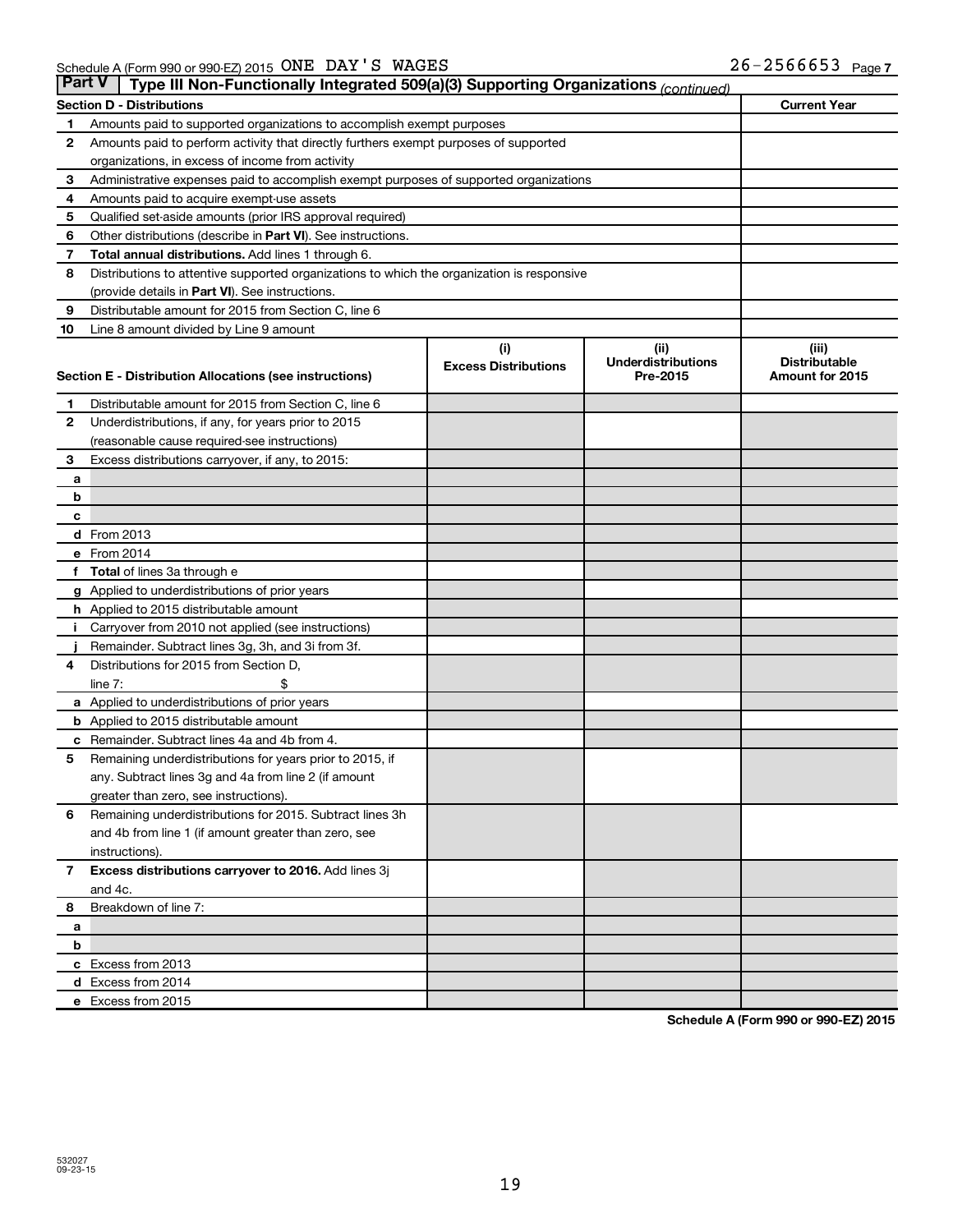| Part VI |                                                                                                                                                                                                                                        |
|---------|----------------------------------------------------------------------------------------------------------------------------------------------------------------------------------------------------------------------------------------|
|         | <b>Supplemental Information.</b> Provide the explanations required by Part II, line 10; Part II, line 17a or 17b; Part III, line 12;<br>Part IV, Section A, lines 1, 2, 3b, 3c, 4b, 4c, 5a, 6, 9a, 9b, 9c, 11a, 11b, and 11c; Part IV, |
|         |                                                                                                                                                                                                                                        |
|         | Section D, lines 5, 6, and 8; and Part V, Section E, lines 2, 5, and 6. Also complete this part for any additional information.                                                                                                        |
|         | (See instructions.)                                                                                                                                                                                                                    |
|         |                                                                                                                                                                                                                                        |
|         |                                                                                                                                                                                                                                        |
|         |                                                                                                                                                                                                                                        |
|         |                                                                                                                                                                                                                                        |
|         |                                                                                                                                                                                                                                        |
|         |                                                                                                                                                                                                                                        |
|         |                                                                                                                                                                                                                                        |
|         |                                                                                                                                                                                                                                        |
|         |                                                                                                                                                                                                                                        |
|         |                                                                                                                                                                                                                                        |
|         |                                                                                                                                                                                                                                        |
|         |                                                                                                                                                                                                                                        |
|         |                                                                                                                                                                                                                                        |
|         |                                                                                                                                                                                                                                        |
|         |                                                                                                                                                                                                                                        |
|         |                                                                                                                                                                                                                                        |
|         |                                                                                                                                                                                                                                        |
|         |                                                                                                                                                                                                                                        |
|         |                                                                                                                                                                                                                                        |
|         |                                                                                                                                                                                                                                        |
|         |                                                                                                                                                                                                                                        |
|         |                                                                                                                                                                                                                                        |
|         |                                                                                                                                                                                                                                        |
|         |                                                                                                                                                                                                                                        |
|         |                                                                                                                                                                                                                                        |
|         |                                                                                                                                                                                                                                        |
|         |                                                                                                                                                                                                                                        |
|         |                                                                                                                                                                                                                                        |
|         |                                                                                                                                                                                                                                        |
|         |                                                                                                                                                                                                                                        |
|         |                                                                                                                                                                                                                                        |
|         |                                                                                                                                                                                                                                        |
|         |                                                                                                                                                                                                                                        |
|         |                                                                                                                                                                                                                                        |
|         |                                                                                                                                                                                                                                        |
|         |                                                                                                                                                                                                                                        |
|         |                                                                                                                                                                                                                                        |
|         |                                                                                                                                                                                                                                        |
|         |                                                                                                                                                                                                                                        |
|         |                                                                                                                                                                                                                                        |
|         |                                                                                                                                                                                                                                        |
|         |                                                                                                                                                                                                                                        |
|         |                                                                                                                                                                                                                                        |
|         |                                                                                                                                                                                                                                        |
|         |                                                                                                                                                                                                                                        |
|         |                                                                                                                                                                                                                                        |
|         |                                                                                                                                                                                                                                        |
|         |                                                                                                                                                                                                                                        |
|         |                                                                                                                                                                                                                                        |
|         |                                                                                                                                                                                                                                        |
|         |                                                                                                                                                                                                                                        |
|         |                                                                                                                                                                                                                                        |
|         |                                                                                                                                                                                                                                        |
|         |                                                                                                                                                                                                                                        |
|         |                                                                                                                                                                                                                                        |
|         |                                                                                                                                                                                                                                        |
|         |                                                                                                                                                                                                                                        |
|         |                                                                                                                                                                                                                                        |
|         |                                                                                                                                                                                                                                        |
|         |                                                                                                                                                                                                                                        |
|         |                                                                                                                                                                                                                                        |
|         |                                                                                                                                                                                                                                        |
|         |                                                                                                                                                                                                                                        |
|         |                                                                                                                                                                                                                                        |
|         |                                                                                                                                                                                                                                        |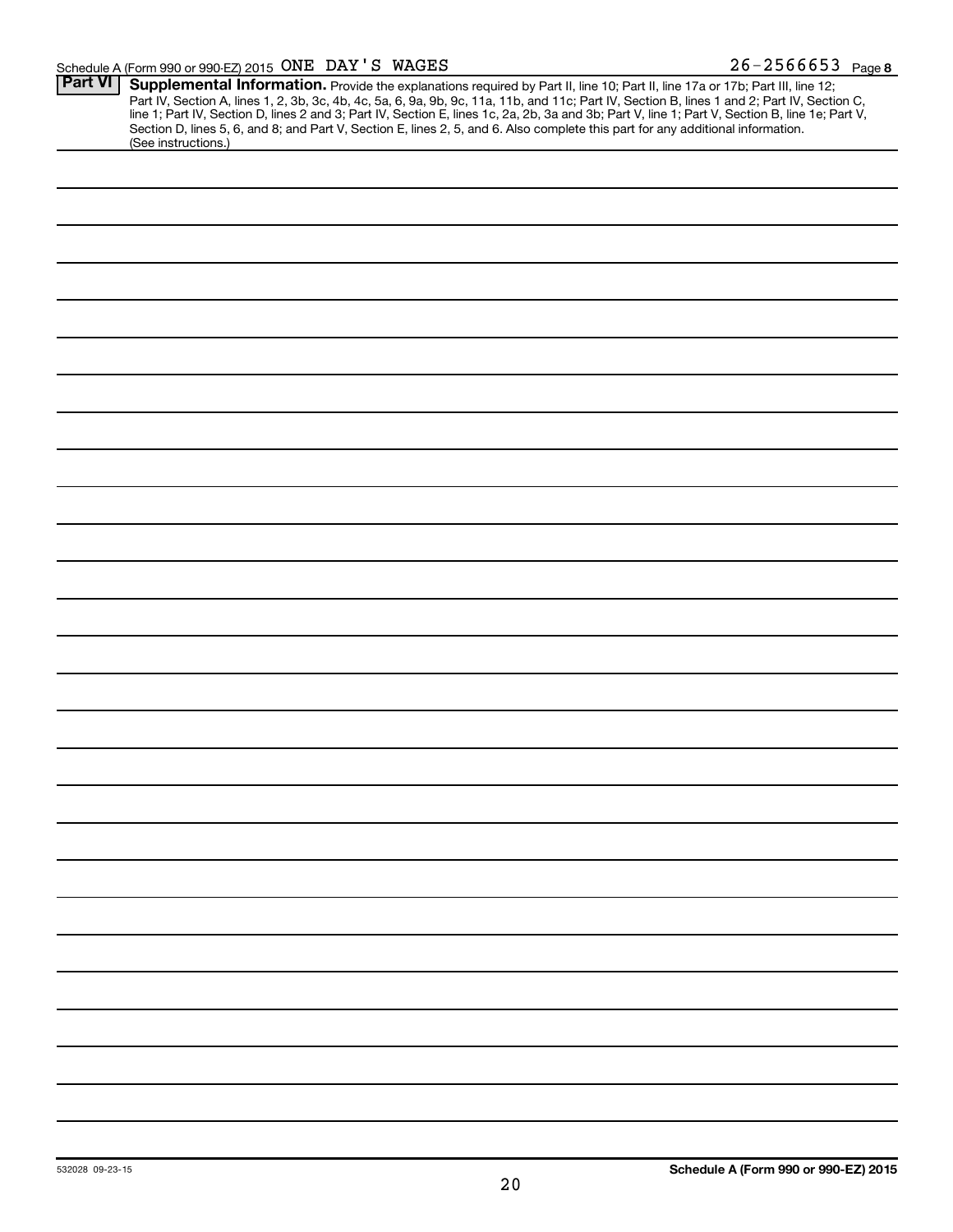Department of the Treasury Internal Revenue Service **(Form 990, 990-EZ,**

### \*\* PUBLIC DISCLOSURE COPY \*\*

### **Schedule B Schedule of Contributors**

**or 990-PF) | Attach to Form 990, Form 990-EZ, or Form 990-PF. | Information about Schedule B (Form 990, 990-EZ, or 990-PF) and** its instructions is at www.irs.gov/form990.

OMB No. 1545-0047

**2015**

**Name of the organization Employer identification number**

 $26 - 2566653$ 

| ONE DAY'S WAGES |  |
|-----------------|--|
|-----------------|--|

| <b>Organization type (check one):</b> |                                                                           |  |  |  |
|---------------------------------------|---------------------------------------------------------------------------|--|--|--|
| Filers of:                            | Section:                                                                  |  |  |  |
| Form 990 or 990-EZ                    | $ \mathbf{X} $ 501(c)( 3) (enter number) organization                     |  |  |  |
|                                       | 4947(a)(1) nonexempt charitable trust not treated as a private foundation |  |  |  |
|                                       | 527 political organization                                                |  |  |  |
| Form 990-PF                           | 501(c)(3) exempt private foundation                                       |  |  |  |
|                                       | 4947(a)(1) nonexempt charitable trust treated as a private foundation     |  |  |  |
|                                       | 501(c)(3) taxable private foundation                                      |  |  |  |

Check if your organization is covered by the General Rule or a Special Rule.

**Note.**  Only a section 501(c)(7), (8), or (10) organization can check boxes for both the General Rule and a Special Rule. See instructions.

### **General Rule**

 $\Box$ 

For an organization filing Form 990, 990-EZ, or 990-PF that received, during the year, contributions totaling \$5,000 or more (in money or property) from any one contributor. Complete Parts I and II. See instructions for determining a contributor's total contributions.

#### **Special Rules**

any one contributor, during the year, total contributions of the greater of **(1)** \$5,000 or **(2)** 2% of the amount on (i) Form 990, Part VIII, line 1h,  $\boxed{\text{X}}$  For an organization described in section 501(c)(3) filing Form 990 or 990-EZ that met the 33 1/3% support test of the regulations under sections 509(a)(1) and 170(b)(1)(A)(vi), that checked Schedule A (Form 990 or 990-EZ), Part II, line 13, 16a, or 16b, and that received from or (ii) Form 990-EZ, line 1. Complete Parts I and II.

year, total contributions of more than \$1,000 *exclusively* for religious, charitable, scientific, literary, or educational purposes, or for For an organization described in section 501(c)(7), (8), or (10) filing Form 990 or 990-EZ that received from any one contributor, during the the prevention of cruelty to children or animals. Complete Parts I, II, and III.  $\Box$ 

purpose. Do not complete any of the parts unless the General Rule applies to this organization because it received nonexclusively year, contributions exclusively for religious, charitable, etc., purposes, but no such contributions totaled more than \$1,000. If this box is checked, enter here the total contributions that were received during the year for an exclusively religious, charitable, etc., For an organization described in section 501(c)(7), (8), or (10) filing Form 990 or 990-EZ that received from any one contributor, during the religious, charitable, etc., contributions totaling \$5,000 or more during the year  $\ldots$  $\ldots$  $\ldots$  $\ldots$  $\ldots$  $\ldots$  $\Box$ 

**Caution.** An organization that is not covered by the General Rule and/or the Special Rules does not file Schedule B (Form 990, 990-EZ, or 990-PF),  **must** but it answer "No" on Part IV, line 2, of its Form 990; or check the box on line H of its Form 990-EZ or on its Form 990-PF, Part I, line 2, to certify that it does not meet the filing requirements of Schedule B (Form 990, 990-EZ, or 990-PF).

LHA For Paperwork Reduction Act Notice, see the Instructions for Form 990, 990-EZ, or 990-PF. Schedule B (Form 990, 990-EZ, or 990-PF) (2015)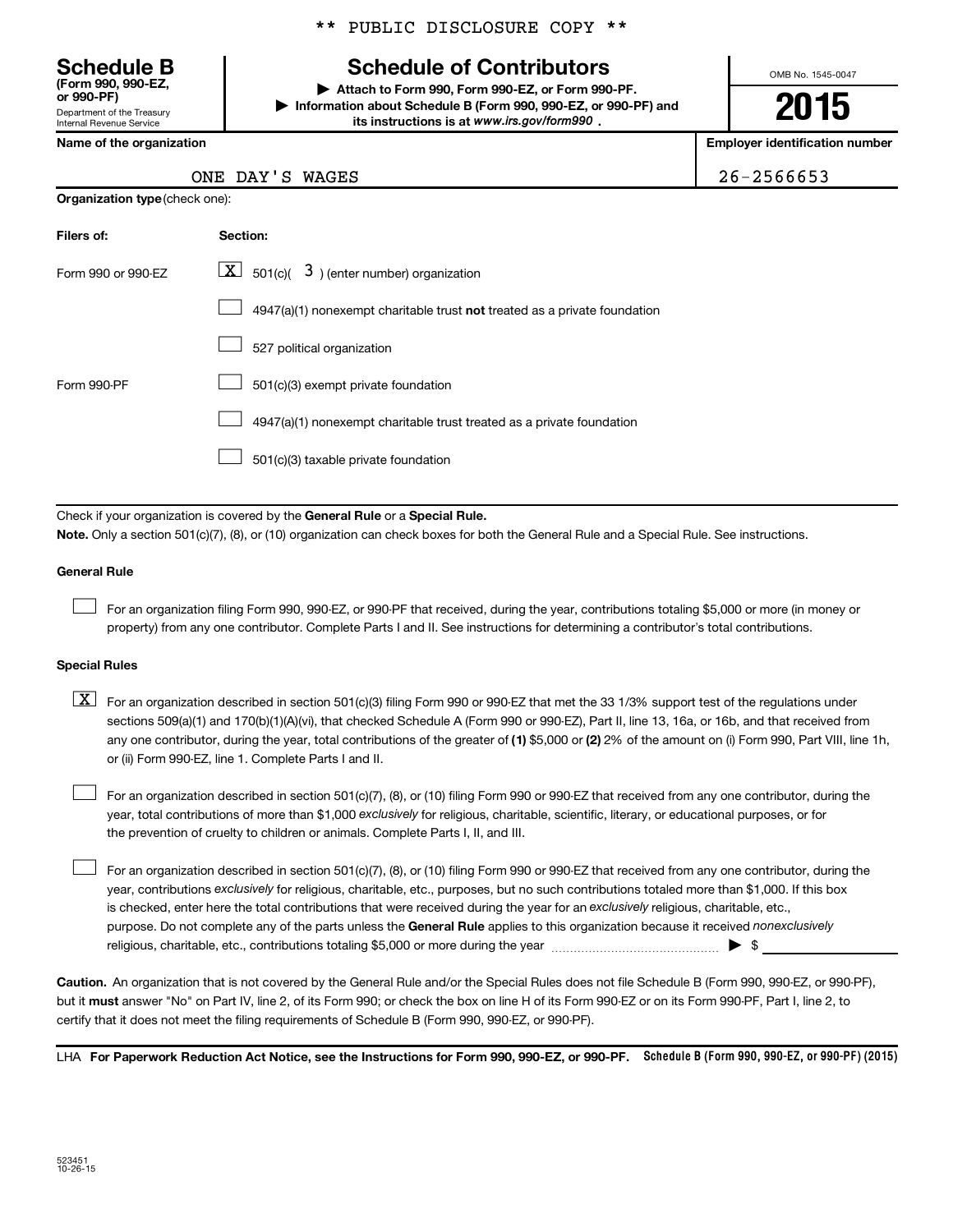#### Schedule B (Form 990, 990-EZ, or 990-PF) (2015)

**Name of organization Employer identification number**

ONE DAY'S WAGES 26-2566653

#### **(a) No. (b) Name, address, and ZIP + 4 (c) Total contributions (d) Type of contribution Person Payroll Noncash (a) No. (b) Name, address, and ZIP + 4 (c) Total contributions (d) Type of contribution Person Payroll Noncash (a) No. (b) Name, address, and ZIP + 4 (c) Total contributions (d) Type of contribution Person Payroll Noncash (a) No. (b) Name, address, and ZIP + 4 (c) Total contributions (d) Type of contribution Person Payroll Noncash (a) No. (b) Name, address, and ZIP + 4 (c) Total contributions (d) Type of contribution Person Payroll Noncash (a) No. (b) Name, address, and ZIP + 4 (c) Total contributions (d) Type of contribution Person Payroll Noncash Part I** Contributors (see instructions). Use duplicate copies of Part I if additional space is needed. \$ (Complete Part II for noncash contributions.) \$ (Complete Part II for noncash contributions.) \$ (Complete Part II for noncash contributions.) \$ (Complete Part II for noncash contributions.) \$ (Complete Part II for noncash contributions.) \$ (Complete Part II for noncash contributions.)  $\boxed{\textbf{X}}$  $\Box$  $\Box$  $\overline{\mathbf{X}}$  $\Box$  $\Box$  $\boxed{\textbf{X}}$  $\Box$  $\Box$  $\Box$  $\Box$  $\Box$  $\Box$  $\Box$  $\Box$  $\Box$  $\Box$  $\Box$  $\begin{array}{|c|c|c|c|c|}\hline \ \text{1} & \text{Person} & \text{X} \ \hline \end{array}$ 83,567.  $2$  Person  $\overline{\text{X}}$ 50,000.  $\begin{array}{|c|c|c|c|c|c|}\hline \text{3} & \text{Person} & \text{X} \ \hline \end{array}$ 86,247.

**Schedule B (Form 990, 990-EZ, or 990-PF) (2015)**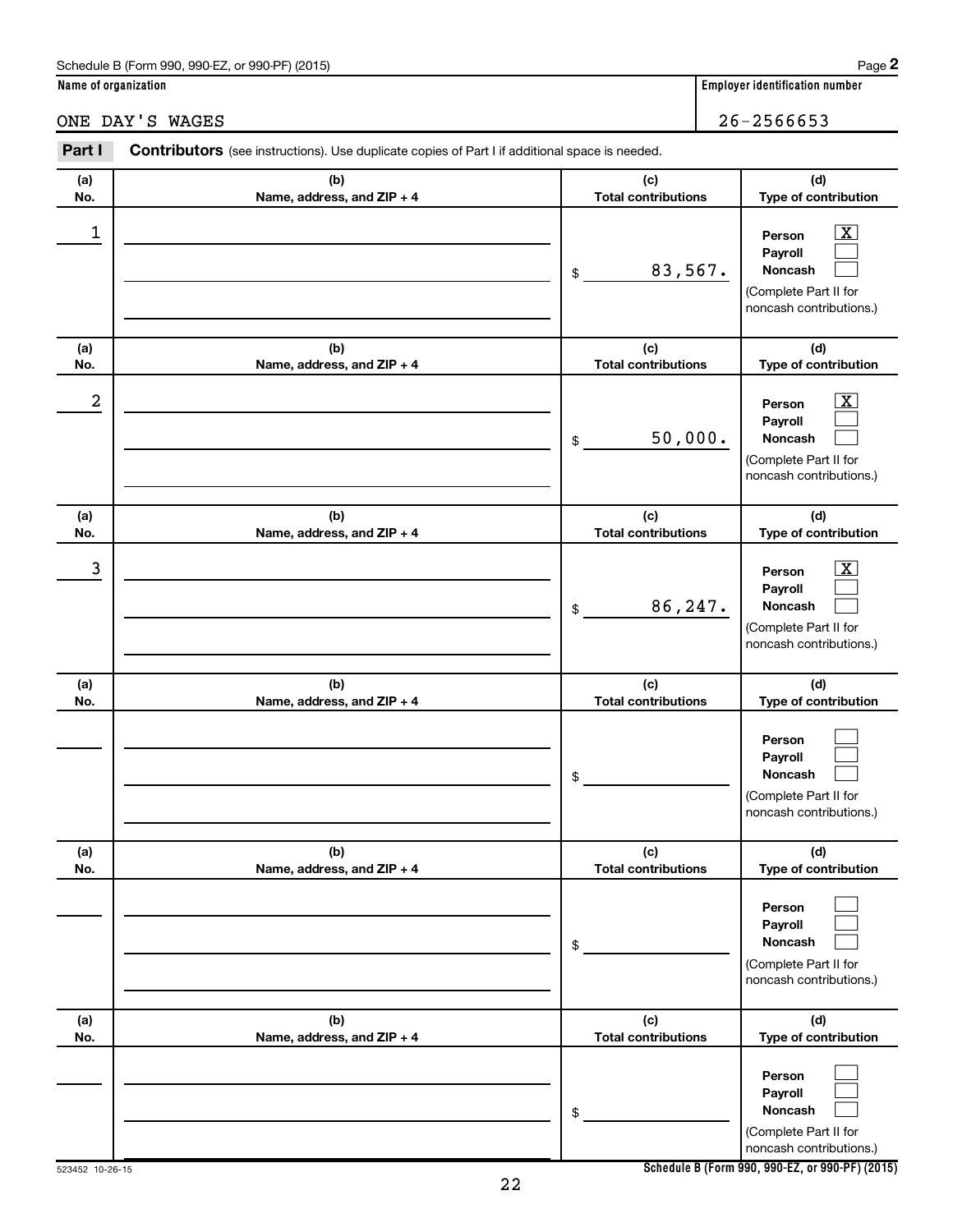## Part II Noncash Property (see instructions). Use duplicate copies of Part II if additional space is needed.

| (a)<br>No.<br>from<br>Part I | (b)<br>Description of noncash property given | (c)<br>FMV (or estimate)<br>(see instructions) | (d)<br>Date received                            |
|------------------------------|----------------------------------------------|------------------------------------------------|-------------------------------------------------|
|                              |                                              | \$                                             |                                                 |
| (a)<br>No.<br>from<br>Part I | (b)<br>Description of noncash property given | (c)<br>FMV (or estimate)<br>(see instructions) | (d)<br>Date received                            |
|                              |                                              | \$                                             |                                                 |
| (a)<br>No.<br>from<br>Part I | (b)<br>Description of noncash property given | (c)<br>FMV (or estimate)<br>(see instructions) | (d)<br>Date received                            |
|                              |                                              | \$                                             |                                                 |
| (a)<br>No.<br>from<br>Part I | (b)<br>Description of noncash property given | (c)<br>FMV (or estimate)<br>(see instructions) | (d)<br>Date received                            |
|                              |                                              | \$                                             |                                                 |
| (a)<br>No.<br>from<br>Part I | (b)<br>Description of noncash property given | (c)<br>FMV (or estimate)<br>(see instructions) | (d)<br>Date received                            |
|                              |                                              | \$                                             |                                                 |
| (a)<br>No.<br>from<br>Part I | (b)<br>Description of noncash property given | (c)<br>FMV (or estimate)<br>(see instructions) | (d)<br>Date received                            |
| 523453 10-26-15              |                                              | \$                                             | Schedule B (Form 990, 990-EZ, or 990-PF) (2015) |

ONE DAY'S WAGES 26-2566653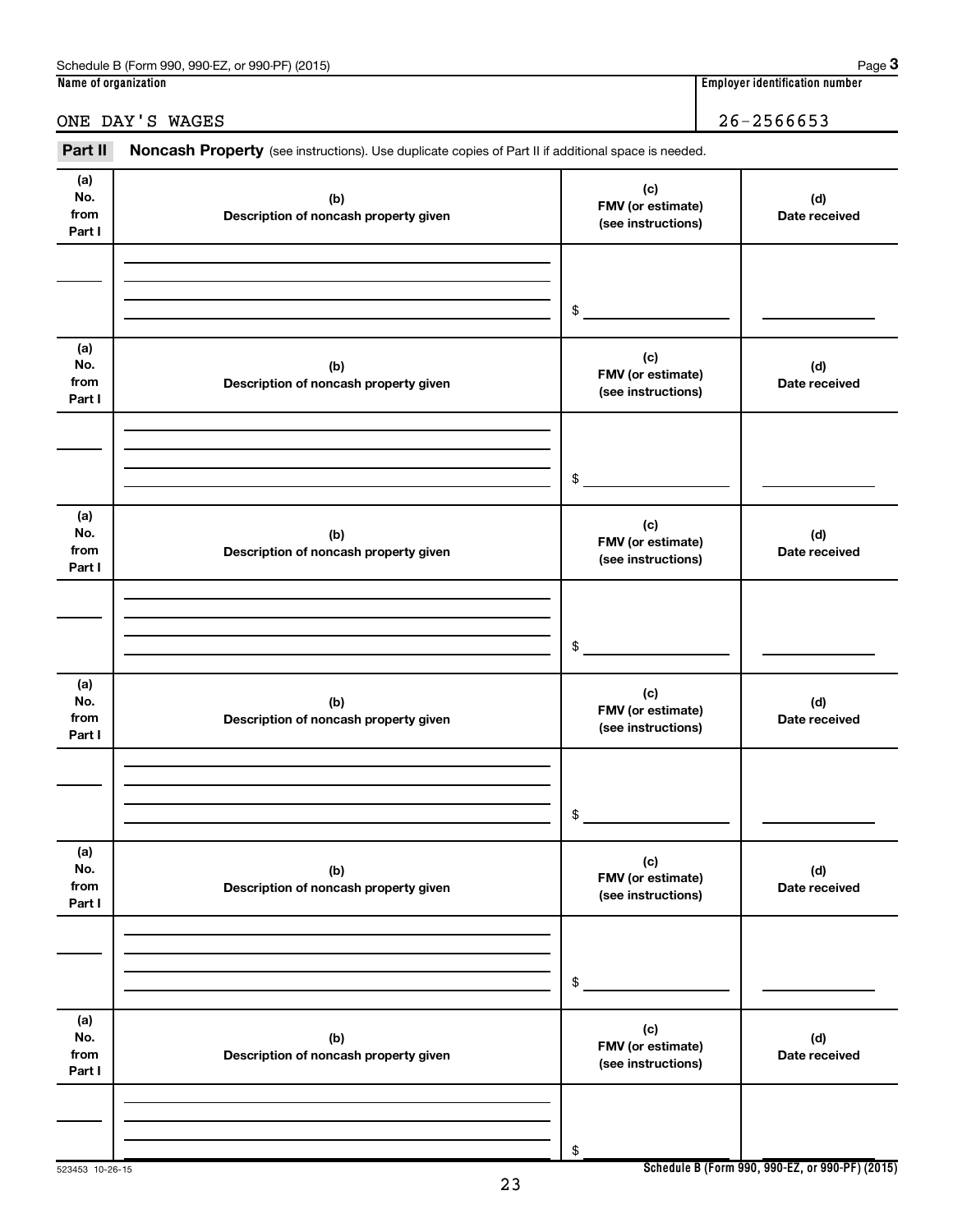| Name of organization |                                                                                                                                                          |                      | <b>Employer identification number</b>                                                                                                                 |
|----------------------|----------------------------------------------------------------------------------------------------------------------------------------------------------|----------------------|-------------------------------------------------------------------------------------------------------------------------------------------------------|
|                      | ONE DAY'S WAGES                                                                                                                                          |                      | $26 - 2566653$                                                                                                                                        |
| <b>Part III</b>      | the year from any one contributor. Complete columns (a) through (e) and the following line entry. For organizations                                      |                      | Exclusively religious, charitable, etc., contributions to organizations described in section 501(c)(7), (8), or (10) that total more than \$1,000 for |
|                      | completing Part III, enter the total of exclusively religious, charitable, etc., contributions of \$1,000 or less for the year. (Enter this info. once.) |                      |                                                                                                                                                       |
| (a) No.              | Use duplicate copies of Part III if additional space is needed.                                                                                          |                      |                                                                                                                                                       |
| from                 | (b) Purpose of gift                                                                                                                                      | (c) Use of gift      | (d) Description of how gift is held                                                                                                                   |
| Part I               |                                                                                                                                                          |                      |                                                                                                                                                       |
|                      |                                                                                                                                                          |                      |                                                                                                                                                       |
|                      |                                                                                                                                                          |                      |                                                                                                                                                       |
|                      |                                                                                                                                                          |                      |                                                                                                                                                       |
|                      |                                                                                                                                                          | (e) Transfer of gift |                                                                                                                                                       |
|                      | Transferee's name, address, and $ZIP + 4$                                                                                                                |                      | Relationship of transferor to transferee                                                                                                              |
|                      |                                                                                                                                                          |                      |                                                                                                                                                       |
|                      |                                                                                                                                                          |                      |                                                                                                                                                       |
|                      |                                                                                                                                                          |                      |                                                                                                                                                       |
| (a) No.              |                                                                                                                                                          |                      |                                                                                                                                                       |
| from<br>Part I       | (b) Purpose of gift                                                                                                                                      | (c) Use of gift      | (d) Description of how gift is held                                                                                                                   |
|                      |                                                                                                                                                          |                      |                                                                                                                                                       |
|                      |                                                                                                                                                          |                      |                                                                                                                                                       |
|                      |                                                                                                                                                          |                      |                                                                                                                                                       |
|                      |                                                                                                                                                          |                      |                                                                                                                                                       |
|                      |                                                                                                                                                          | (e) Transfer of gift |                                                                                                                                                       |
|                      | Transferee's name, address, and ZIP + 4                                                                                                                  |                      | Relationship of transferor to transferee                                                                                                              |
|                      |                                                                                                                                                          |                      |                                                                                                                                                       |
|                      |                                                                                                                                                          |                      |                                                                                                                                                       |
|                      |                                                                                                                                                          |                      |                                                                                                                                                       |
| (a) No.              |                                                                                                                                                          |                      |                                                                                                                                                       |
| from<br>Part I       | (b) Purpose of gift                                                                                                                                      | (c) Use of gift      | (d) Description of how gift is held                                                                                                                   |
|                      |                                                                                                                                                          |                      |                                                                                                                                                       |
|                      |                                                                                                                                                          |                      |                                                                                                                                                       |
|                      |                                                                                                                                                          |                      |                                                                                                                                                       |
|                      |                                                                                                                                                          | (e) Transfer of gift |                                                                                                                                                       |
|                      |                                                                                                                                                          |                      |                                                                                                                                                       |
|                      | Transferee's name, address, and ZIP + 4                                                                                                                  |                      | Relationship of transferor to transferee                                                                                                              |
|                      |                                                                                                                                                          |                      |                                                                                                                                                       |
|                      |                                                                                                                                                          |                      |                                                                                                                                                       |
|                      |                                                                                                                                                          |                      |                                                                                                                                                       |
| (a) No.<br>from      |                                                                                                                                                          |                      |                                                                                                                                                       |
| Part I               | (b) Purpose of gift                                                                                                                                      | (c) Use of gift      | (d) Description of how gift is held                                                                                                                   |
|                      |                                                                                                                                                          |                      |                                                                                                                                                       |
|                      |                                                                                                                                                          |                      |                                                                                                                                                       |
|                      |                                                                                                                                                          |                      |                                                                                                                                                       |
|                      |                                                                                                                                                          | (e) Transfer of gift |                                                                                                                                                       |
|                      |                                                                                                                                                          |                      |                                                                                                                                                       |
|                      | Transferee's name, address, and ZIP + 4                                                                                                                  |                      | Relationship of transferor to transferee                                                                                                              |
|                      |                                                                                                                                                          |                      |                                                                                                                                                       |
|                      |                                                                                                                                                          |                      |                                                                                                                                                       |
|                      |                                                                                                                                                          |                      |                                                                                                                                                       |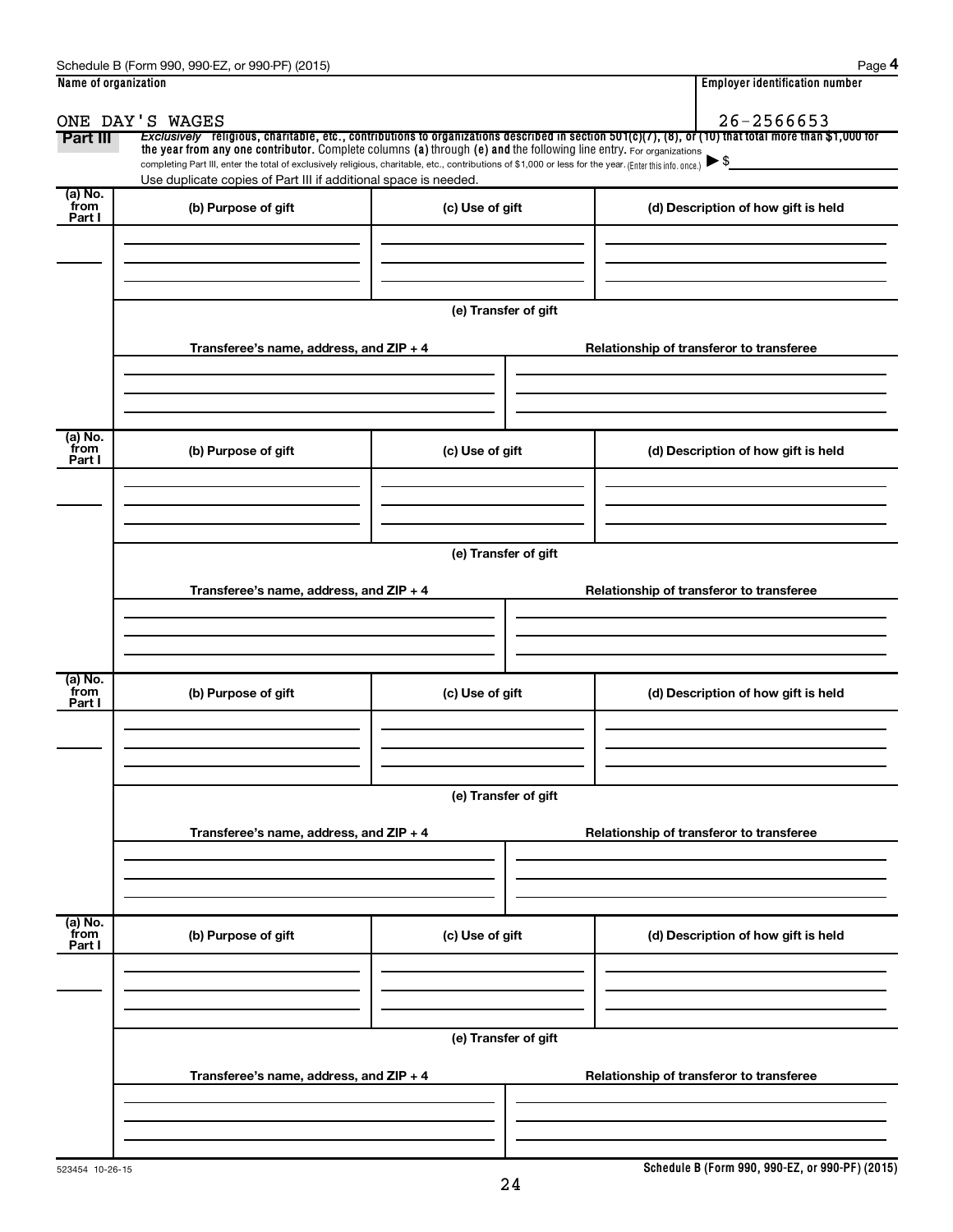|                | <b>SCHEDULE D</b><br>(Form 990)<br>Department of the Treasury |                                                                                                        | <b>Supplemental Financial Statements</b><br>Complete if the organization answered "Yes" on Form 990,<br>Part IV, line 6, 7, 8, 9, 10, 11a, 11b, 11c, 11d, 11e, 11f, 12a, or 12b.<br>Attach to Form 990. |                          | OMB No. 1545-0047<br><b>Open to Public</b>                        |
|----------------|---------------------------------------------------------------|--------------------------------------------------------------------------------------------------------|---------------------------------------------------------------------------------------------------------------------------------------------------------------------------------------------------------|--------------------------|-------------------------------------------------------------------|
|                | Internal Revenue Service                                      |                                                                                                        | Information about Schedule D (Form 990) and its instructions is at www.irs.gov/form990.                                                                                                                 |                          | Inspection                                                        |
|                | Name of the organization                                      |                                                                                                        | <b>Employer identification number</b><br>$26 - 2566653$                                                                                                                                                 |                          |                                                                   |
| Part I         |                                                               |                                                                                                        |                                                                                                                                                                                                         |                          |                                                                   |
|                |                                                               | organization answered "Yes" on Form 990, Part IV, line 6.                                              | Organizations Maintaining Donor Advised Funds or Other Similar Funds or Accounts. Complete if the                                                                                                       |                          |                                                                   |
|                |                                                               |                                                                                                        | (a) Donor advised funds                                                                                                                                                                                 |                          | (b) Funds and other accounts                                      |
| 1.             |                                                               |                                                                                                        |                                                                                                                                                                                                         |                          |                                                                   |
| 2              |                                                               | Aggregate value of contributions to (during year)                                                      |                                                                                                                                                                                                         |                          |                                                                   |
| З              |                                                               | Aggregate value of grants from (during year)                                                           |                                                                                                                                                                                                         |                          |                                                                   |
| 4              |                                                               |                                                                                                        |                                                                                                                                                                                                         |                          |                                                                   |
| 5              |                                                               |                                                                                                        | Did the organization inform all donors and donor advisors in writing that the assets held in donor advised funds                                                                                        |                          |                                                                   |
|                |                                                               |                                                                                                        |                                                                                                                                                                                                         |                          | Yes<br>No                                                         |
| 6              |                                                               |                                                                                                        | Did the organization inform all grantees, donors, and donor advisors in writing that grant funds can be used only                                                                                       |                          |                                                                   |
|                |                                                               |                                                                                                        | for charitable purposes and not for the benefit of the donor or donor advisor, or for any other purpose conferring                                                                                      |                          |                                                                   |
|                | impermissible private benefit?                                |                                                                                                        |                                                                                                                                                                                                         |                          | Yes<br>No                                                         |
| <b>Part II</b> |                                                               |                                                                                                        | Conservation Easements. Complete if the organization answered "Yes" on Form 990, Part IV, line 7.                                                                                                       |                          |                                                                   |
| 1.             |                                                               | Purpose(s) of conservation easements held by the organization (check all that apply).                  |                                                                                                                                                                                                         |                          |                                                                   |
|                |                                                               | Preservation of land for public use (e.g., recreation or education)                                    | Preservation of a historically important land area                                                                                                                                                      |                          |                                                                   |
|                |                                                               | Protection of natural habitat                                                                          | Preservation of a certified historic structure                                                                                                                                                          |                          |                                                                   |
|                |                                                               | Preservation of open space                                                                             |                                                                                                                                                                                                         |                          |                                                                   |
| 2              |                                                               |                                                                                                        | Complete lines 2a through 2d if the organization held a qualified conservation contribution in the form of a conservation easement on the last                                                          |                          |                                                                   |
|                | day of the tax year.                                          |                                                                                                        |                                                                                                                                                                                                         |                          | Held at the End of the Tax Year                                   |
|                |                                                               |                                                                                                        |                                                                                                                                                                                                         | 2a                       |                                                                   |
| $\mathbf b$    |                                                               |                                                                                                        |                                                                                                                                                                                                         | 2 <sub>b</sub>           |                                                                   |
| с              |                                                               |                                                                                                        |                                                                                                                                                                                                         | 2c                       |                                                                   |
| d              |                                                               |                                                                                                        | Number of conservation easements included in (c) acquired after 8/17/06, and not on a historic structure                                                                                                |                          |                                                                   |
|                |                                                               |                                                                                                        |                                                                                                                                                                                                         | 2d                       |                                                                   |
| З              |                                                               |                                                                                                        | Number of conservation easements modified, transferred, released, extinguished, or terminated by the organization during the tax                                                                        |                          |                                                                   |
|                | vear                                                          |                                                                                                        |                                                                                                                                                                                                         |                          |                                                                   |
| 4              |                                                               | Number of states where property subject to conservation easement is located $\blacktriangleright$      |                                                                                                                                                                                                         |                          |                                                                   |
| 5              |                                                               | Does the organization have a written policy regarding the periodic monitoring, inspection, handling of |                                                                                                                                                                                                         |                          | Yes<br>No                                                         |
|                |                                                               | violations, and enforcement of the conservation easements it holds?                                    |                                                                                                                                                                                                         |                          |                                                                   |
| 6              |                                                               |                                                                                                        | Staff and volunteer hours devoted to monitoring, inspecting, handling of violations, and enforcing conservation easements during the year                                                               |                          |                                                                   |
| 7              |                                                               |                                                                                                        | Amount of expenses incurred in monitoring, inspecting, handling of violations, and enforcing conservation easements during the year                                                                     |                          |                                                                   |
|                | ▶ \$                                                          |                                                                                                        |                                                                                                                                                                                                         |                          |                                                                   |
| 8              |                                                               |                                                                                                        | Does each conservation easement reported on line 2(d) above satisfy the requirements of section 170(h)(4)(B)(i)                                                                                         |                          |                                                                   |
|                |                                                               |                                                                                                        |                                                                                                                                                                                                         |                          | Yes<br>No                                                         |
| 9              |                                                               |                                                                                                        | In Part XIII, describe how the organization reports conservation easements in its revenue and expense statement, and balance sheet, and                                                                 |                          |                                                                   |
|                |                                                               |                                                                                                        | include, if applicable, the text of the footnote to the organization's financial statements that describes the organization's accounting for                                                            |                          |                                                                   |
|                | conservation easements.                                       |                                                                                                        |                                                                                                                                                                                                         |                          |                                                                   |
|                | Part III                                                      |                                                                                                        | Organizations Maintaining Collections of Art, Historical Treasures, or Other Similar Assets.                                                                                                            |                          |                                                                   |
|                |                                                               | Complete if the organization answered "Yes" on Form 990, Part IV, line 8.                              |                                                                                                                                                                                                         |                          |                                                                   |
|                |                                                               |                                                                                                        | 1a If the organization elected, as permitted under SFAS 116 (ASC 958), not to report in its revenue statement and balance sheet works of art,                                                           |                          |                                                                   |
|                |                                                               |                                                                                                        | historical treasures, or other similar assets held for public exhibition, education, or research in furtherance of public service, provide, in Part XIII,                                               |                          |                                                                   |
|                |                                                               | the text of the footnote to its financial statements that describes these items.                       |                                                                                                                                                                                                         |                          |                                                                   |
| b              |                                                               |                                                                                                        | If the organization elected, as permitted under SFAS 116 (ASC 958), to report in its revenue statement and balance sheet works of art, historical                                                       |                          |                                                                   |
|                |                                                               |                                                                                                        | treasures, or other similar assets held for public exhibition, education, or research in furtherance of public service, provide the following amounts                                                   |                          |                                                                   |
|                | relating to these items:                                      |                                                                                                        |                                                                                                                                                                                                         |                          |                                                                   |
|                |                                                               |                                                                                                        |                                                                                                                                                                                                         |                          | \$<br>the control of the control of the control of the control of |
|                |                                                               | (ii) Assets included in Form 990, Part X                                                               |                                                                                                                                                                                                         |                          | -\$                                                               |
| 2              |                                                               |                                                                                                        | If the organization received or held works of art, historical treasures, or other similar assets for financial gain, provide                                                                            |                          |                                                                   |
|                |                                                               | the following amounts required to be reported under SFAS 116 (ASC 958) relating to these items:        |                                                                                                                                                                                                         |                          |                                                                   |
|                |                                                               |                                                                                                        |                                                                                                                                                                                                         | $\blacktriangleright$ \$ |                                                                   |

| For Demonstrate Dedication, Ant Notice, and the Instrumitions for Form 000. |  |  |
|-----------------------------------------------------------------------------|--|--|
| Assets included in Form 990. Part X                                         |  |  |

532051 11-02-15

LHA

**b**

**For Paperwork Reduction Act Notice, see the Instructions for Form 990. Schedule D (Form 990) 2015**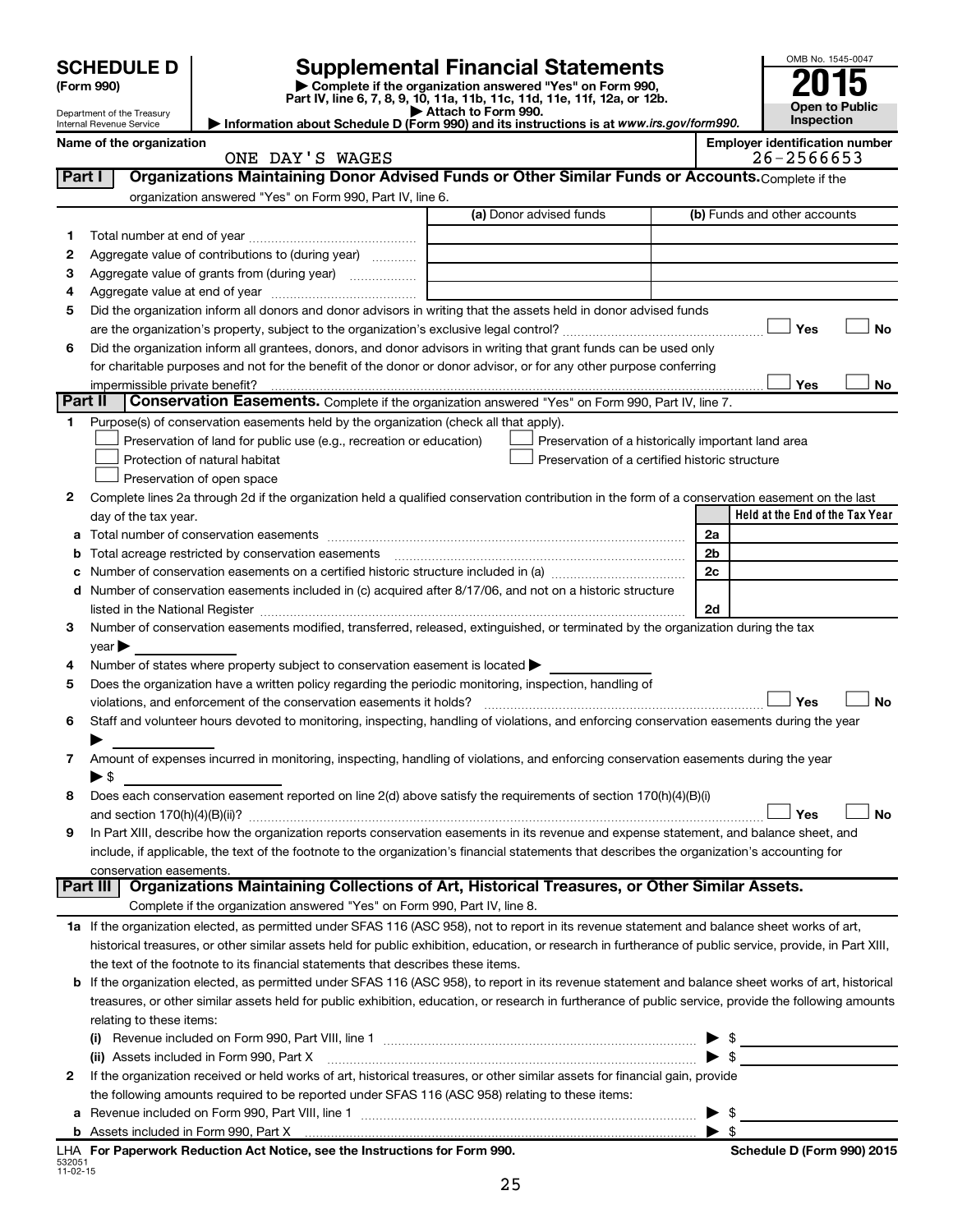|               | Schedule D (Form 990) 2015                                                                                                                                                                                                     | ONE DAY'S WAGES                         |   |                |                                                         |                                 | $26 - 2566653$ Page 2 |                     |     |           |
|---------------|--------------------------------------------------------------------------------------------------------------------------------------------------------------------------------------------------------------------------------|-----------------------------------------|---|----------------|---------------------------------------------------------|---------------------------------|-----------------------|---------------------|-----|-----------|
|               | Part III<br>Organizations Maintaining Collections of Art, Historical Treasures, or Other Similar Assets (continued)                                                                                                            |                                         |   |                |                                                         |                                 |                       |                     |     |           |
| 3             | Using the organization's acquisition, accession, and other records, check any of the following that are a significant use of its collection items                                                                              |                                         |   |                |                                                         |                                 |                       |                     |     |           |
|               | (check all that apply):                                                                                                                                                                                                        |                                         |   |                |                                                         |                                 |                       |                     |     |           |
| a             | Public exhibition                                                                                                                                                                                                              | d                                       |   |                | Loan or exchange programs                               |                                 |                       |                     |     |           |
| b             | Scholarly research                                                                                                                                                                                                             | e                                       |   | Other          |                                                         |                                 |                       |                     |     |           |
| c             | Preservation for future generations                                                                                                                                                                                            |                                         |   |                |                                                         |                                 |                       |                     |     |           |
| 4             | Provide a description of the organization's collections and explain how they further the organization's exempt purpose in Part XIII.                                                                                           |                                         |   |                |                                                         |                                 |                       |                     |     |           |
| 5             | During the year, did the organization solicit or receive donations of art, historical treasures, or other similar assets                                                                                                       |                                         |   |                |                                                         |                                 |                       |                     |     |           |
|               |                                                                                                                                                                                                                                |                                         |   |                |                                                         |                                 |                       | Yes                 |     | No        |
|               | <b>Part IV</b><br>Escrow and Custodial Arrangements. Complete if the organization answered "Yes" on Form 990, Part IV, line 9, or                                                                                              |                                         |   |                |                                                         |                                 |                       |                     |     |           |
|               | reported an amount on Form 990, Part X, line 21.                                                                                                                                                                               |                                         |   |                |                                                         |                                 |                       |                     |     |           |
|               | 1a Is the organization an agent, trustee, custodian or other intermediary for contributions or other assets not included                                                                                                       |                                         |   |                |                                                         |                                 |                       |                     |     |           |
|               |                                                                                                                                                                                                                                |                                         |   |                |                                                         |                                 |                       | Yes                 |     | <b>No</b> |
|               | If "Yes," explain the arrangement in Part XIII and complete the following table:                                                                                                                                               |                                         |   |                |                                                         |                                 |                       |                     |     |           |
|               |                                                                                                                                                                                                                                |                                         |   |                |                                                         |                                 |                       | Amount              |     |           |
| c             | Beginning balance                                                                                                                                                                                                              |                                         |   |                |                                                         | 1c                              |                       |                     |     |           |
|               | Additions during the year manufactured and an account of the year and year and year and year and year and year                                                                                                                 |                                         |   |                |                                                         | 1d                              |                       |                     |     |           |
| е             | Distributions during the year manufactured and an account of the year manufactured and the year manufactured and the year manufactured and the year manufactured and the year manufactured and the year manufactured and the y |                                         |   |                |                                                         | 1e                              |                       |                     |     |           |
|               |                                                                                                                                                                                                                                |                                         |   |                |                                                         | 1f                              |                       |                     |     |           |
|               | 2a Did the organization include an amount on Form 990, Part X, line 21, for escrow or custodial account liability?                                                                                                             |                                         |   |                |                                                         |                                 |                       | Yes                 |     | No        |
| <b>Part V</b> | <b>b</b> If "Yes," explain the arrangement in Part XIII. Check here if the explanation has been provided on Part XIII                                                                                                          |                                         |   |                |                                                         |                                 |                       |                     |     |           |
|               | <b>Endowment Funds.</b> Complete if the organization answered "Yes" on Form 990, Part IV, line 10.                                                                                                                             |                                         |   |                |                                                         |                                 |                       |                     |     |           |
|               |                                                                                                                                                                                                                                | (a) Current year                        |   | (b) Prior year | (c) Two years back $\vert$ (d) Three years back $\vert$ |                                 |                       | (e) Four years back |     |           |
| 1a            | Beginning of year balance                                                                                                                                                                                                      |                                         |   |                |                                                         |                                 |                       |                     |     |           |
|               |                                                                                                                                                                                                                                |                                         |   |                |                                                         |                                 |                       |                     |     |           |
|               | Net investment earnings, gains, and losses                                                                                                                                                                                     |                                         |   |                |                                                         |                                 |                       |                     |     |           |
|               | Grants or scholarships                                                                                                                                                                                                         |                                         |   |                |                                                         |                                 |                       |                     |     |           |
|               | e Other expenditures for facilities                                                                                                                                                                                            |                                         |   |                |                                                         |                                 |                       |                     |     |           |
|               | and programs                                                                                                                                                                                                                   |                                         |   |                |                                                         |                                 |                       |                     |     |           |
|               |                                                                                                                                                                                                                                |                                         |   |                |                                                         |                                 |                       |                     |     |           |
|               | End of year balance<br>Provide the estimated percentage of the current year end balance (line 1g, column (a)) held as:                                                                                                         |                                         |   |                |                                                         |                                 |                       |                     |     |           |
| 2             | Board designated or quasi-endowment                                                                                                                                                                                            |                                         | % |                |                                                         |                                 |                       |                     |     |           |
|               | Permanent endowment                                                                                                                                                                                                            | %                                       |   |                |                                                         |                                 |                       |                     |     |           |
| с             | Temporarily restricted endowment                                                                                                                                                                                               | %                                       |   |                |                                                         |                                 |                       |                     |     |           |
|               | The percentages on lines 2a, 2b, and 2c should equal 100%.                                                                                                                                                                     |                                         |   |                |                                                         |                                 |                       |                     |     |           |
|               | 3a Are there endowment funds not in the possession of the organization that are held and administered for the organization                                                                                                     |                                         |   |                |                                                         |                                 |                       |                     |     |           |
|               | by:                                                                                                                                                                                                                            |                                         |   |                |                                                         |                                 |                       |                     | Yes | No        |
|               | (i)                                                                                                                                                                                                                            |                                         |   |                |                                                         |                                 |                       | 3a(i)               |     |           |
|               |                                                                                                                                                                                                                                |                                         |   |                |                                                         |                                 |                       | 3a(ii)              |     |           |
|               |                                                                                                                                                                                                                                |                                         |   |                |                                                         |                                 |                       | 3b                  |     |           |
|               | Describe in Part XIII the intended uses of the organization's endowment funds.                                                                                                                                                 |                                         |   |                |                                                         |                                 |                       |                     |     |           |
|               | Land, Buildings, and Equipment.<br><b>Part VI</b>                                                                                                                                                                              |                                         |   |                |                                                         |                                 |                       |                     |     |           |
|               | Complete if the organization answered "Yes" on Form 990, Part IV, line 11a. See Form 990, Part X, line 10.                                                                                                                     |                                         |   |                |                                                         |                                 |                       |                     |     |           |
|               | Description of property                                                                                                                                                                                                        | (a) Cost or other<br>basis (investment) |   |                | (b) Cost or other<br>basis (other)                      | (c) Accumulated<br>depreciation |                       | (d) Book value      |     |           |
|               |                                                                                                                                                                                                                                |                                         |   |                |                                                         |                                 |                       |                     |     |           |
| b             |                                                                                                                                                                                                                                |                                         |   |                |                                                         |                                 |                       |                     |     |           |
|               |                                                                                                                                                                                                                                |                                         |   |                |                                                         |                                 |                       |                     |     |           |
| d             |                                                                                                                                                                                                                                |                                         |   |                | 3,766.                                                  | 3,766.                          |                       |                     |     | 0.        |
|               |                                                                                                                                                                                                                                |                                         |   |                | 3,965.                                                  | 3,965.                          |                       |                     |     | Ο.        |
|               | Total. Add lines 1a through 1e. (Column (d) must equal Form 990, Part X, column (B), line 10c.)                                                                                                                                |                                         |   |                |                                                         |                                 |                       |                     |     | σ.        |

**Schedule D (Form 990) 2015**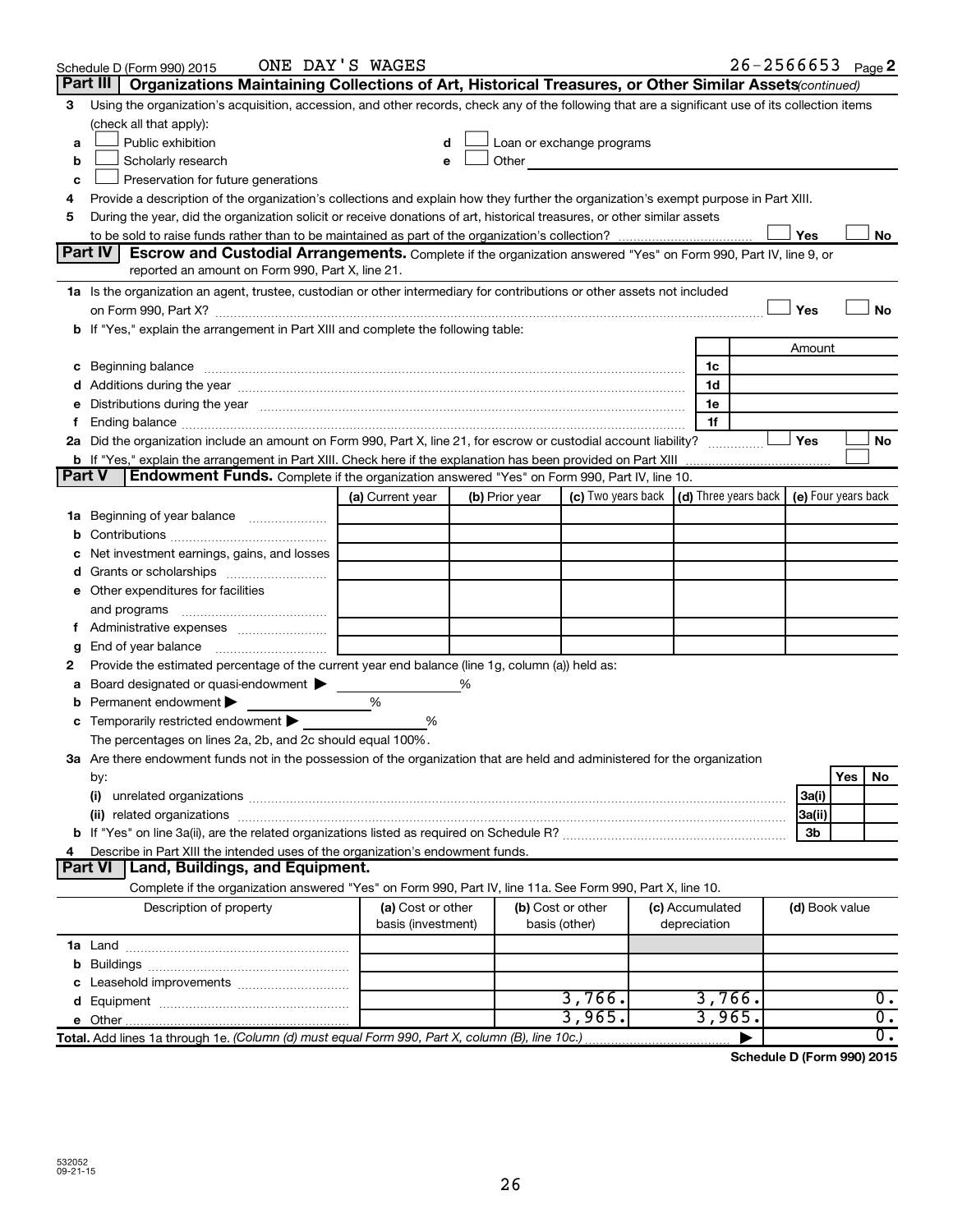| Complete if the organization answered "Yes" on Form 990, Part IV, line 11b. See Form 990, Part X, line 12.                                        |                 |                |                                                                                                                                                      |                                                           |
|---------------------------------------------------------------------------------------------------------------------------------------------------|-----------------|----------------|------------------------------------------------------------------------------------------------------------------------------------------------------|-----------------------------------------------------------|
| (a) Description of security or category (including name of security)                                                                              | (b) Book value  |                |                                                                                                                                                      | (c) Method of valuation: Cost or end-of-year market value |
|                                                                                                                                                   |                 |                |                                                                                                                                                      |                                                           |
|                                                                                                                                                   |                 |                |                                                                                                                                                      |                                                           |
| $(3)$ Other                                                                                                                                       |                 |                |                                                                                                                                                      |                                                           |
| (A)                                                                                                                                               |                 |                |                                                                                                                                                      |                                                           |
| (B)                                                                                                                                               |                 |                |                                                                                                                                                      |                                                           |
| (C)                                                                                                                                               |                 |                |                                                                                                                                                      |                                                           |
| (D)                                                                                                                                               |                 |                |                                                                                                                                                      |                                                           |
| (E)                                                                                                                                               |                 |                |                                                                                                                                                      |                                                           |
| (F)                                                                                                                                               |                 |                |                                                                                                                                                      |                                                           |
| (G)                                                                                                                                               |                 |                |                                                                                                                                                      |                                                           |
| (H)                                                                                                                                               |                 |                |                                                                                                                                                      |                                                           |
| <b>Total.</b> (Col. (b) must equal Form 990, Part X, col. (B) line 12.) $\blacktriangleright$                                                     |                 |                |                                                                                                                                                      |                                                           |
| Part VIII Investments - Program Related.                                                                                                          |                 |                |                                                                                                                                                      |                                                           |
| Complete if the organization answered "Yes" on Form 990, Part IV, line 11c. See Form 990, Part X, line 13.                                        |                 |                |                                                                                                                                                      |                                                           |
| (a) Description of investment                                                                                                                     | (b) Book value  |                |                                                                                                                                                      | (c) Method of valuation: Cost or end-of-year market value |
| (1)                                                                                                                                               |                 |                |                                                                                                                                                      |                                                           |
| (2)                                                                                                                                               |                 |                |                                                                                                                                                      |                                                           |
| (3)                                                                                                                                               |                 |                |                                                                                                                                                      |                                                           |
| (4)                                                                                                                                               |                 |                |                                                                                                                                                      |                                                           |
| (5)                                                                                                                                               |                 |                |                                                                                                                                                      |                                                           |
| (6)                                                                                                                                               |                 |                |                                                                                                                                                      |                                                           |
| (7)                                                                                                                                               |                 |                |                                                                                                                                                      |                                                           |
| (8)                                                                                                                                               |                 |                |                                                                                                                                                      |                                                           |
| (9)                                                                                                                                               |                 |                |                                                                                                                                                      |                                                           |
| <b>Total.</b> (Col. (b) must equal Form 990, Part X, col. (B) line 13.) $\blacktriangleright$                                                     |                 |                |                                                                                                                                                      |                                                           |
| Part IX<br><b>Other Assets.</b>                                                                                                                   |                 |                |                                                                                                                                                      |                                                           |
| Complete if the organization answered "Yes" on Form 990, Part IV, line 11d. See Form 990, Part X, line 15.                                        |                 |                |                                                                                                                                                      |                                                           |
|                                                                                                                                                   | (a) Description |                |                                                                                                                                                      | (b) Book value                                            |
| (1)                                                                                                                                               |                 |                |                                                                                                                                                      |                                                           |
| (2)                                                                                                                                               |                 |                |                                                                                                                                                      |                                                           |
| (3)                                                                                                                                               |                 |                |                                                                                                                                                      |                                                           |
| (4)                                                                                                                                               |                 |                |                                                                                                                                                      |                                                           |
| (5)                                                                                                                                               |                 |                |                                                                                                                                                      |                                                           |
| (6)                                                                                                                                               |                 |                |                                                                                                                                                      |                                                           |
| (7)                                                                                                                                               |                 |                |                                                                                                                                                      |                                                           |
| (8)                                                                                                                                               |                 |                |                                                                                                                                                      |                                                           |
| (9)                                                                                                                                               |                 |                |                                                                                                                                                      |                                                           |
| Total. (Column (b) must equal Form 990, Part X, col. (B) line 15.)<br><b>Other Liabilities.</b><br>Part X                                         |                 |                |                                                                                                                                                      |                                                           |
|                                                                                                                                                   |                 |                |                                                                                                                                                      |                                                           |
| Complete if the organization answered "Yes" on Form 990, Part IV, line 11e or 11f. See Form 990, Part X, line 25.<br>(a) Description of liability |                 |                |                                                                                                                                                      |                                                           |
| 1.                                                                                                                                                |                 | (b) Book value |                                                                                                                                                      |                                                           |
| Federal income taxes<br>(1)                                                                                                                       |                 |                |                                                                                                                                                      |                                                           |
| (2)                                                                                                                                               |                 |                |                                                                                                                                                      |                                                           |
| (3)                                                                                                                                               |                 |                |                                                                                                                                                      |                                                           |
| (4)                                                                                                                                               |                 |                |                                                                                                                                                      |                                                           |
| (5)                                                                                                                                               |                 |                |                                                                                                                                                      |                                                           |
| (6)                                                                                                                                               |                 |                |                                                                                                                                                      |                                                           |
| (7)                                                                                                                                               |                 |                |                                                                                                                                                      |                                                           |
| (8)                                                                                                                                               |                 |                |                                                                                                                                                      |                                                           |
| (9)                                                                                                                                               |                 |                |                                                                                                                                                      |                                                           |
| Total. (Column (b) must equal Form 990, Part X, col. (B) line 25.)                                                                                |                 |                |                                                                                                                                                      |                                                           |
|                                                                                                                                                   |                 |                | 2. Liability for uncertain tax positions. In Part XIII, provide the text of the footnote to the organization's financial statements that reports the |                                                           |

organization's liability for uncertain tax positions under FIN 48 (ASC 740). Check here if the text of the footnote has been provided in Part XIII

**Schedule D (Form 990) 2015**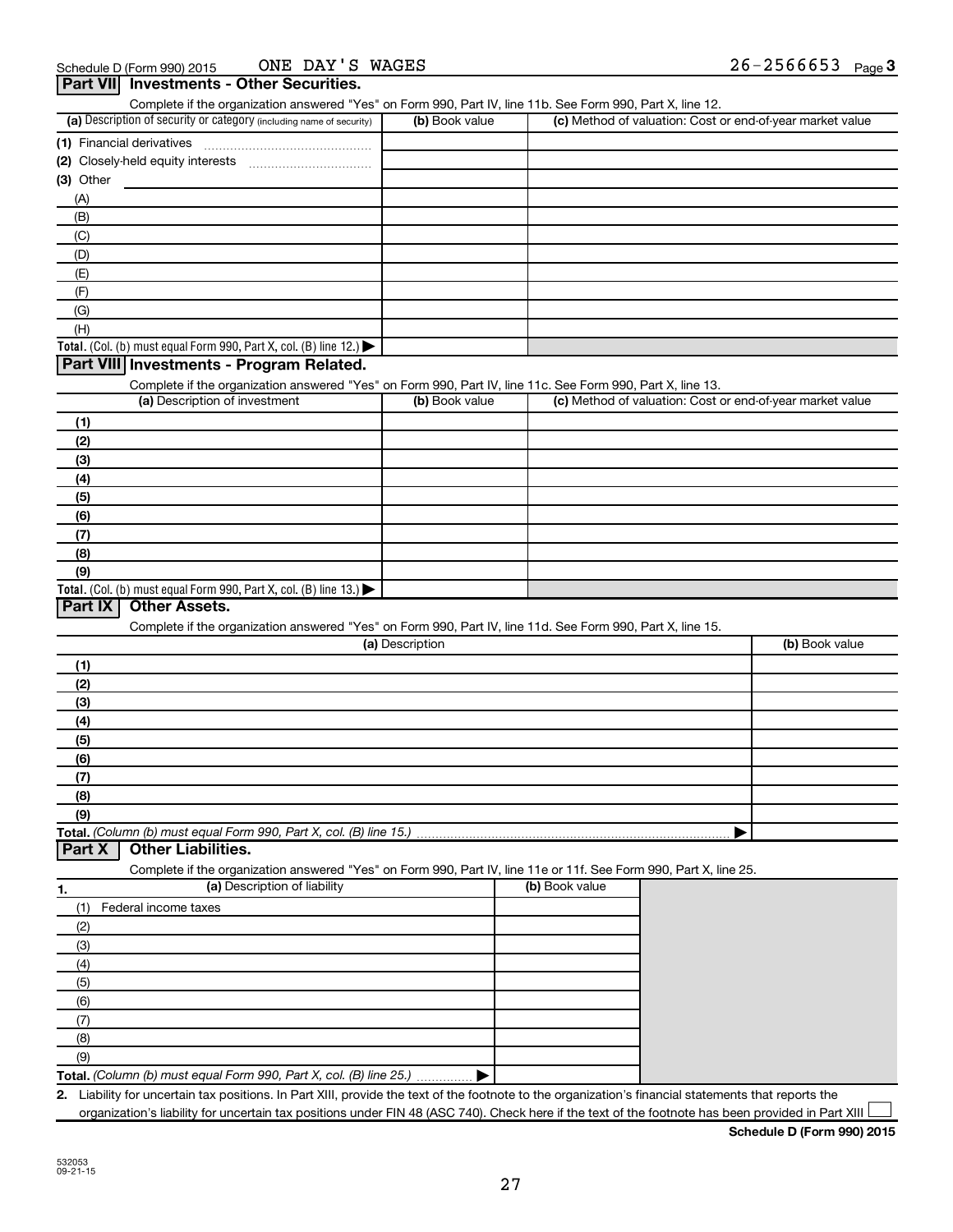|              | ONE DAY'S WAGES<br>Schedule D (Form 990) 2015                                                                                                                                                                                       |                | $26 - 2566653$ Page 4 |
|--------------|-------------------------------------------------------------------------------------------------------------------------------------------------------------------------------------------------------------------------------------|----------------|-----------------------|
|              | Part XI   Reconciliation of Revenue per Audited Financial Statements With Revenue per Return.                                                                                                                                       |                |                       |
|              | Complete if the organization answered "Yes" on Form 990, Part IV, line 12a.                                                                                                                                                         |                |                       |
| $\mathbf{1}$ | Total revenue, gains, and other support per audited financial statements [[[[[[[[[[[[[[[[[[[[[[]]]]]]]]]]]]]]                                                                                                                       |                | $\mathbf{1}$          |
| 2            | Amounts included on line 1 but not on Form 990, Part VIII, line 12:                                                                                                                                                                 |                |                       |
| a            |                                                                                                                                                                                                                                     | 2a             |                       |
| b            |                                                                                                                                                                                                                                     | 2 <sub>b</sub> |                       |
| с            |                                                                                                                                                                                                                                     | 2c             |                       |
| d            | Other (Describe in Part XIII.) <b>Construction (Construction Construction</b> of Chern Construction Construction Const                                                                                                              | 2d             |                       |
| е            | Add lines 2a through 2d                                                                                                                                                                                                             |                | 2е                    |
| з            |                                                                                                                                                                                                                                     |                | 3                     |
| 4            | Amounts included on Form 990, Part VIII, line 12, but not on line 1:                                                                                                                                                                |                |                       |
| а            | Investment expenses not included on Form 990, Part VIII, line 7b                                                                                                                                                                    | 4a             |                       |
| b            |                                                                                                                                                                                                                                     | 4 <sub>b</sub> |                       |
| c            | Add lines 4a and 4b                                                                                                                                                                                                                 | 4c             |                       |
| 5.           |                                                                                                                                                                                                                                     |                | 5                     |
|              | Part XII Reconciliation of Expenses per Audited Financial Statements With Expenses per Return.                                                                                                                                      |                |                       |
|              | Complete if the organization answered "Yes" on Form 990, Part IV, line 12a.                                                                                                                                                         |                |                       |
| 1            |                                                                                                                                                                                                                                     |                | 1                     |
| 2            | Amounts included on line 1 but not on Form 990, Part IX, line 25:                                                                                                                                                                   |                |                       |
| а            |                                                                                                                                                                                                                                     | 2a             |                       |
| b            |                                                                                                                                                                                                                                     | 2 <sub>b</sub> |                       |
|              | Other losses                                                                                                                                                                                                                        | 2 <sub>c</sub> |                       |
| d            |                                                                                                                                                                                                                                     |                |                       |
| е            |                                                                                                                                                                                                                                     |                | 2е                    |
| 3            | Subtract line 2e from line 1                                                                                                                                                                                                        |                | 3                     |
| 4            | Amounts included on Form 990, Part IX, line 25, but not on line 1:                                                                                                                                                                  |                |                       |
| а            |                                                                                                                                                                                                                                     | 4a             |                       |
|              |                                                                                                                                                                                                                                     |                |                       |
|              | Other (Describe in Part XIII.) <b>Construction</b> and the set of the set of the set of the set of the set of the set of the set of the set of the set of the set of the set of the set of the set of the set of the set of the set |                |                       |
| c.           | Add lines 4a and 4b                                                                                                                                                                                                                 |                | 4c                    |
|              | Part XIII Supplemental Information.                                                                                                                                                                                                 |                | 5                     |

Provide the descriptions required for Part II, lines 3, 5, and 9; Part III, lines 1a and 4; Part IV, lines 1b and 2b; Part V, line 4; Part X, line 2; Part XI, lines 2d and 4b; and Part XII, lines 2d and 4b. Also complete this part to provide any additional information.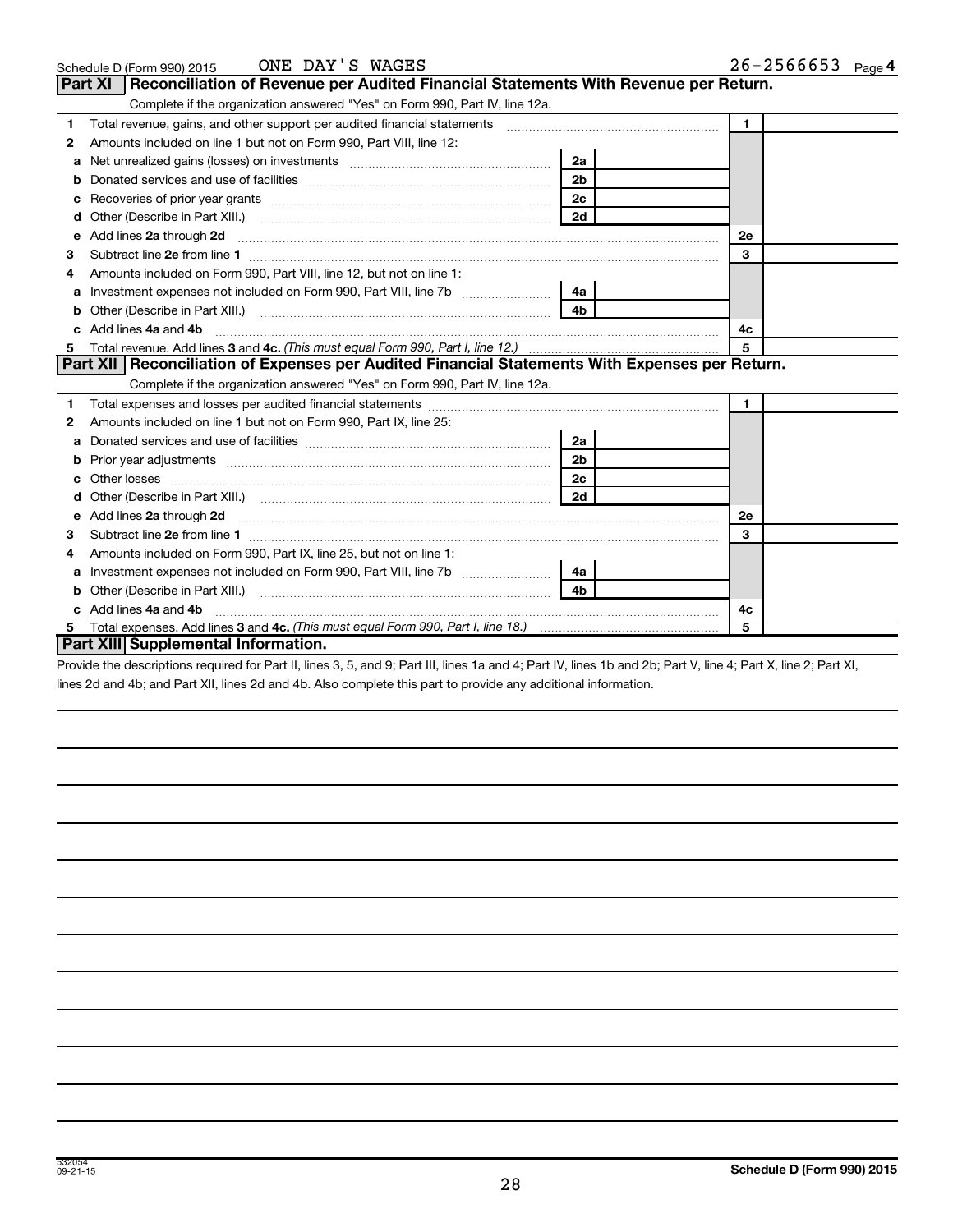### Department of the Treasury Internal Revenue Service **| Complete if the organization answered "Yes" on Form 990, Part IV, line 14b, 15, or 16. | Attach to Form 990.** Information about Schedule F (Form 990) and its instructions is at *www.irs.gov/form990.* **www.irs.gov/form990.** Inspection **Employer identification number For grantmakers.**   $\boxed{\text{X}}$  Yes  $\boxed{\phantom{1}}$  No **For grantmakers. (a)** Region  $\begin{bmatrix} \mathbf{b} \end{bmatrix}$  Number of  $\begin{bmatrix} \mathbf{c} \end{bmatrix}$  Number of  $\begin{bmatrix} \mathbf{d} \end{bmatrix}$  Activities conducted in region  $\begin{bmatrix} \mathbf{e} \end{bmatrix}$  if activity listed in (d)  $\begin{bmatrix} \mathbf{f} \end{bmatrix}$ Name of the organization Part I | General Information on Activities Outside the United States. Complete if the organization answered "Yes" on Form 990, Part IV, line 14b. Does the organization maintain records to substantiate the amount of its grants and other assistance, the grantees' eligibility for the grants or assistance, and the selection criteria used to award the grants or assistance?  $\quad....$ Describe in Part V the organization's procedures for monitoring the use of its grants and other assistance outside the United States. Activities per Region. (The following Part I, line 3 table can be duplicated if additional space is needed.) Region **(b)** Number of offices in the region Number of employees, agents, and independent contractors in region Activities conducted in region (by type) (e.g., fundraising, program services, investments, grants to recipients located in the region) If activity listed in (d) is a program service, describe specific type of service(s) in region expenditures investments in region **(Form 990)** Statement of Activities Outside the United States<br> **Depromplete if the organization answered "Yes" on Form 990, Part IV, line 14b, 15, or 16.** ONE DAY'S WAGES 26-2566653 IMPROVING PEDIATRIC CARE SUB-SAHARAN AFRICA  $\begin{array}{|c|c|c|c|c|c|}\n\hline\n & & & 0 & & 0 & \text{PROGRAM SERVICES} & & \text{IN BURKINA FASO} & & \text{25,420.} \end{array}$

29

**For Paperwork Reduction Act Notice, see the Instructions for Form 990. Schedule F (Form 990) 2015** LHA

OMB No. 1545-0047 **Open to Public<br>Inspection** 

|              | Form 990, Part IV, line 14b.     |               |                           |                                                                                                                                         |                               |                        |
|--------------|----------------------------------|---------------|---------------------------|-----------------------------------------------------------------------------------------------------------------------------------------|-------------------------------|------------------------|
| 1.           |                                  |               |                           | For grantmakers. Does the organization maintain records to substantiate the amount of its grants and other assistance,                  |                               |                        |
|              |                                  |               |                           | the grantees' eligibility for the grants or assistance, and the selection criteria used to award the grants or assistance?              | $\boxed{\text{X}}$ Yes        | <b>No</b>              |
|              |                                  |               |                           |                                                                                                                                         |                               |                        |
| $\mathbf{2}$ |                                  |               |                           | For grantmakers. Describe in Part V the organization's procedures for monitoring the use of its grants and other assistance outside the |                               |                        |
|              | United States.                   |               |                           |                                                                                                                                         |                               |                        |
| 3            |                                  |               |                           | Activities per Region. (The following Part I, line 3 table can be duplicated if additional space is needed.)                            |                               |                        |
|              | (a) Region                       | (b) Number of | (c) Number of             | (d) Activities conducted in region                                                                                                      | (e) If activity listed in (d) | (f) Total              |
|              |                                  | offices       | employees,<br>agents, and | (by type) (e.g., fundraising, program                                                                                                   | is a program service,         | expenditures           |
|              |                                  | in the region | independent               | services, investments, grants to                                                                                                        | describe specific type        | for and<br>investments |
|              |                                  |               | contractors<br>in region  | recipients located in the region)                                                                                                       | of service(s) in region       | in region              |
|              |                                  |               |                           |                                                                                                                                         |                               |                        |
|              |                                  |               |                           |                                                                                                                                         |                               |                        |
|              |                                  |               |                           |                                                                                                                                         | IMPROVING PEDIATRIC CARE      |                        |
|              | SUB-SAHARAN AFRICA               | 0             | 0                         | PROGRAM SERVICES                                                                                                                        | IN BURKINA FASO               | 25,420.                |
|              |                                  |               |                           |                                                                                                                                         |                               |                        |
|              |                                  |               |                           |                                                                                                                                         |                               |                        |
|              |                                  |               |                           |                                                                                                                                         |                               |                        |
|              |                                  |               |                           |                                                                                                                                         |                               |                        |
|              |                                  |               |                           |                                                                                                                                         |                               |                        |
|              |                                  |               |                           |                                                                                                                                         |                               |                        |
|              |                                  |               |                           |                                                                                                                                         |                               |                        |
|              |                                  |               |                           |                                                                                                                                         |                               |                        |
|              |                                  |               |                           |                                                                                                                                         |                               |                        |
|              |                                  |               |                           |                                                                                                                                         |                               |                        |
|              |                                  |               |                           |                                                                                                                                         |                               |                        |
|              |                                  |               |                           |                                                                                                                                         |                               |                        |
|              |                                  |               |                           |                                                                                                                                         |                               |                        |
|              |                                  |               |                           |                                                                                                                                         |                               |                        |
|              |                                  |               |                           |                                                                                                                                         |                               |                        |
|              |                                  |               |                           |                                                                                                                                         |                               |                        |
|              |                                  |               |                           |                                                                                                                                         |                               |                        |
|              |                                  |               |                           |                                                                                                                                         |                               |                        |
|              |                                  |               |                           |                                                                                                                                         |                               |                        |
|              |                                  |               |                           |                                                                                                                                         |                               |                        |
|              |                                  |               |                           |                                                                                                                                         |                               |                        |
|              |                                  |               |                           |                                                                                                                                         |                               |                        |
|              |                                  |               |                           |                                                                                                                                         |                               |                        |
|              |                                  |               |                           |                                                                                                                                         |                               |                        |
|              |                                  |               |                           |                                                                                                                                         |                               |                        |
|              |                                  |               |                           |                                                                                                                                         |                               |                        |
|              |                                  |               |                           |                                                                                                                                         |                               |                        |
|              |                                  |               |                           |                                                                                                                                         |                               |                        |
|              |                                  | $\Omega$      |                           |                                                                                                                                         |                               |                        |
|              | 3 a Sub-total                    |               | 0                         |                                                                                                                                         |                               | 25,420.                |
|              | <b>b</b> Total from continuation |               |                           |                                                                                                                                         |                               |                        |
|              | sheets to Part I                 | ŋ             | 0                         |                                                                                                                                         |                               | 0.                     |
|              | c Totals (add lines 3a           |               |                           |                                                                                                                                         |                               |                        |
|              | and 3b)<br>.                     | 0             | 0                         |                                                                                                                                         |                               | 25,420.                |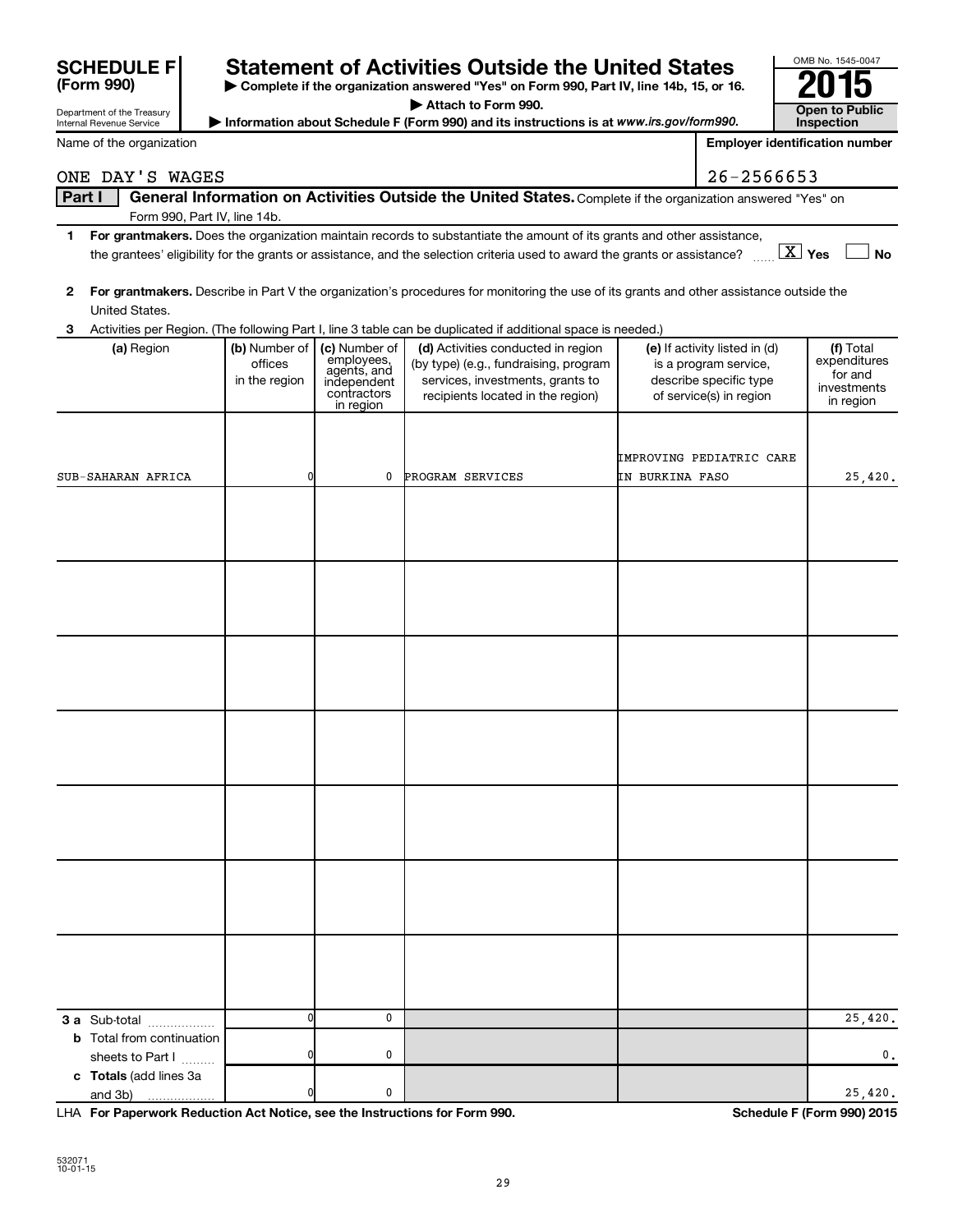Schedule F (Form 990) 2015  $\qquad \qquad \text{ONE } \text{DAY } 'S \text{ WAGES}$   $26-2566653$ ONE DAY'S WAGES

Part II | Grants and Other Assistance to Organizations or Entities Outside the United States. Complete if the organization answered "Yes" on Form 990, Part IV, line 15, for any recipient who received more than \$5,000. Part II can be duplicated if additional space is needed.

| $\mathbf{1}$<br>(a) Name of organization | (b) IRS code section<br>and EIN (if applicable) | (c) Region         | (d) Purpose of<br>grant                                                                                                                         | (e) Amount<br>of cash grant $\vert$ | (f) Manner of<br>cash disbursement | (g) Amount of<br>non-cash<br>assistance | (h) Description<br>of non-cash<br>assistance | (i) Method of<br>valuation (book, FMV,<br>appraisal, other) |
|------------------------------------------|-------------------------------------------------|--------------------|-------------------------------------------------------------------------------------------------------------------------------------------------|-------------------------------------|------------------------------------|-----------------------------------------|----------------------------------------------|-------------------------------------------------------------|
|                                          |                                                 |                    |                                                                                                                                                 |                                     |                                    |                                         |                                              |                                                             |
|                                          |                                                 | <b>SUB-SAHARAN</b> |                                                                                                                                                 |                                     |                                    |                                         |                                              |                                                             |
|                                          |                                                 | AFRICA             | PEDIATIC CARE                                                                                                                                   |                                     | 25,420. WIRE TRANSFER              | 0.                                      |                                              |                                                             |
|                                          |                                                 |                    |                                                                                                                                                 |                                     |                                    |                                         |                                              |                                                             |
|                                          |                                                 |                    |                                                                                                                                                 |                                     |                                    |                                         |                                              |                                                             |
|                                          |                                                 |                    |                                                                                                                                                 |                                     |                                    |                                         |                                              |                                                             |
|                                          |                                                 |                    |                                                                                                                                                 |                                     |                                    |                                         |                                              |                                                             |
|                                          |                                                 |                    |                                                                                                                                                 |                                     |                                    |                                         |                                              |                                                             |
|                                          |                                                 |                    |                                                                                                                                                 |                                     |                                    |                                         |                                              |                                                             |
|                                          |                                                 |                    |                                                                                                                                                 |                                     |                                    |                                         |                                              |                                                             |
|                                          |                                                 |                    |                                                                                                                                                 |                                     |                                    |                                         |                                              |                                                             |
|                                          |                                                 |                    |                                                                                                                                                 |                                     |                                    |                                         |                                              |                                                             |
|                                          |                                                 |                    |                                                                                                                                                 |                                     |                                    |                                         |                                              |                                                             |
|                                          |                                                 |                    |                                                                                                                                                 |                                     |                                    |                                         |                                              |                                                             |
|                                          |                                                 |                    |                                                                                                                                                 |                                     |                                    |                                         |                                              |                                                             |
|                                          |                                                 |                    |                                                                                                                                                 |                                     |                                    |                                         |                                              |                                                             |
|                                          |                                                 |                    |                                                                                                                                                 |                                     |                                    |                                         |                                              |                                                             |
|                                          |                                                 |                    |                                                                                                                                                 |                                     |                                    |                                         |                                              |                                                             |
|                                          |                                                 |                    |                                                                                                                                                 |                                     |                                    |                                         |                                              |                                                             |
|                                          |                                                 |                    |                                                                                                                                                 |                                     |                                    |                                         |                                              |                                                             |
|                                          |                                                 |                    |                                                                                                                                                 |                                     |                                    |                                         |                                              |                                                             |
|                                          |                                                 |                    |                                                                                                                                                 |                                     |                                    |                                         |                                              |                                                             |
|                                          |                                                 |                    |                                                                                                                                                 |                                     |                                    |                                         |                                              |                                                             |
|                                          |                                                 |                    |                                                                                                                                                 |                                     |                                    |                                         |                                              |                                                             |
| $\mathbf{2}$                             |                                                 |                    | Enter total number of recipient organizations listed above that are recognized as charities by the foreign country, recognized as tax-exempt by |                                     |                                    |                                         |                                              |                                                             |
|                                          |                                                 |                    |                                                                                                                                                 |                                     |                                    |                                         |                                              | $\mathbf{1}$                                                |
| $3^{\circ}$                              |                                                 |                    |                                                                                                                                                 |                                     |                                    |                                         |                                              | $\overline{0}$                                              |

**Schedule F (Form 990) 2015**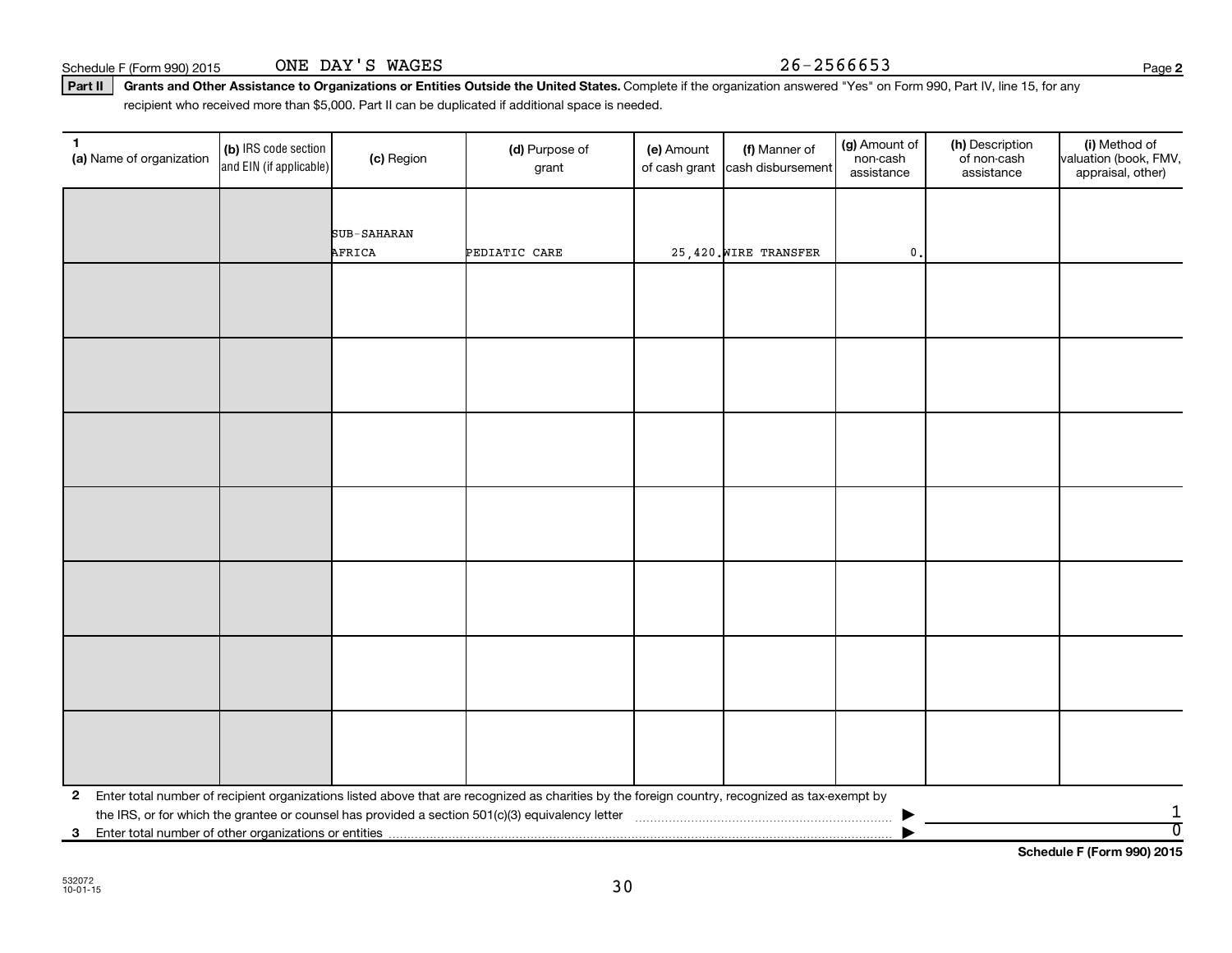### Part III Grants and Other Assistance to Individuals Outside the United States. Complete if the organization answered "Yes" on Form 990, Part IV, line 16. Schedule F (Form 990) 2015  $\qquad \qquad \text{ONE } \text{DAY } 'S \text{ WAGES}$   $26-2566653$ Part III can be duplicated if additional space is needed. ONE DAY'S WAGES

| (a) Type of grant or assistance | (b) Region | (c) Number of (d) Amount of<br>recipients cash grant | (e) Manner of<br>cash disbursement | (f) Amount of<br>non-cash<br>assistance | (g) Description of<br>non-cash assistance | (h) Method of<br>valuation<br>(book, FMV,<br>appraisal, other) |
|---------------------------------|------------|------------------------------------------------------|------------------------------------|-----------------------------------------|-------------------------------------------|----------------------------------------------------------------|
|                                 |            |                                                      |                                    |                                         |                                           |                                                                |
|                                 |            |                                                      |                                    |                                         |                                           |                                                                |
|                                 |            |                                                      |                                    |                                         |                                           |                                                                |
|                                 |            |                                                      |                                    |                                         |                                           |                                                                |
|                                 |            |                                                      |                                    |                                         |                                           |                                                                |
|                                 |            |                                                      |                                    |                                         |                                           |                                                                |
|                                 |            |                                                      |                                    |                                         |                                           |                                                                |
|                                 |            |                                                      |                                    |                                         |                                           |                                                                |
|                                 |            |                                                      |                                    |                                         |                                           |                                                                |
|                                 |            |                                                      |                                    |                                         |                                           |                                                                |
|                                 |            |                                                      |                                    |                                         |                                           |                                                                |
|                                 |            |                                                      |                                    |                                         |                                           |                                                                |
|                                 |            |                                                      |                                    |                                         |                                           |                                                                |
|                                 |            |                                                      |                                    |                                         |                                           |                                                                |
|                                 |            |                                                      |                                    |                                         |                                           |                                                                |

**Schedule F (Form 990) 2015**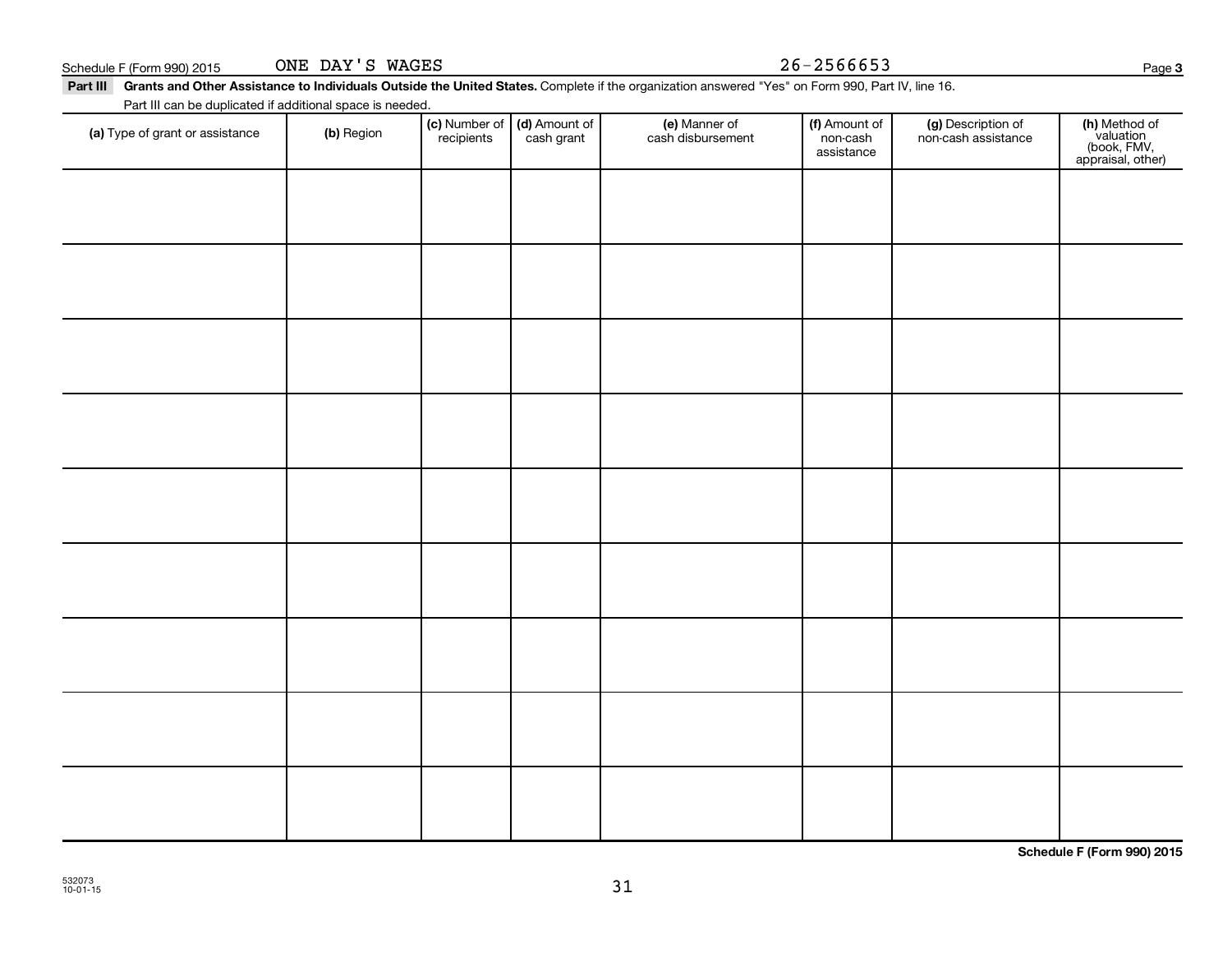| 1              | Was the organization a U.S. transferor of property to a foreign corporation during the tax year? If "Yes," the<br>organization may be required to file Form 926, Return by a U.S. Transferor of Property to a Foreign<br>Corporation (see Instructions for Form 926)                                                                                                                                                    | Yes | $\mid$ $\rm X \mid$ No |
|----------------|-------------------------------------------------------------------------------------------------------------------------------------------------------------------------------------------------------------------------------------------------------------------------------------------------------------------------------------------------------------------------------------------------------------------------|-----|------------------------|
| $\overline{2}$ | Did the organization have an interest in a foreign trust during the tax year? If "Yes," the organization<br>may be required to separately file Form 3520, Annual Return To Report Transactions With Foreign<br>Trusts and Receipt of Certain Foreign Gifts, and/or Form 3520-A, Annual Information Return of Foreign<br>Trust With a U.S. Owner (see Instructions for Forms 3520 and 3520-A; do not file with Form 990) | Yes | $X_{\text{No}}$        |
| 3              | Did the organization have an ownership interest in a foreign corporation during the tax year? If "Yes,"<br>the organization may be required to file Form 5471, Information Return of U.S. Persons With Respect to                                                                                                                                                                                                       | Yes | $X \mid N_{\Omega}$    |
| 4              | Was the organization a direct or indirect shareholder of a passive foreign investment company or a<br>qualified electing fund during the tax year? If "Yes," the organization may be required to file Form 8621,<br>Information Return by a Shareholder of a Passive Foreign Investment Company or Qualified Electing Fund<br>(see Instructions for Form 8621)                                                          | Yes | $\vert$ X $\vert$ No   |
| 5              | Did the organization have an ownership interest in a foreign partnership during the tax year? If "Yes,"<br>the organization may be required to file Form 8865, Return of U.S. Persons With Respect to Certain<br>Foreign Partnerships (see Instructions for Form 8865) [11] [12] The Manus Martin Manus Manus Manus Manus Manus                                                                                         | Yes | $ X _{\sf No}$         |
| 6              | Did the organization have any operations in or related to any boycotting countries during the tax year? If<br>"Yes," the organization may be required to separately file Form 5713, International Boycott Report (see                                                                                                                                                                                                   | Yes |                        |

**Schedule F (Form 990) 2015**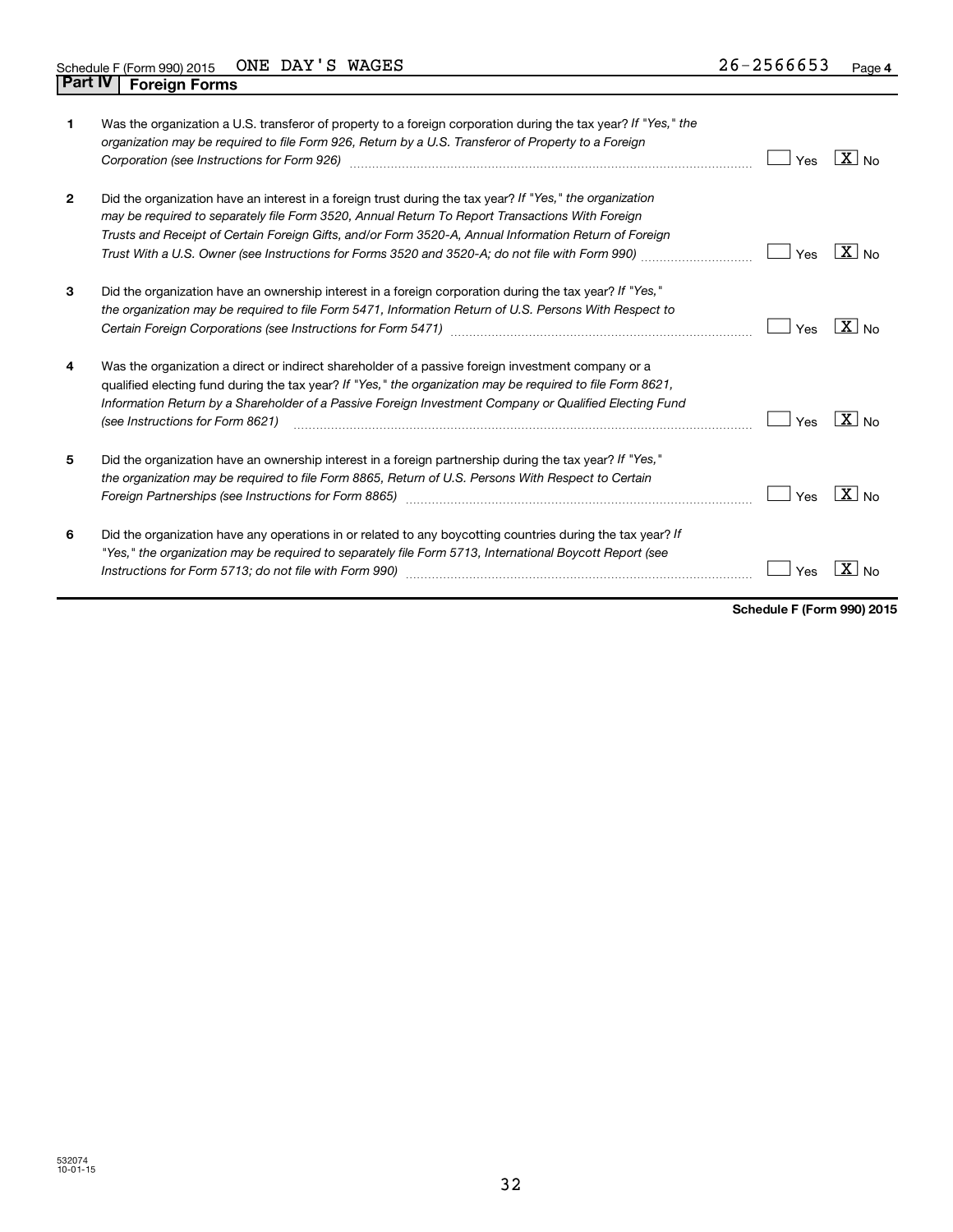**Part V Supplemental Information**

Provide the information required by Part I, line 2 (monitoring of funds); Part I, line 3, column (f) (accounting method; amounts of investments vs. expenditures per region); Part II, line 1 (accounting method); Part III (accounting method); and Part III, column (c) (estimated number of recipients), as applicable. Also complete this part to provide any additional information.

PART I, LINE 2:

ONE DAY'S WAGES REQUIRES GRANT RECIPIENTS TO PROVIDE SPECIFIC FOLLOW-UP

DOCUMENTATION AT THREE DIFFERENT TIME INTERVALS FOLLIWNG GRANT FUNDING.

THE DOCUMENTATION REQUIRED INCLUDES NARRATIVE ACCOUNTS FROM

BENEFICIARIES, PHOTOS OF THE PROJECT AND/OR THE BENEFACTORS, IMPACT

SURVEY/MEASUREMENTS TO SHOW PROGRESS TOWARDS STATED GOAL, AND DETAILED

BUDGET OF ACTUAL PROJECT EXPENSE.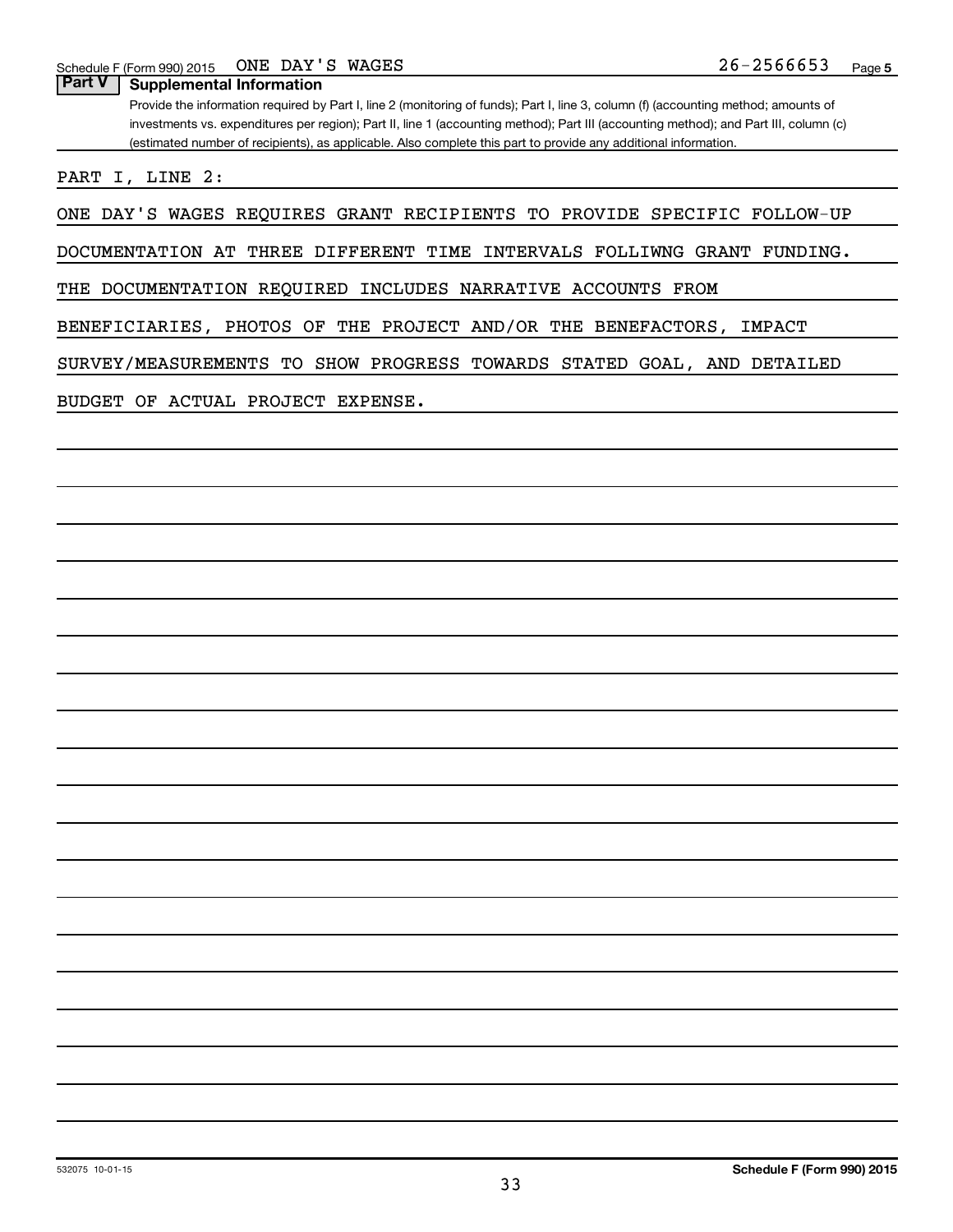| <b>SCHEDULE G</b><br>(Form 990 or 990-EZ)<br>Department of the Treasury<br>Internal Revenue Service                                                                                                                                                                                                                                                                                                                                                                                                                                                                                                                                                                                        | <b>Supplemental Information Regarding Fundraising or Gaming Activities</b><br>Complete if the organization answered "Yes" on Form 990, Part IV, lines 17, 18, or 19, or if the<br>organization entered more than \$15,000 on Form 990-EZ, line 6a.<br>Attach to Form 990 or Form 990-EZ.<br>Information about Schedule G (Form 990 or 990-EZ) and its instructions is at WWW.irs.gov/form990. |     |    |                                                                            |                | OMB No. 1545-0047<br><b>Open to Public</b><br>Inspection |
|--------------------------------------------------------------------------------------------------------------------------------------------------------------------------------------------------------------------------------------------------------------------------------------------------------------------------------------------------------------------------------------------------------------------------------------------------------------------------------------------------------------------------------------------------------------------------------------------------------------------------------------------------------------------------------------------|-----------------------------------------------------------------------------------------------------------------------------------------------------------------------------------------------------------------------------------------------------------------------------------------------------------------------------------------------------------------------------------------------|-----|----|----------------------------------------------------------------------------|----------------|----------------------------------------------------------|
| Name of the organization                                                                                                                                                                                                                                                                                                                                                                                                                                                                                                                                                                                                                                                                   |                                                                                                                                                                                                                                                                                                                                                                                               |     |    |                                                                            |                | <b>Employer identification number</b>                    |
|                                                                                                                                                                                                                                                                                                                                                                                                                                                                                                                                                                                                                                                                                            | ONE DAY'S WAGES<br>Fundraising Activities. Complete if the organization answered "Yes" on Form 990, Part IV, line 17. Form 990-EZ filers are not                                                                                                                                                                                                                                              |     |    |                                                                            | $26 - 2566653$ |                                                          |
| Part I<br>required to complete this part.                                                                                                                                                                                                                                                                                                                                                                                                                                                                                                                                                                                                                                                  |                                                                                                                                                                                                                                                                                                                                                                                               |     |    |                                                                            |                |                                                          |
| 1 Indicate whether the organization raised funds through any of the following activities. Check all that apply.<br>Mail solicitations<br>a<br>Internet and email solicitations<br>b<br>Phone solicitations<br>c<br>In-person solicitations<br>d<br>2 a Did the organization have a written or oral agreement with any individual (including officers, directors, trustees or<br>key employees listed in Form 990, Part VII) or entity in connection with professional fundraising services?<br>b If "Yes," list the ten highest paid individuals or entities (fundraisers) pursuant to agreements under which the fundraiser is to be<br>compensated at least \$5,000 by the organization. | е<br>f<br>Special fundraising events<br>g                                                                                                                                                                                                                                                                                                                                                     |     |    | Solicitation of non-government grants<br>Solicitation of government grants |                | <b>No</b><br>Yes                                         |
| (i) Name and address of individual<br>or entity (fundraiser)                                                                                                                                                                                                                                                                                                                                                                                                                                                                                                                                                                                                                               | (v) Amount paid<br>(iii) Did<br>fundraiser<br>(iv) Gross receipts<br>to (or retained by)<br>(ii) Activity<br>have custody<br>fundraiser<br>from activity<br>or control of<br>contributions?<br>listed in col. (i)                                                                                                                                                                             |     |    | (vi) Amount paid<br>to (or retained by)<br>organization                    |                |                                                          |
|                                                                                                                                                                                                                                                                                                                                                                                                                                                                                                                                                                                                                                                                                            |                                                                                                                                                                                                                                                                                                                                                                                               | Yes | No |                                                                            |                |                                                          |
|                                                                                                                                                                                                                                                                                                                                                                                                                                                                                                                                                                                                                                                                                            |                                                                                                                                                                                                                                                                                                                                                                                               |     |    |                                                                            |                |                                                          |
|                                                                                                                                                                                                                                                                                                                                                                                                                                                                                                                                                                                                                                                                                            |                                                                                                                                                                                                                                                                                                                                                                                               |     |    |                                                                            |                |                                                          |
|                                                                                                                                                                                                                                                                                                                                                                                                                                                                                                                                                                                                                                                                                            |                                                                                                                                                                                                                                                                                                                                                                                               |     |    |                                                                            |                |                                                          |
|                                                                                                                                                                                                                                                                                                                                                                                                                                                                                                                                                                                                                                                                                            |                                                                                                                                                                                                                                                                                                                                                                                               |     |    |                                                                            |                |                                                          |
|                                                                                                                                                                                                                                                                                                                                                                                                                                                                                                                                                                                                                                                                                            |                                                                                                                                                                                                                                                                                                                                                                                               |     |    |                                                                            |                |                                                          |
|                                                                                                                                                                                                                                                                                                                                                                                                                                                                                                                                                                                                                                                                                            |                                                                                                                                                                                                                                                                                                                                                                                               |     |    |                                                                            |                |                                                          |
|                                                                                                                                                                                                                                                                                                                                                                                                                                                                                                                                                                                                                                                                                            |                                                                                                                                                                                                                                                                                                                                                                                               |     |    |                                                                            |                |                                                          |
|                                                                                                                                                                                                                                                                                                                                                                                                                                                                                                                                                                                                                                                                                            |                                                                                                                                                                                                                                                                                                                                                                                               |     |    |                                                                            |                |                                                          |
|                                                                                                                                                                                                                                                                                                                                                                                                                                                                                                                                                                                                                                                                                            |                                                                                                                                                                                                                                                                                                                                                                                               |     |    |                                                                            |                |                                                          |
|                                                                                                                                                                                                                                                                                                                                                                                                                                                                                                                                                                                                                                                                                            |                                                                                                                                                                                                                                                                                                                                                                                               |     |    |                                                                            |                |                                                          |
|                                                                                                                                                                                                                                                                                                                                                                                                                                                                                                                                                                                                                                                                                            |                                                                                                                                                                                                                                                                                                                                                                                               |     |    |                                                                            |                |                                                          |
|                                                                                                                                                                                                                                                                                                                                                                                                                                                                                                                                                                                                                                                                                            |                                                                                                                                                                                                                                                                                                                                                                                               |     |    |                                                                            |                |                                                          |
| Total<br>3 List all states in which the organization is registered or licensed to solicit contributions or has been notified it is exempt from registration<br>or licensing.                                                                                                                                                                                                                                                                                                                                                                                                                                                                                                               |                                                                                                                                                                                                                                                                                                                                                                                               |     |    |                                                                            |                |                                                          |
|                                                                                                                                                                                                                                                                                                                                                                                                                                                                                                                                                                                                                                                                                            |                                                                                                                                                                                                                                                                                                                                                                                               |     |    |                                                                            |                |                                                          |
|                                                                                                                                                                                                                                                                                                                                                                                                                                                                                                                                                                                                                                                                                            |                                                                                                                                                                                                                                                                                                                                                                                               |     |    |                                                                            |                |                                                          |
|                                                                                                                                                                                                                                                                                                                                                                                                                                                                                                                                                                                                                                                                                            |                                                                                                                                                                                                                                                                                                                                                                                               |     |    |                                                                            |                |                                                          |

**For Paperwork Reduction Act Notice, see the Instructions for Form 990 or 990-EZ. Schedule G (Form 990 or 990-EZ) 2015** LHA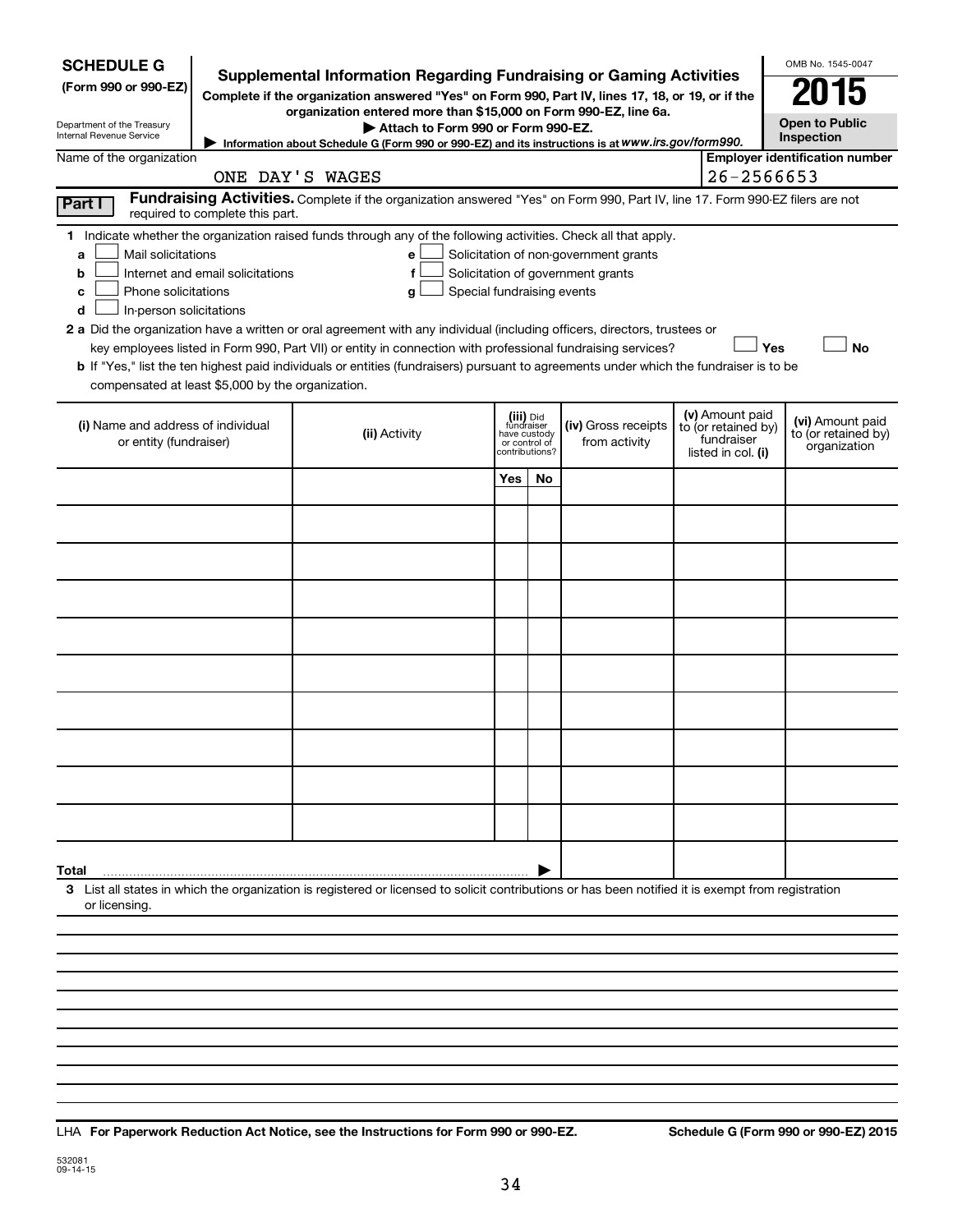### Schedule G (Form 990 or 990-EZ) 2015  $\overline{ONE}$   $\overline{DAY}$   $\overline{S}$   $\overline{WAGES}$  26  $\overline{S}$  2566653  $\overline{Page}$

Part II | Fundraising Events. Complete if the organization answered "Yes" on Form 990, Part IV, line 18, or reported more than \$15,000

|                 |              | of fundraising event contributions and gross income on Form 990-EZ, lines 1 and 6b. List events with gross receipts greater than \$5,000.                                                                                                                   |                                       |                         |                                 |                                           |
|-----------------|--------------|-------------------------------------------------------------------------------------------------------------------------------------------------------------------------------------------------------------------------------------------------------------|---------------------------------------|-------------------------|---------------------------------|-------------------------------------------|
|                 |              |                                                                                                                                                                                                                                                             | (a) Event $#1$<br>2015 ANNUAL<br>GALA | (b) Event #2            | (c) Other events<br><b>NONE</b> | (d) Total events<br>(add col. (a) through |
|                 |              |                                                                                                                                                                                                                                                             | (event type)                          | (event type)            | (total number)                  | col. (c)                                  |
| Revenue         |              |                                                                                                                                                                                                                                                             |                                       |                         |                                 |                                           |
|                 | 1.           |                                                                                                                                                                                                                                                             | 134,768.                              |                         |                                 | 134,768.                                  |
|                 | $\mathbf{2}$ |                                                                                                                                                                                                                                                             | 103,609.                              |                         |                                 | 103,609.                                  |
|                 | 3            | Gross income (line 1 minus line 2)                                                                                                                                                                                                                          | 31, 159.                              |                         |                                 | 31, 159.                                  |
|                 |              |                                                                                                                                                                                                                                                             |                                       |                         |                                 |                                           |
|                 | 5            |                                                                                                                                                                                                                                                             | 11,330.                               |                         |                                 | 11,330.                                   |
|                 | 6            |                                                                                                                                                                                                                                                             | 5,458.                                |                         |                                 | 5,458.                                    |
| Direct Expenses | 7            | Food and beverages                                                                                                                                                                                                                                          | 15,577.                               |                         |                                 | 15,577.                                   |
|                 | 8            |                                                                                                                                                                                                                                                             |                                       |                         |                                 |                                           |
|                 | 9            |                                                                                                                                                                                                                                                             | 9,659.                                |                         |                                 | 9,659.                                    |
|                 | 10           | Direct expense summary. Add lines 4 through 9 in column (d)                                                                                                                                                                                                 |                                       |                         |                                 | 42,024.                                   |
|                 |              | 11 Net income summary. Subtract line 10 from line 3, column (d)                                                                                                                                                                                             |                                       |                         |                                 | $-10,865.$                                |
| <b>Part III</b> |              | Gaming. Complete if the organization answered "Yes" on Form 990, Part IV, line 19, or reported more than                                                                                                                                                    |                                       |                         |                                 |                                           |
|                 |              | \$15,000 on Form 990-EZ, line 6a.                                                                                                                                                                                                                           |                                       | (b) Pull tabs/instant   |                                 | (d) Total gaming (add                     |
| Revenue         |              |                                                                                                                                                                                                                                                             | (a) Bingo                             | bingo/progressive bingo | (c) Other gaming                | col. (a) through col. (c))                |
|                 |              |                                                                                                                                                                                                                                                             |                                       |                         |                                 |                                           |
|                 | п.           |                                                                                                                                                                                                                                                             |                                       |                         |                                 |                                           |
|                 |              |                                                                                                                                                                                                                                                             |                                       |                         |                                 |                                           |
|                 | $\mathbf{2}$ |                                                                                                                                                                                                                                                             |                                       |                         |                                 |                                           |
| Direct Expenses | 3            |                                                                                                                                                                                                                                                             |                                       |                         |                                 |                                           |
|                 | 4            |                                                                                                                                                                                                                                                             |                                       |                         |                                 |                                           |
|                 |              | 5 Other direct expenses                                                                                                                                                                                                                                     |                                       |                         |                                 |                                           |
|                 | 6.           | Volunteer labor                                                                                                                                                                                                                                             | %<br>Yes<br>No                        | %<br>Yes<br>No          | Yes<br>%<br>No                  |                                           |
|                 | 7            | Direct expense summary. Add lines 2 through 5 in column (d)                                                                                                                                                                                                 |                                       |                         |                                 |                                           |
|                 | 8            |                                                                                                                                                                                                                                                             |                                       |                         |                                 |                                           |
|                 |              |                                                                                                                                                                                                                                                             |                                       |                         |                                 |                                           |
| 9               |              | Enter the state(s) in which the organization conducts gaming activities:                                                                                                                                                                                    |                                       |                         |                                 |                                           |
|                 |              |                                                                                                                                                                                                                                                             |                                       |                         |                                 | Yes<br><b>No</b>                          |
|                 |              | <b>b</b> If "No," explain:<br>the control of the control of the control of the control of the control of the control of the control of the control of the control of the control of the control of the control of the control of the control of the control |                                       |                         |                                 |                                           |
|                 |              |                                                                                                                                                                                                                                                             |                                       |                         |                                 |                                           |
|                 |              |                                                                                                                                                                                                                                                             |                                       |                         |                                 | Yes<br>No                                 |
|                 |              | <b>b</b> If "Yes," explain:                                                                                                                                                                                                                                 |                                       |                         |                                 |                                           |

532082 09-14-15

**Schedule G (Form 990 or 990-EZ) 2015**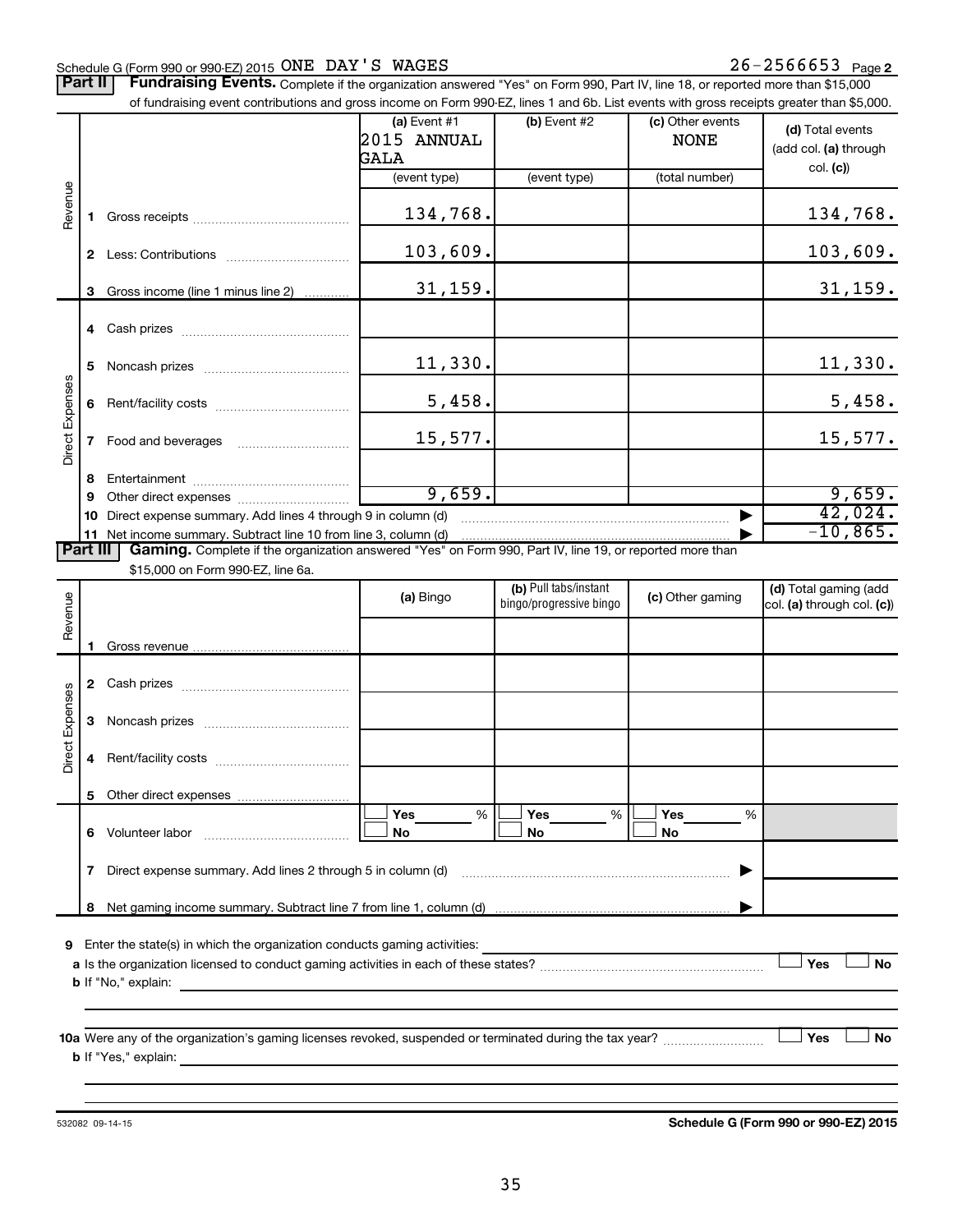| Schedule G (Form 990 or 990-EZ) 2015 ONE DAY'S WAGES                                                                                                                                                                                                               | $26 - 2566653$ |                 |     | Page 3               |
|--------------------------------------------------------------------------------------------------------------------------------------------------------------------------------------------------------------------------------------------------------------------|----------------|-----------------|-----|----------------------|
|                                                                                                                                                                                                                                                                    |                |                 | Yes | <b>No</b>            |
| 12 Is the organization a grantor, beneficiary or trustee of a trust or a member of a partnership or other entity formed                                                                                                                                            |                |                 |     |                      |
|                                                                                                                                                                                                                                                                    |                |                 | Yes | No                   |
| 13 Indicate the percentage of gaming activity conducted in:                                                                                                                                                                                                        |                |                 |     |                      |
|                                                                                                                                                                                                                                                                    |                | 13а             |     | %                    |
| <b>b</b> An outside facility <i>www.communicality communicality communicality communicality communically communically communically communically communically communically communically communically communically communically communi</i>                          |                | 13 <sub>b</sub> |     | %                    |
| 14 Enter the name and address of the person who prepares the organization's gaming/special events books and records:                                                                                                                                               |                |                 |     |                      |
| Name $\blacktriangleright$<br><u>and the control of the control of the control of the control of the control of the control of the control of</u>                                                                                                                  |                |                 |     |                      |
|                                                                                                                                                                                                                                                                    |                |                 |     |                      |
| 15a Does the organization have a contract with a third party from whom the organization receives gaming revenue?                                                                                                                                                   |                |                 | Yes | <b>No</b>            |
|                                                                                                                                                                                                                                                                    |                |                 |     |                      |
| of gaming revenue retained by the third party $\triangleright$ \$ ___________________.                                                                                                                                                                             |                |                 |     |                      |
| c If "Yes," enter name and address of the third party:                                                                                                                                                                                                             |                |                 |     |                      |
|                                                                                                                                                                                                                                                                    |                |                 |     |                      |
| <u>and the state of the state of the state of the state of the state of the state of the state of the state of the state of the state of the state of the state of the state of the state of the state of the state of the state</u><br>Name $\blacktriangleright$ |                |                 |     |                      |
| Address $\blacktriangleright$<br><u> 1989 - Johann John Stein, markin fizzar eta idazlea (h. 1989).</u>                                                                                                                                                            |                |                 |     |                      |
| 16 Gaming manager information:                                                                                                                                                                                                                                     |                |                 |     |                      |
|                                                                                                                                                                                                                                                                    |                |                 |     |                      |
| <u>and the state of the state of the state of the state of the state of the state of the state of the state of the state of the state of the state of the state of the state of the state of the state of the state of the state</u><br>Name $\blacktriangleright$ |                |                 |     |                      |
| Gaming manager compensation > \$                                                                                                                                                                                                                                   |                |                 |     |                      |
|                                                                                                                                                                                                                                                                    |                |                 |     |                      |
|                                                                                                                                                                                                                                                                    |                |                 |     |                      |
|                                                                                                                                                                                                                                                                    |                |                 |     |                      |
|                                                                                                                                                                                                                                                                    |                |                 |     |                      |
| Director/officer<br>Employee<br>Independent contractor                                                                                                                                                                                                             |                |                 |     |                      |
|                                                                                                                                                                                                                                                                    |                |                 |     |                      |
| <b>17</b> Mandatory distributions:                                                                                                                                                                                                                                 |                |                 |     |                      |
| a Is the organization required under state law to make charitable distributions from the gaming proceeds to                                                                                                                                                        |                |                 |     | $\Box$ Yes $\Box$ No |
| retain the state gaming license?<br><b>b</b> Enter the amount of distributions required under state law to be distributed to other exempt organizations or spent in the                                                                                            |                |                 |     |                      |
| organization's own exempt activities during the tax year $\triangleright$ \$                                                                                                                                                                                       |                |                 |     |                      |
| <b>Part IV</b><br>Supplemental Information. Provide the explanations required by Part I, line 2b, columns (iii) and (v); and Part III, lines 9, 9b, 10b, 15b,                                                                                                      |                |                 |     |                      |
| 15c, 16, and 17b, as applicable. Also provide any additional information (see instructions).                                                                                                                                                                       |                |                 |     |                      |
|                                                                                                                                                                                                                                                                    |                |                 |     |                      |
|                                                                                                                                                                                                                                                                    |                |                 |     |                      |
|                                                                                                                                                                                                                                                                    |                |                 |     |                      |
|                                                                                                                                                                                                                                                                    |                |                 |     |                      |
|                                                                                                                                                                                                                                                                    |                |                 |     |                      |
|                                                                                                                                                                                                                                                                    |                |                 |     |                      |
|                                                                                                                                                                                                                                                                    |                |                 |     |                      |
|                                                                                                                                                                                                                                                                    |                |                 |     |                      |
|                                                                                                                                                                                                                                                                    |                |                 |     |                      |
|                                                                                                                                                                                                                                                                    |                |                 |     |                      |
|                                                                                                                                                                                                                                                                    |                |                 |     |                      |
|                                                                                                                                                                                                                                                                    |                |                 |     |                      |
|                                                                                                                                                                                                                                                                    |                |                 |     |                      |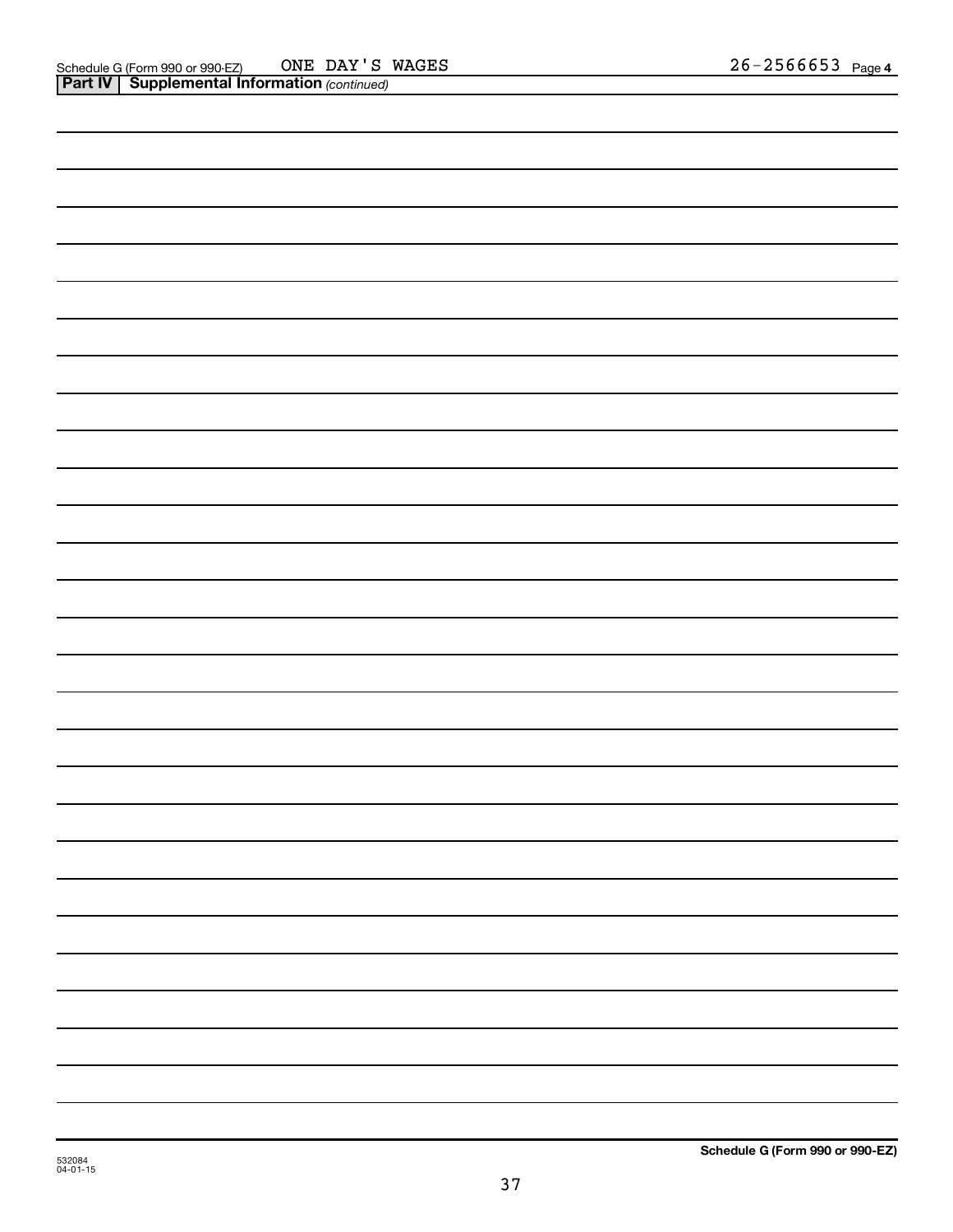| <b>Grants and Other Assistance to Organizations,</b><br><b>SCHEDULE I</b>                                                                                                                     |                                                                                                                                                                                                                                                                                     |                                                                                                                                       |                             |                                         |                                                                | OMB No. 1545-0047                         |                                                         |  |  |  |  |
|-----------------------------------------------------------------------------------------------------------------------------------------------------------------------------------------------|-------------------------------------------------------------------------------------------------------------------------------------------------------------------------------------------------------------------------------------------------------------------------------------|---------------------------------------------------------------------------------------------------------------------------------------|-----------------------------|-----------------------------------------|----------------------------------------------------------------|-------------------------------------------|---------------------------------------------------------|--|--|--|--|
| (Form 990)                                                                                                                                                                                    |                                                                                                                                                                                                                                                                                     | Governments, and Individuals in the United States<br>Complete if the organization answered "Yes" on Form 990, Part IV, line 21 or 22. |                             |                                         |                                                                |                                           | 2015                                                    |  |  |  |  |
| Department of the Treasury<br>Internal Revenue Service                                                                                                                                        |                                                                                                                                                                                                                                                                                     | Information about Schedule I (Form 990) and its instructions is at www.irs.gov/form990.                                               | Attach to Form 990.         |                                         |                                                                |                                           | <b>Open to Public</b><br>Inspection                     |  |  |  |  |
| Name of the organization<br>ONE DAY'S WAGES                                                                                                                                                   |                                                                                                                                                                                                                                                                                     |                                                                                                                                       |                             |                                         |                                                                |                                           | <b>Employer identification number</b><br>$26 - 2566653$ |  |  |  |  |
| Part I<br><b>General Information on Grants and Assistance</b>                                                                                                                                 |                                                                                                                                                                                                                                                                                     |                                                                                                                                       |                             |                                         |                                                                |                                           |                                                         |  |  |  |  |
| Does the organization maintain records to substantiate the amount of the grants or assistance, the grantees' eligibility for the grants or assistance, and the selection<br>1<br>$\mathbf{2}$ |                                                                                                                                                                                                                                                                                     |                                                                                                                                       |                             |                                         |                                                                |                                           | $ \mathbf{X} $ Yes<br>l No                              |  |  |  |  |
| Part II                                                                                                                                                                                       | Describe in Part IV the organization's procedures for monitoring the use of grant funds in the United States.<br>Grants and Other Assistance to Domestic Organizations and Domestic Governments. Complete if the organization answered "Yes" on Form 990, Part IV, line 21, for any |                                                                                                                                       |                             |                                         |                                                                |                                           |                                                         |  |  |  |  |
| recipient that received more than \$5,000. Part II can be duplicated if additional space is needed.                                                                                           |                                                                                                                                                                                                                                                                                     |                                                                                                                                       |                             |                                         |                                                                |                                           |                                                         |  |  |  |  |
| 1 (a) Name and address of organization<br>or government                                                                                                                                       | $(b)$ EIN                                                                                                                                                                                                                                                                           | (c) IRC section<br>if applicable                                                                                                      | (d) Amount of<br>cash grant | (e) Amount of<br>non-cash<br>assistance | (f) Method of<br>valuation (book,<br>FMV, appraisal,<br>other) | (g) Description of<br>non-cash assistance | (h) Purpose of grant<br>or assistance                   |  |  |  |  |
| CATALYST FOUNDATION<br>PO BOX 13                                                                                                                                                              |                                                                                                                                                                                                                                                                                     |                                                                                                                                       |                             |                                         |                                                                |                                           | TRANSFORMING COMMUNITIES                                |  |  |  |  |
| NORTHFIELD, MN 55057                                                                                                                                                                          | 31-1674605                                                                                                                                                                                                                                                                          | 501(C)(3)                                                                                                                             | 25,454                      | 0                                       |                                                                |                                           | WITH NUTRITION IN VIETNAM                               |  |  |  |  |
| FREEDOM FIRM<br>PO BOX 33056<br>DENVER, CO 80233                                                                                                                                              | 20-5280075                                                                                                                                                                                                                                                                          | 501(C)(3)                                                                                                                             | 33,912                      | 0                                       |                                                                |                                           | PURSUING JUSTICE FOR<br>GIRLS IN INDIA                  |  |  |  |  |
| FRIENDLY WATER FOR THE WORLD<br>1717 18TH COURT NE<br>OLYMPIA, WA 98506                                                                                                                       | $27 - 2510007$                                                                                                                                                                                                                                                                      | 501(C)(3)                                                                                                                             | 22,500                      | 0                                       |                                                                |                                           | CLEAN WATER FOR UGANDA                                  |  |  |  |  |
| LOVE146<br>PO BOX 8266<br>NEW HAVEN, CT 06530                                                                                                                                                 | 20-1168284                                                                                                                                                                                                                                                                          | 501(C)(3)                                                                                                                             | 83,958                      | 0                                       |                                                                |                                           | PROVIDING BOYS IN THE<br>PHILLIPPINES A SAFE HOME       |  |  |  |  |
| MEDICAL TEAMS INTERNATIONAL<br>PO BOX 10<br>PORTLAND, OR 97207                                                                                                                                | 93-0878944                                                                                                                                                                                                                                                                          | 501(C)(3)                                                                                                                             | 15,000                      | 0                                       |                                                                |                                           | EMERGENCY RELIEF FOR<br>NEPAL                           |  |  |  |  |
| ONE HEART WORLDWIDE<br>1818 PACHECO STREET<br>SAN FRANCISCO, CA 94116-1223                                                                                                                    | 20-0443243                                                                                                                                                                                                                                                                          | 501(C)(3)                                                                                                                             | 39,600.                     | $\mathbf{0}$                            |                                                                |                                           | MIDWIFE TRAINING IN RURAL<br><b>GUATEMALA</b>           |  |  |  |  |
| $\mathbf{2}$                                                                                                                                                                                  |                                                                                                                                                                                                                                                                                     |                                                                                                                                       |                             |                                         |                                                                |                                           | 15.                                                     |  |  |  |  |
| 3                                                                                                                                                                                             | $\overline{0}$ .                                                                                                                                                                                                                                                                    |                                                                                                                                       |                             |                                         |                                                                |                                           |                                                         |  |  |  |  |

**For Paperwork Reduction Act Notice, see the Instructions for Form 990. Schedule I (Form 990) (2015)** LHA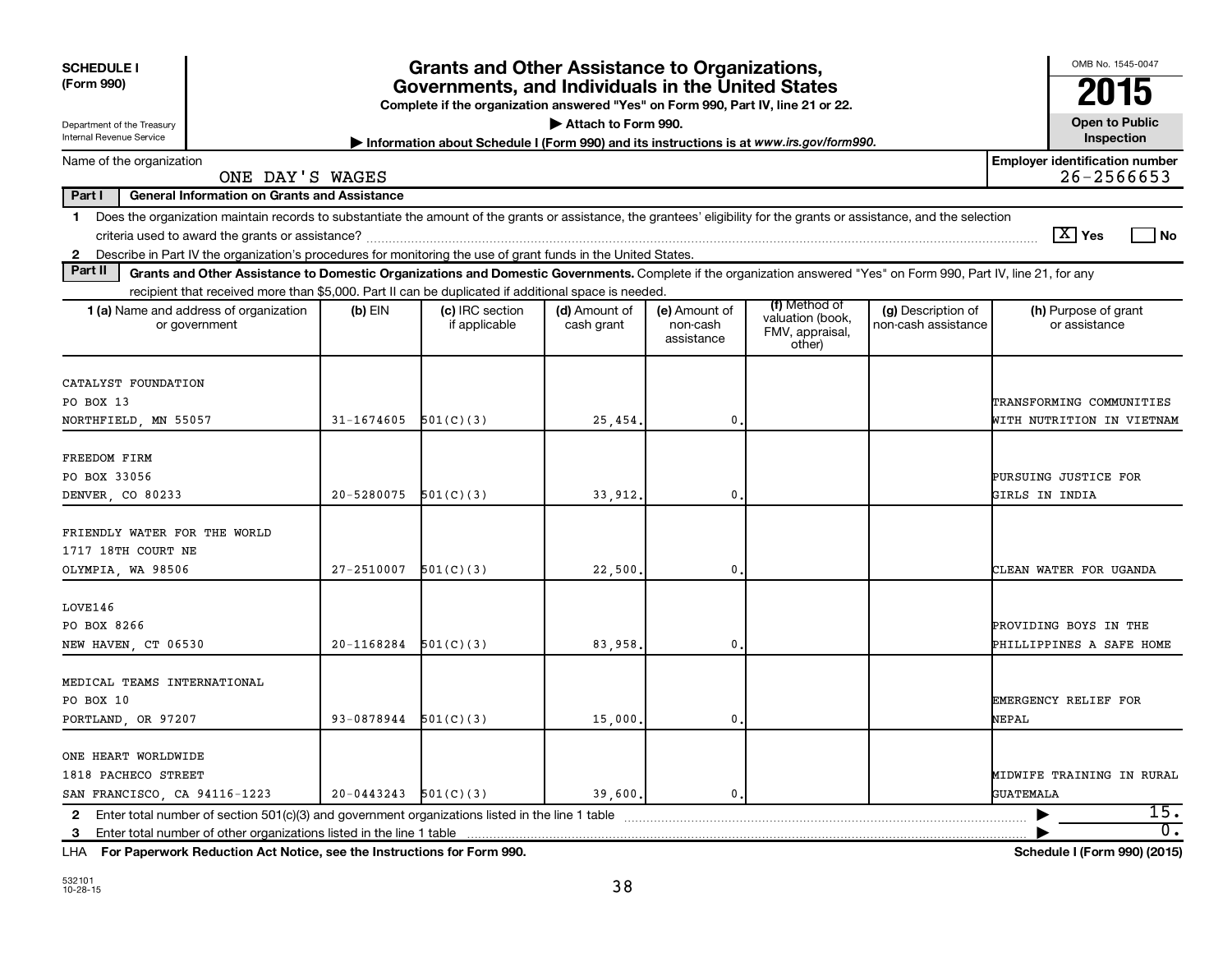WUQU' KAWOQ

ZIMELE USA

| ONE DAY'S WAGES<br>Schedule I (Form 990)                                                                                                       |                            |                                  |                             |                                         |                                                                |                                           | $26 - 2566653$<br>Page 1                                         |
|------------------------------------------------------------------------------------------------------------------------------------------------|----------------------------|----------------------------------|-----------------------------|-----------------------------------------|----------------------------------------------------------------|-------------------------------------------|------------------------------------------------------------------|
| Continuation of Grants and Other Assistance to Governments and Organizations in the United States (Schedule I (Form 990), Part II.)<br>Part II |                            |                                  |                             |                                         |                                                                |                                           |                                                                  |
| (a) Name and address of<br>organization or government                                                                                          | $(b)$ EIN                  | (c) IRC section<br>if applicable | (d) Amount of<br>cash grant | (e) Amount of<br>non-cash<br>assistance | (f) Method of<br>valuation<br>(book, FMV,<br>appraisal, other) | (g) Description of<br>non-cash assistance | (h) Purpose of grant<br>or assistance                            |
| PEACETREES VIETNAM<br>509 OLIVE WAY SUITE 1226                                                                                                 |                            |                                  |                             |                                         |                                                                |                                           | AGRICULTURAL TRAINING IN                                         |
| SEATTLE, WA 98101                                                                                                                              | $20-1051471$ $501(C)(3)$   |                                  | 26,803.                     | 0.                                      |                                                                |                                           | VIETNAM                                                          |
| SAHAR<br>PO BOX 17672<br>SEATTLE, WA 98127                                                                                                     | $26 - 4215477$ $501(C)(3)$ |                                  | 8,160.                      | $\mathfrak o$ .                         |                                                                |                                           | EDUCATING GIRLS AND<br>EMPOWERING WOMEN IN<br><b>AFGHANISTAN</b> |
| THE ADVENTURE PROJECT<br>242 W 30TH ST 8TH FLOOR<br>NEW YORK, NY 10001                                                                         | $27-3809595$ $501(C)(3)$   |                                  | 53,159.                     | 0.                                      |                                                                |                                           | HEALTH WORKERS IN UGANDA                                         |
| WATER 1ST INTERNATIONAL<br>1903 3RD AVE SUITE 1012<br>SEATTLE, WA 98101                                                                        | $20-2601035$ $501(C)(3)$   |                                  | 26,352.                     | 0.                                      |                                                                |                                           | WATER AND SANITATION IN<br>HONDURAS                              |
| WORLD CONCERN<br>19303 FREMONT AVE NORTH<br>SEATTLE, WA 98133                                                                                  | 91-1155150                 | 501(C)(3)                        | 74,154.                     | 0.                                      |                                                                |                                           | CLEAN WATER FOR MYANMAR<br>AND HORN OF AFRICA RELIEF             |
| WORLD RELIEF<br>7 EAST BALTIMORE STREET<br>BALTIMORE, MD 21202                                                                                 | $23-6393344$ $501(C)(3)$   |                                  | 50, 121.                    | $\mathbf{0}$ .                          |                                                                |                                           | PROMOTING GENDER EQUALITY<br>IN EASTERN CONGO                    |
| WORLD VISION<br>34834 WEYERHAUSER WAY S                                                                                                        |                            |                                  |                             |                                         |                                                                |                                           | <b>EMERGENCY RELIEF FOR</b>                                      |

FEDERAL WAY, WA 98001 95-1922279 501(C)(3) 81,157. 0. SYRIAN REFUGEES AND NEPAL

PO BOX 91 MIDWIFE TRAINING IN RURAL

291 S VAN BRUNT ST UNIT 4 FOUGH EMPOWERING WOMEN THROUGH ENGLEWOOD, NJ 07631 35-2292382 501(C)(3) | 27,990. 0. 0. | FARMING IN SOUTH AFRICA

39

BETHEL, VA 05032 20-8714625 501(C)(3) 20,870. 20,870. 0.

**Schedule I (Form 990)**

26-2566653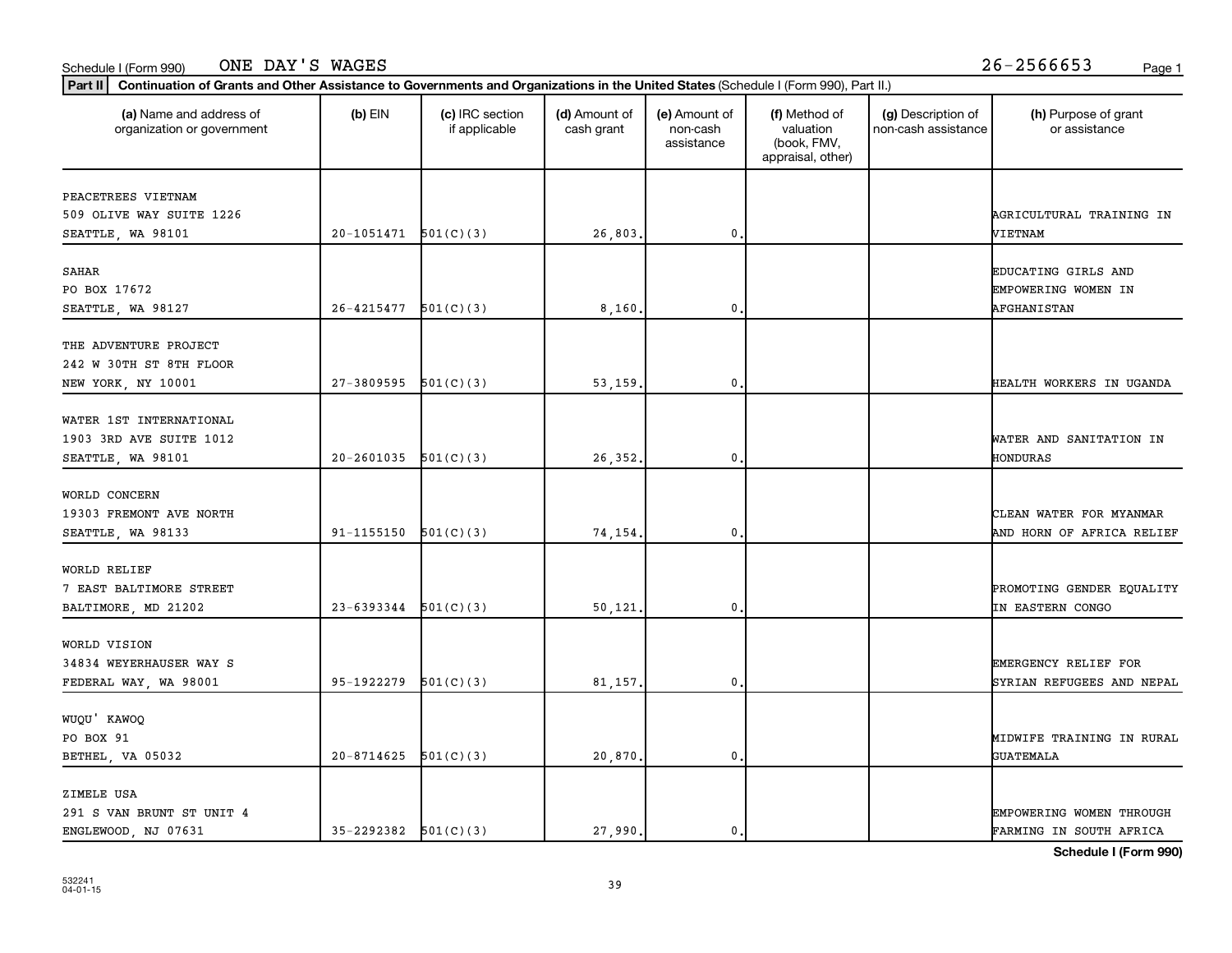Schedule I (Form 990) (2015) ONE DAY'S WAGES  $26-2566653$ ONE DAY'S WAGES

Part III | Grants and Other Assistance to Domestic Individuals. Complete if the organization answered "Yes" on Form 990, Part IV, line 22. Part III can be duplicated if additional space is needed.

| (a) Type of grant or assistance                                                                                                                      | (b) Number of<br>recipients | (c) Amount of<br>cash grant | (d) Amount of non-<br>cash assistance | (e) Method of valuation<br>(book, FMV, appraisal, other) | (f) Description of non-cash assistance |
|------------------------------------------------------------------------------------------------------------------------------------------------------|-----------------------------|-----------------------------|---------------------------------------|----------------------------------------------------------|----------------------------------------|
|                                                                                                                                                      |                             |                             |                                       |                                                          |                                        |
|                                                                                                                                                      |                             |                             |                                       |                                                          |                                        |
|                                                                                                                                                      |                             |                             |                                       |                                                          |                                        |
|                                                                                                                                                      |                             |                             |                                       |                                                          |                                        |
|                                                                                                                                                      |                             |                             |                                       |                                                          |                                        |
|                                                                                                                                                      |                             |                             |                                       |                                                          |                                        |
|                                                                                                                                                      |                             |                             |                                       |                                                          |                                        |
|                                                                                                                                                      |                             |                             |                                       |                                                          |                                        |
|                                                                                                                                                      |                             |                             |                                       |                                                          |                                        |
|                                                                                                                                                      |                             |                             |                                       |                                                          |                                        |
| Part IV<br>Supplemental Information. Provide the information required in Part I, line 2, Part III, column (b), and any other additional information. |                             |                             |                                       |                                                          |                                        |

PART I, LINE 2:

ONE DAY'S WAGES REQUIRES GRANT RECIPIENTS TO PROVIDE SPECIFIC FOLLOW-UP

DOCUMENTATION AT THREE DIFFERENT TIME INTERVALS FOLLIWNG GRANT FUNDING.

THE DOCUMENTATION REQUIRED INCLUDES NARRATIVE ACCOUNTS FROM BENEFICIARIES,

PHOTOS OF THE PROJECT AND/OR THE BENEFACTORS, IMPACT SURVEY/MEASUREMENTS TO

SHOW PROGRESS TOWARDS STATED GOAL, AND DETAILED BUDGET OF ACTUAL PROJECT

EXPENSE.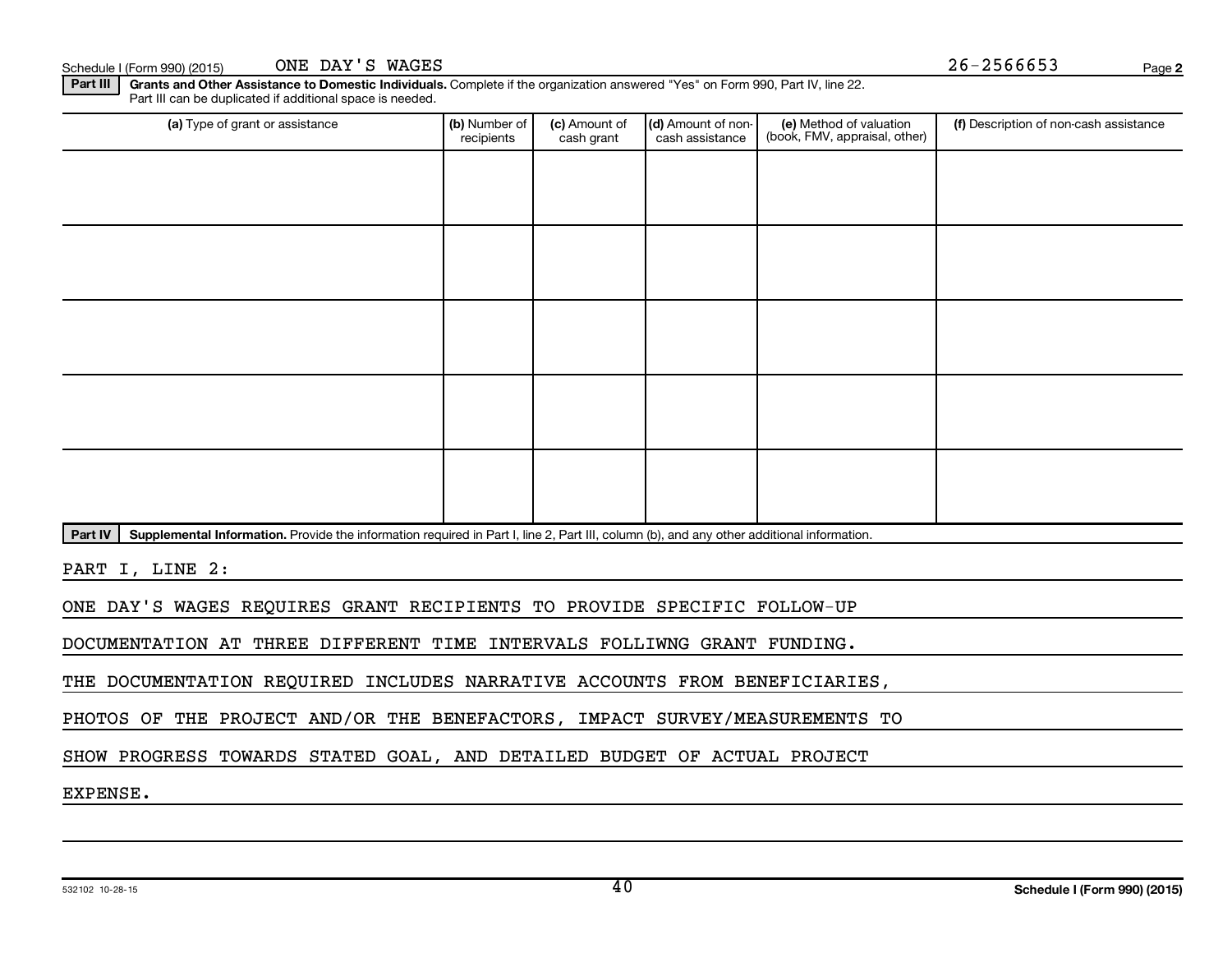### **SCHEDULE M (Form 990)**

## **Noncash Contributions**

OMB No. 1545-0047

| Department of the Treasury |
|----------------------------|
| Internal Revenue Service   |

◆ Complete if the organizations answered "Yes" on Form 990, Part IV, lines 29 or 30.<br>▶ Complete if the organizations answered "Yes" on Form 990, Part IV, lines 29 or 30. **Attach to Form 990.**  $\blacktriangleright$ 

**Open To Public Inspection**

| Name of the organization |  |
|--------------------------|--|
|                          |  |

**Information about Schedule M (Form 990) and its instructions is at**  *www.irs.gov/form990.*  $\blacktriangleright$ 

| <b>Employer identification number</b> |  |
|---------------------------------------|--|
| $36 - 3566653$                        |  |

### ONE DAY'S WAGES 26-2566653

| <b>Part I</b> | <b>Types of Property</b>                                                                                                       |                               |                                      |                                                                                                      |                                                              |     |     |    |  |
|---------------|--------------------------------------------------------------------------------------------------------------------------------|-------------------------------|--------------------------------------|------------------------------------------------------------------------------------------------------|--------------------------------------------------------------|-----|-----|----|--|
|               |                                                                                                                                | (a)<br>Check if<br>applicable | (b)<br>Number of<br>contributions or | (c)<br>Noncash contribution<br>amounts reported on<br>items contributed Form 990, Part VIII, line 1g | (d)<br>Method of determining<br>noncash contribution amounts |     |     |    |  |
| 1             |                                                                                                                                |                               |                                      |                                                                                                      |                                                              |     |     |    |  |
| 2             |                                                                                                                                |                               |                                      |                                                                                                      |                                                              |     |     |    |  |
| З             | Art - Fractional interests                                                                                                     |                               |                                      |                                                                                                      |                                                              |     |     |    |  |
| 4             | Books and publications                                                                                                         |                               |                                      |                                                                                                      |                                                              |     |     |    |  |
| 5             | Clothing and household goods                                                                                                   |                               |                                      |                                                                                                      |                                                              |     |     |    |  |
| 6             | Cars and other vehicles                                                                                                        |                               |                                      |                                                                                                      |                                                              |     |     |    |  |
| 7             |                                                                                                                                |                               |                                      |                                                                                                      |                                                              |     |     |    |  |
| 8             |                                                                                                                                |                               |                                      |                                                                                                      |                                                              |     |     |    |  |
| 9             | Securities - Publicly traded                                                                                                   | $\overline{\text{x}}$         | 1                                    | 4,907.FMV                                                                                            |                                                              |     |     |    |  |
| 10            | Securities - Closely held stock                                                                                                |                               |                                      |                                                                                                      |                                                              |     |     |    |  |
| 11            | Securities - Partnership, LLC, or                                                                                              |                               |                                      |                                                                                                      |                                                              |     |     |    |  |
|               | trust interests                                                                                                                |                               |                                      |                                                                                                      |                                                              |     |     |    |  |
| 12            | Securities - Miscellaneous                                                                                                     |                               |                                      |                                                                                                      |                                                              |     |     |    |  |
| 13            | Qualified conservation contribution -                                                                                          |                               |                                      |                                                                                                      |                                                              |     |     |    |  |
|               |                                                                                                                                |                               |                                      |                                                                                                      |                                                              |     |     |    |  |
| 14            | Qualified conservation contribution - Other                                                                                    |                               |                                      |                                                                                                      |                                                              |     |     |    |  |
| 15            |                                                                                                                                |                               |                                      |                                                                                                      |                                                              |     |     |    |  |
| 16            | Real estate - Commercial                                                                                                       |                               |                                      |                                                                                                      |                                                              |     |     |    |  |
| 17            |                                                                                                                                |                               |                                      |                                                                                                      |                                                              |     |     |    |  |
| 18            |                                                                                                                                |                               |                                      |                                                                                                      |                                                              |     |     |    |  |
| 19            |                                                                                                                                |                               |                                      |                                                                                                      |                                                              |     |     |    |  |
| 20            | Drugs and medical supplies                                                                                                     |                               |                                      |                                                                                                      |                                                              |     |     |    |  |
| 21            |                                                                                                                                |                               |                                      |                                                                                                      |                                                              |     |     |    |  |
| 22            |                                                                                                                                |                               |                                      |                                                                                                      |                                                              |     |     |    |  |
| 23            |                                                                                                                                |                               |                                      |                                                                                                      |                                                              |     |     |    |  |
| 24            | Archeological artifacts                                                                                                        |                               |                                      |                                                                                                      |                                                              |     |     |    |  |
| 25            | (AUCTION ITEMS)<br>Other $\blacktriangleright$                                                                                 | $\overline{\mathbf{x}}$       | 44                                   | 11,330.FMV                                                                                           |                                                              |     |     |    |  |
| 26            | $($ FUNDRAISING $S$ )<br>Other $\blacktriangleright$                                                                           | $\overline{\text{x}}$         | 4                                    | 8,959.FMV                                                                                            |                                                              |     |     |    |  |
| 27            | <b>COMPUTER</b><br>Other $\blacktriangleright$                                                                                 | $\overline{\textbf{x}}$       | 1                                    | 1,128.FMV                                                                                            |                                                              |     |     |    |  |
| 28            | Other $\blacktriangleright$                                                                                                    |                               |                                      |                                                                                                      |                                                              |     |     |    |  |
| 29            | Number of Forms 8283 received by the organization during the tax year for contributions                                        |                               |                                      |                                                                                                      |                                                              |     |     |    |  |
|               | for which the organization completed Form 8283, Part IV, Donee Acknowledgement                                                 |                               |                                      | 29                                                                                                   |                                                              |     |     |    |  |
|               |                                                                                                                                |                               |                                      |                                                                                                      |                                                              |     | Yes | No |  |
|               | 30a During the year, did the organization receive by contribution any property reported in Part I, lines 1 through 28, that it |                               |                                      |                                                                                                      |                                                              |     |     |    |  |
|               | must hold for at least three years from the date of the initial contribution, and which is not required to be used for         |                               |                                      |                                                                                                      |                                                              |     |     |    |  |
|               | <b>30a</b>                                                                                                                     |                               |                                      |                                                                                                      |                                                              |     |     |    |  |
|               | <b>b</b> If "Yes," describe the arrangement in Part II.                                                                        |                               |                                      |                                                                                                      |                                                              |     |     |    |  |
| 31            | Does the organization have a gift acceptance policy that requires the review of any non-standard contributions?                |                               |                                      |                                                                                                      |                                                              | 31  |     | x  |  |
|               | 32a Does the organization hire or use third parties or related organizations to solicit, process, or sell noncash              |                               |                                      |                                                                                                      |                                                              |     |     |    |  |
|               | contributions?                                                                                                                 |                               |                                      |                                                                                                      |                                                              | 32a |     | х  |  |
|               | <b>b</b> If "Yes," describe in Part II.                                                                                        |                               |                                      |                                                                                                      |                                                              |     |     |    |  |
| 33            | If the organization did not report an amount in column (c) for a type of property for which column (a) is checked,             |                               |                                      |                                                                                                      |                                                              |     |     |    |  |
|               | describe in Part II.                                                                                                           |                               |                                      |                                                                                                      |                                                              |     |     |    |  |

**For Paperwork Reduction Act Notice, see the Instructions for Form 990. Schedule M (Form 990) (2015)** LHA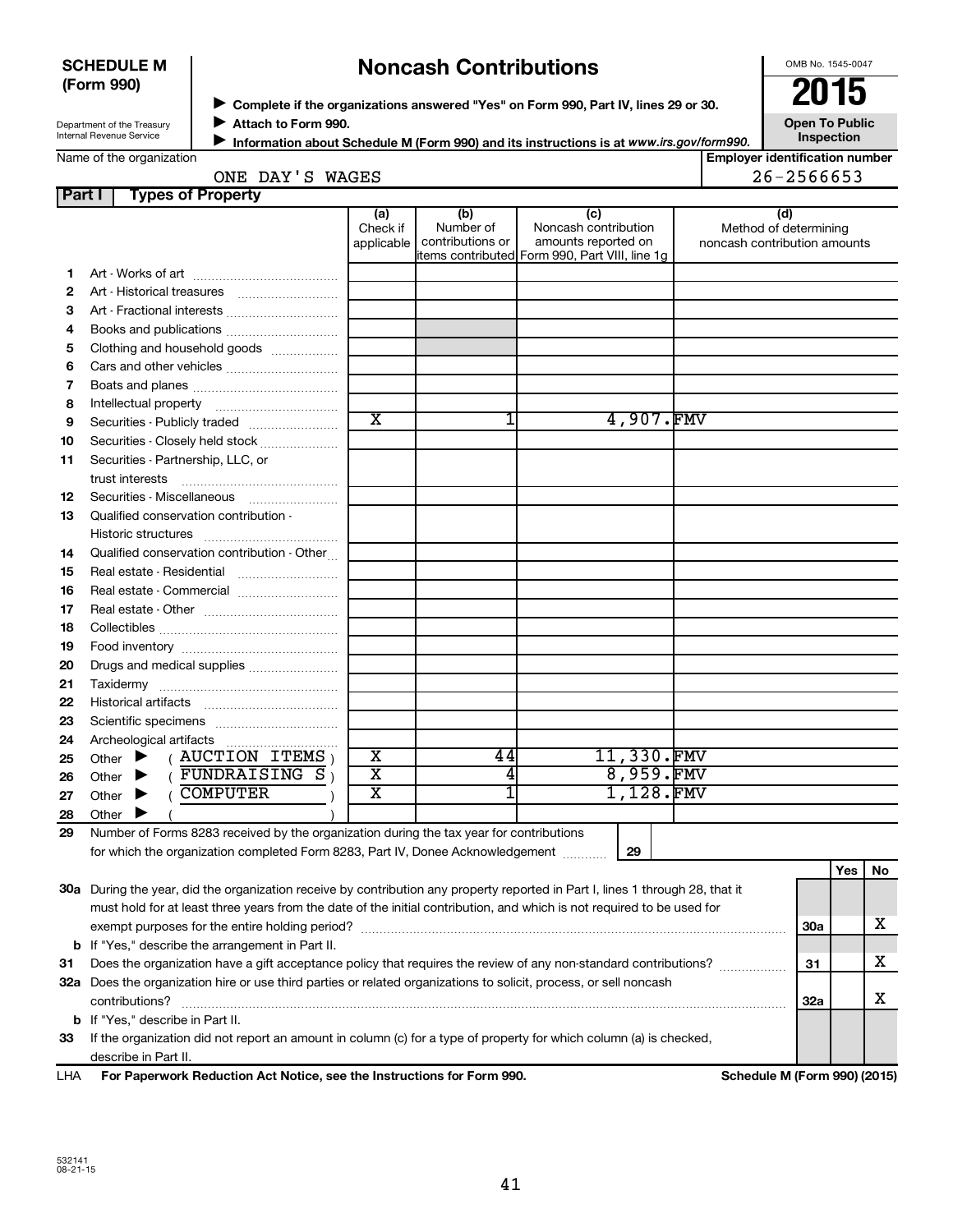Provide the information required by Part I, lines 30b, 32b, and 33, and whether the organization is reporting in Part I, column (b), the number of contributions, the number of items received, or a combination of both. Also complete this part for any additional information. **Part II Supplemental Information.**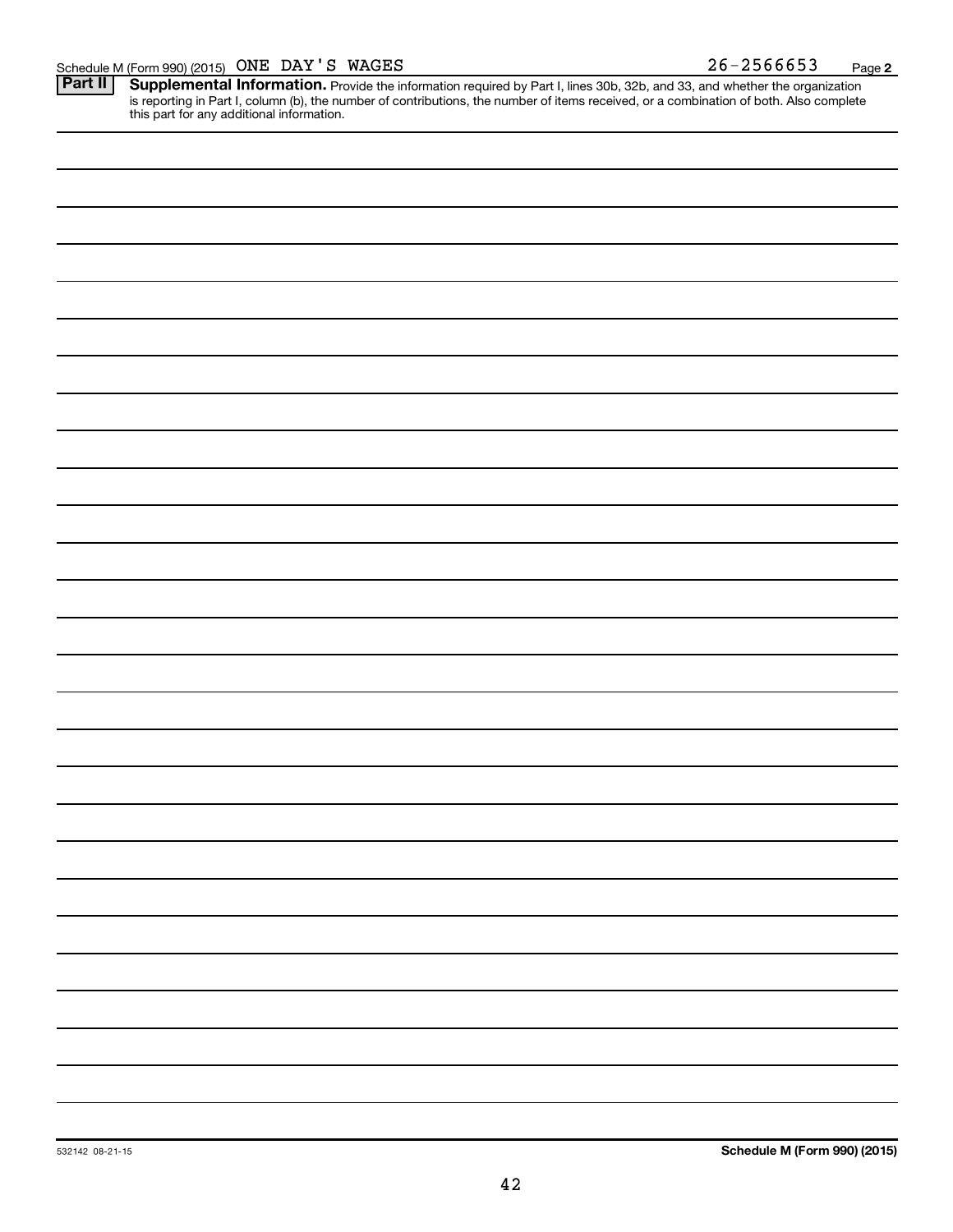**(Form 990 or 990-EZ)**

Department of the Treasury Internal Revenue Service

Name of the organization

## **SCHEDULE O Supplemental Information to Form 990 or 990-EZ** <br>(Form 990 or 990-EZ)<br>**2015**

**Information about Schedule O (Form 990 or 990-EZ) and its instructions is at WWW.irs.gov/form990. Complete to provide information for responses to specific questions on Form 990 or 990-EZ or to provide any additional information. | Attach to Form 990 or 990-EZ.**



**Employer identification number** ONE DAY'S WAGES 26-2566653

### FORM 990, PART VI, SECTION A, LINE 2:

EUGENE CHO AND MINHEE CHO ARE MARRIED

FORM 990, PART VI, SECTION B, LINE 11:

THE BOARD OF DIRECTORS HAS AN INDEPENDENT CPA FIRM PREPARE THE FORM 990.

THE BOARD OF DIRECTORS REVIEWS FORM 990 BEFORE FILING WITH THE INTERNAL

REVENUE SERVICE.

FORM 990, PART VI, SECTION B, LINE 12C:

THE CONFLICT OF INTEREST POLICY IS MONITORED ANNUALLY. BOARD MEMBERS ARE

REQUIRED TO DISCLOSE ANY CONFLICTS OF INTEREST AS SOON AS THEY ARISE.

FORM 990, PART VI, SECTION C, LINE 18:

ONE DAY'S WAGES POSTS ITS ANNUAL REPORT, INCLUDING FINANCIAL STATEMENTS, ON ITS WEBSITE.

FORM 990, PART VI, SECTION C, LINE 19:

GOVERNING DOCUMENTS ARE AVAILABLE UPON REQUEST